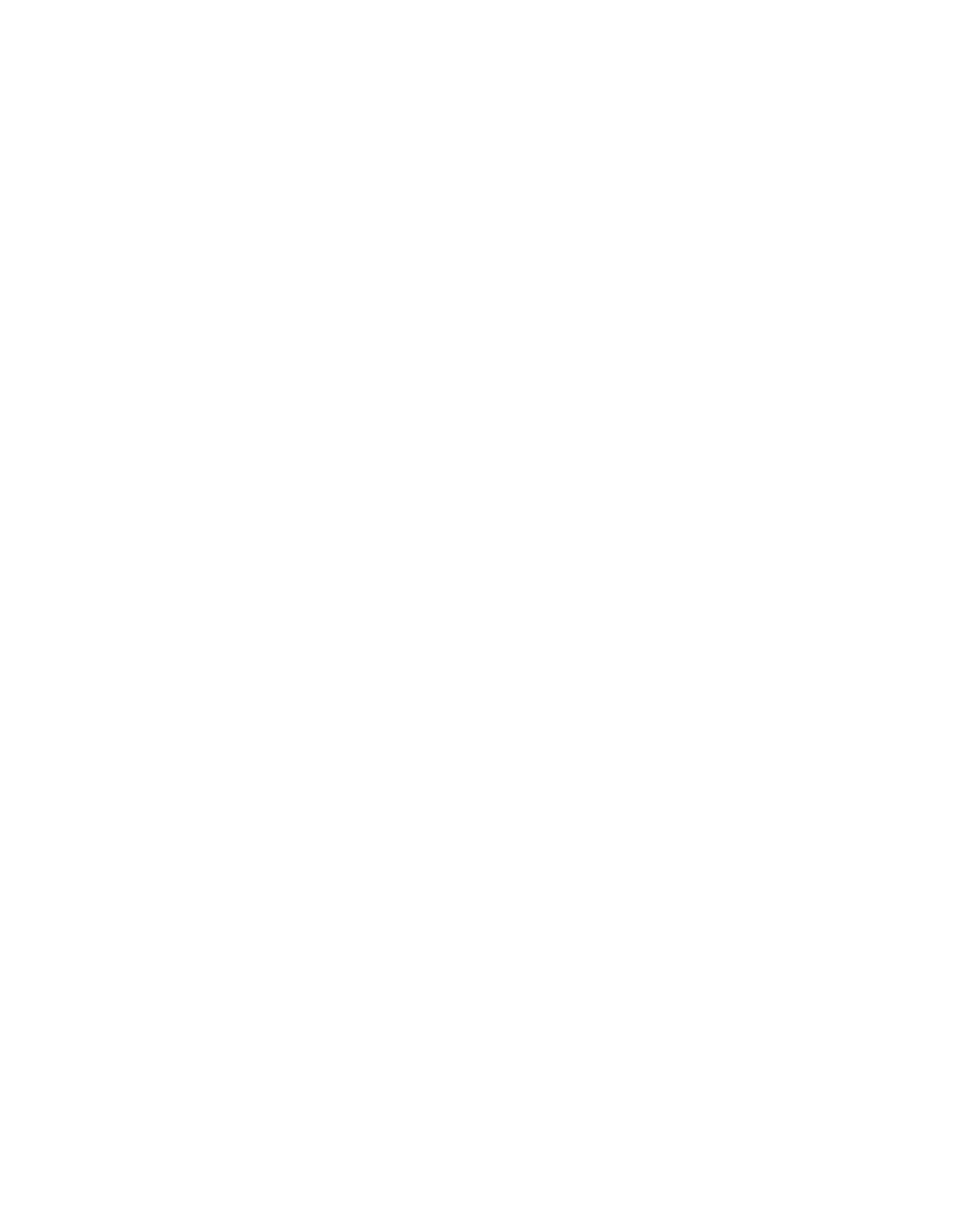# Contents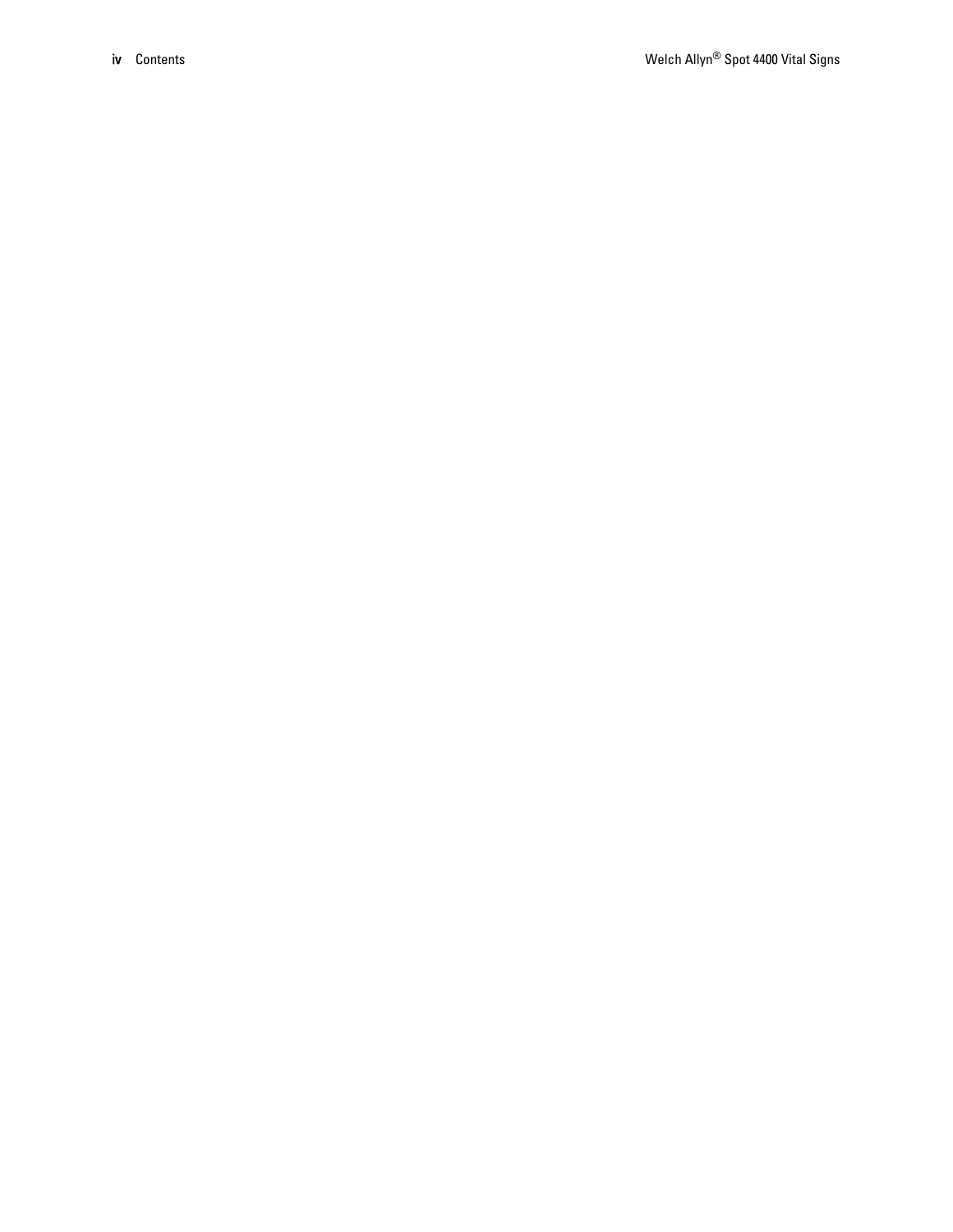# <span id="page-4-0"></span>English

# Guidance and manufacturer's declaration

### EMC compliance

Special precautions concerning electromagnetic compatibility (EMC) must be taken for all medical electrical equipment. This device complies with IEC 60601-1-2:2014/EN 60601-2-1:2015.

- All medical electrical equipment must be installed and put into service in accordance with the EMC information provided in these tables and in the *Instructions for use.*
- Portable and mobile RF communications equipment can affect the behavior of medical electrical equipment.

The device complies with all applicable and required standards for electromagnetic interference.

- It does not normally affect nearby equipment and devices.
- It is not normally affected by nearby equipment and devices.
- It is not safe to operate the device in the presence of high-frequency surgical equipment.
- However, it is good practice to avoid using the device in extremely close proximity to other equipment.

**Note** The Spot Vital Signs 4400 device has essential performance requirements associated with blood pressure measurement, oxygen saturation, and temperature measurement. In the presence of EM disturbances, the device displays an error code. Once the EM disturbances stop, the Spot Vital Signs 4400 device self-recovers and performs as intended.



**WARNING** Use only accessories and cables Welch Allyn recommends for use with the Spot Vital Signs 4400 device. Accessories and cables not recommended by Welch Allyn may affect the EMC emissions or immunity.



**WARNING** Maintain minimum separation distance of 12 inches (30 cm) between any part of the Spot Vital Signs 4400 device and portable RF communication equipment (including peripherals such as antenna cables and external antennas). Performance of the Spot Vital Signs 4400 device might degrade if proper distance is not maintained.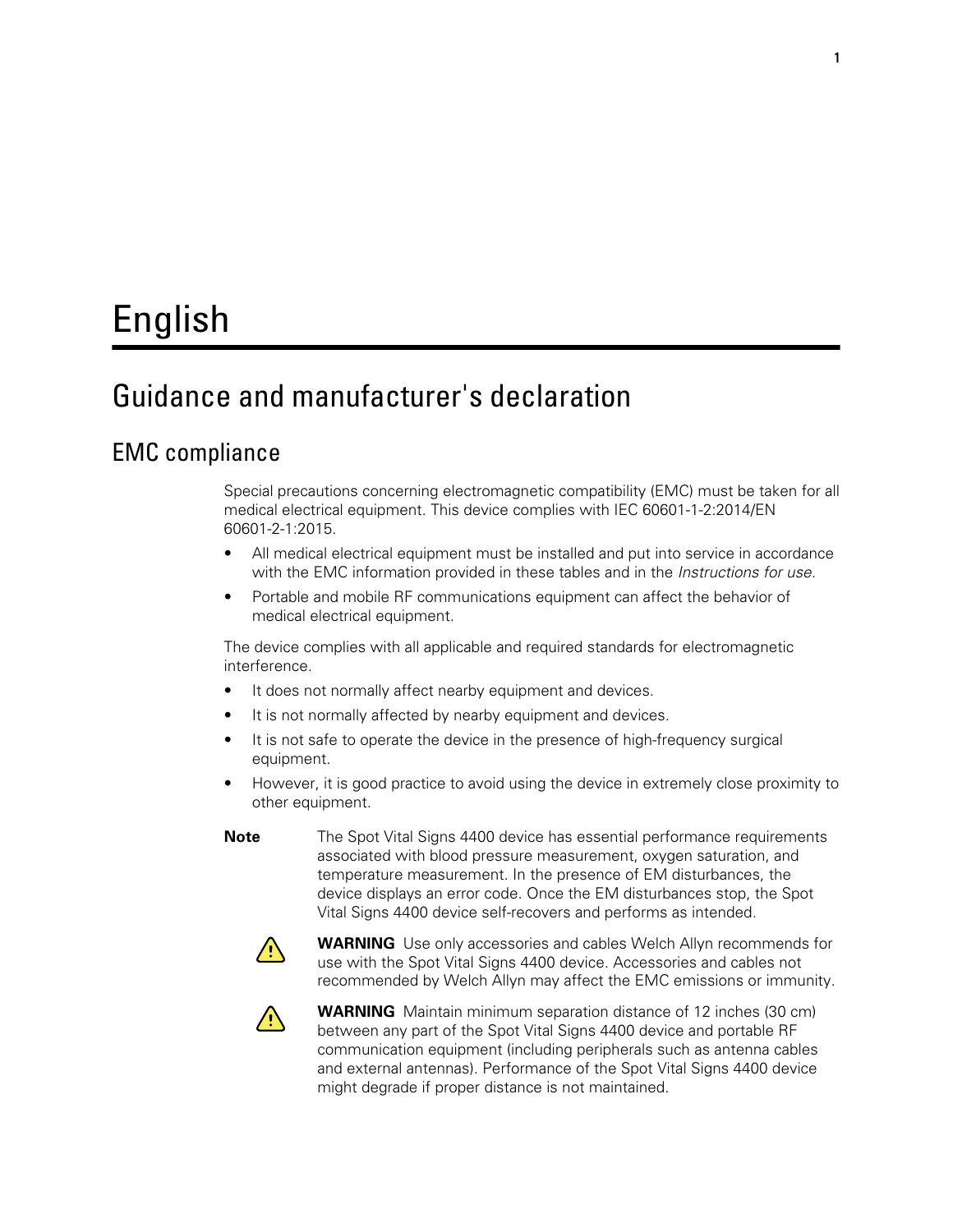

**WARNING** The use of the Spot Vital Signs 4400 device adjacent to or stacked with other equipment or medical electrical systems should be avoided because it could result in improper operation. If such use is necessary, the Spot Vital Signs 4400 and other equipment should be observed to verify that they are operating normally.

## Emissions and immunity information

|                                                             | <b>Electromagnetic emissions</b>                                                                                                                                                                   |                                                                                                                                                                                                                       |  |  |  |  |
|-------------------------------------------------------------|----------------------------------------------------------------------------------------------------------------------------------------------------------------------------------------------------|-----------------------------------------------------------------------------------------------------------------------------------------------------------------------------------------------------------------------|--|--|--|--|
|                                                             | The Spot 4400 device is intended for use in the electromagnetic environment specified below. The customer or user of<br>the Spot 4400 device should ensure that it is used in such an environment. |                                                                                                                                                                                                                       |  |  |  |  |
| <b>Emissions test</b>                                       | <b>Compliance</b>                                                                                                                                                                                  | Electromagnetic environment - guidance                                                                                                                                                                                |  |  |  |  |
| <b>RF</b> emissions<br>CISPR 11                             | Group 1                                                                                                                                                                                            | The Spot 4400 device uses RF energy only for its internal function.<br>Therefore, its RF emissions are very low and are not likely to cause any<br>interference in nearby electronic equipment.                       |  |  |  |  |
| <b>RF</b> emissions<br>CISPR <sub>11</sub>                  | Class B                                                                                                                                                                                            | The emmision characteristics of the Spot 4400 make it suitable for use<br>in all establishments including domestic establishments and those<br>directly connected to the public low voltage power supply network that |  |  |  |  |
| Harmonic emissions<br>IEC 61000-3-2                         | Class A                                                                                                                                                                                            | supplies buildings used for domestic purposes.                                                                                                                                                                        |  |  |  |  |
| Voltage fluctuations/<br>flicker emissions<br>IEC 61000-3-3 | Complies                                                                                                                                                                                           |                                                                                                                                                                                                                       |  |  |  |  |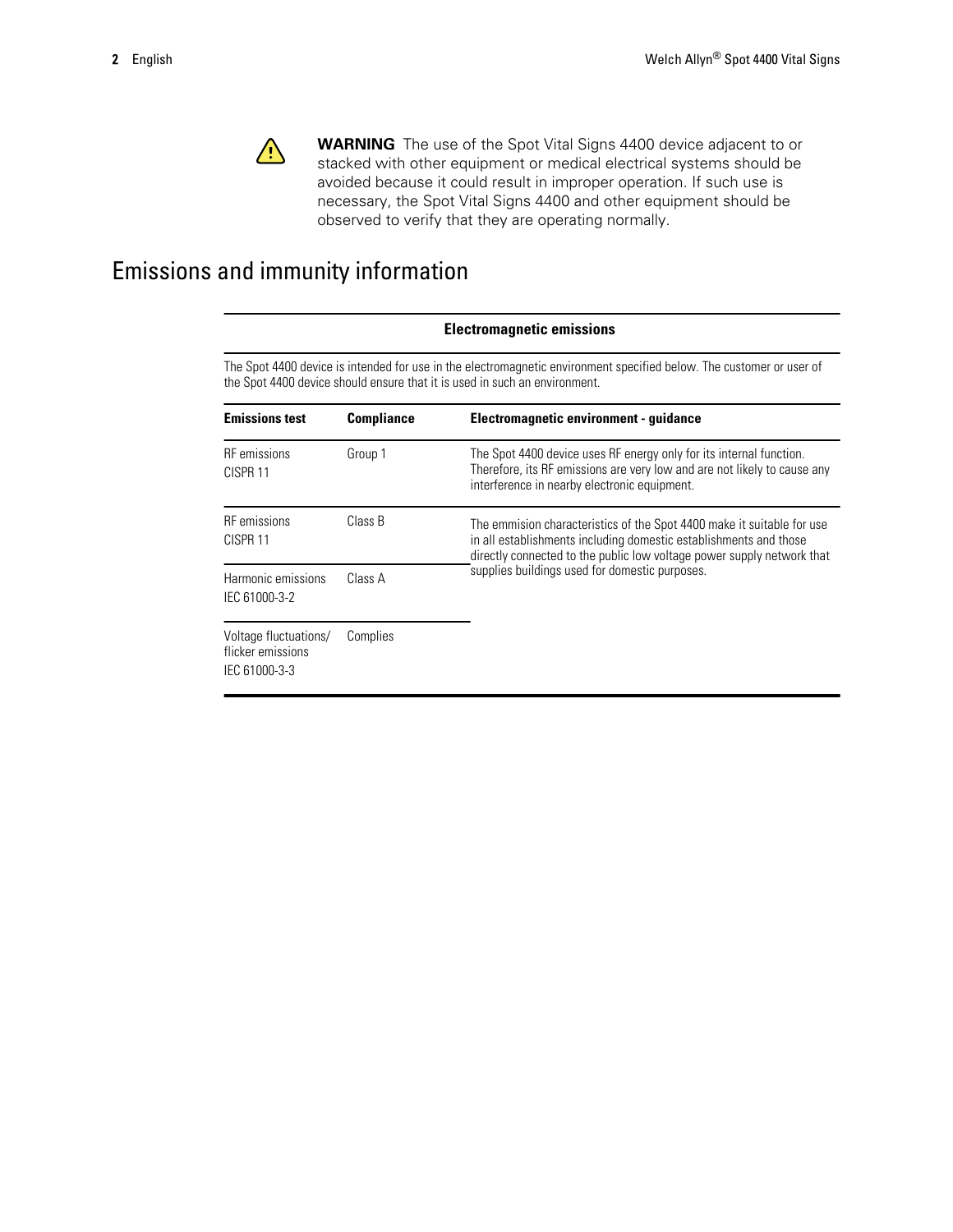### **Electromagnetic immunity**

The Spot 4400 device is intended for use in the electromagnetic environment specified below. The customer or the user of the Spot 4400 device should assure that it is used in such an environment.

| <b>Immunity test</b>                                                                                               | IEC 60601 test level                                                          | <b>Compliance level</b>            | Electromagnetic environment - guidance                                                                                                                                                                          |
|--------------------------------------------------------------------------------------------------------------------|-------------------------------------------------------------------------------|------------------------------------|-----------------------------------------------------------------------------------------------------------------------------------------------------------------------------------------------------------------|
| Electrostatic discharge $±8$ kV contact<br>(ESD)<br>IEC 61000-4-2                                                  | ±15 kV air                                                                    | $±8$ kV<br>$±15$ kV                | Floors should be wood, concrete or ceramic<br>tile. If floors are covered with synthetic<br>material, the relative humidity should be at<br>least 30%.                                                          |
| Electrical fast<br>transient/burst<br>IEC 61000-4-4                                                                | ±2 kV for power supply ±2 kV<br>lines                                         |                                    | Mains power quality should be that of a typical<br>commercial or hospital environment.                                                                                                                          |
|                                                                                                                    | ±1 kV for input/output ±1 kV<br>lines                                         |                                    |                                                                                                                                                                                                                 |
| Surge<br>IEC 61000-4-5                                                                                             | $\pm 0.5$ kV, $\pm 1$ kV<br>Line-to-line                                      | $±1$ kV                            | Mains power quality should be that of a typical<br>commercial or hospital environment.                                                                                                                          |
|                                                                                                                    | ±0.5 kV, ±1 kV, ±2 kV<br>Line-to-ground                                       | $+2$ kV                            |                                                                                                                                                                                                                 |
| Voltage dips, short<br>interruptions and<br>voltage variations on<br>power supply input<br>lines<br>IEC 61000-4-11 | 100 % $U_T$ ; 0.5 cycle                                                       | 0 % $U_T$ ; 0.5 cycle              | Mains power quality should be that of a typical<br>commercial or hospital environment. If the user                                                                                                              |
|                                                                                                                    | At 0°, 45°, 90°, 135°,<br>180°, 225°, 270° and<br>$315^\circ$                 |                                    | of the Spot 4400 device requires continued<br>operation during power mains interruptions, it<br>is recommended that the Spot 4400 device be<br>be powered from an uninterruptible power<br>supply or a battery. |
|                                                                                                                    | 100 % U <sub>T</sub> ; 1 cycle                                                | $0\%$ U <sub>T</sub> ; 1 cycle     |                                                                                                                                                                                                                 |
|                                                                                                                    | 70 % U <sub>T</sub> ; 25/30 cycles<br>Single phase: at 0°                     | 70 % U <sub>T</sub> ; 25/30 cycles |                                                                                                                                                                                                                 |
|                                                                                                                    | 0 % U <sub>T</sub> ; 250/300 cycle 0 %U <sub>T</sub> ; 250/300 cycle          |                                    |                                                                                                                                                                                                                 |
| Power frequency<br>(50/60 Hz) magnetic<br>field IEC 61000-4-8                                                      | 30 A/m                                                                        | 30 A/m                             | Power frequency magnetic fields should be at<br>levels characteristic of a typical location in a<br>typical commercial or hospital environment.                                                                 |
|                                                                                                                    | Note: $U_T$ is the a.c. mains voltage prior to application of the test level. |                                    |                                                                                                                                                                                                                 |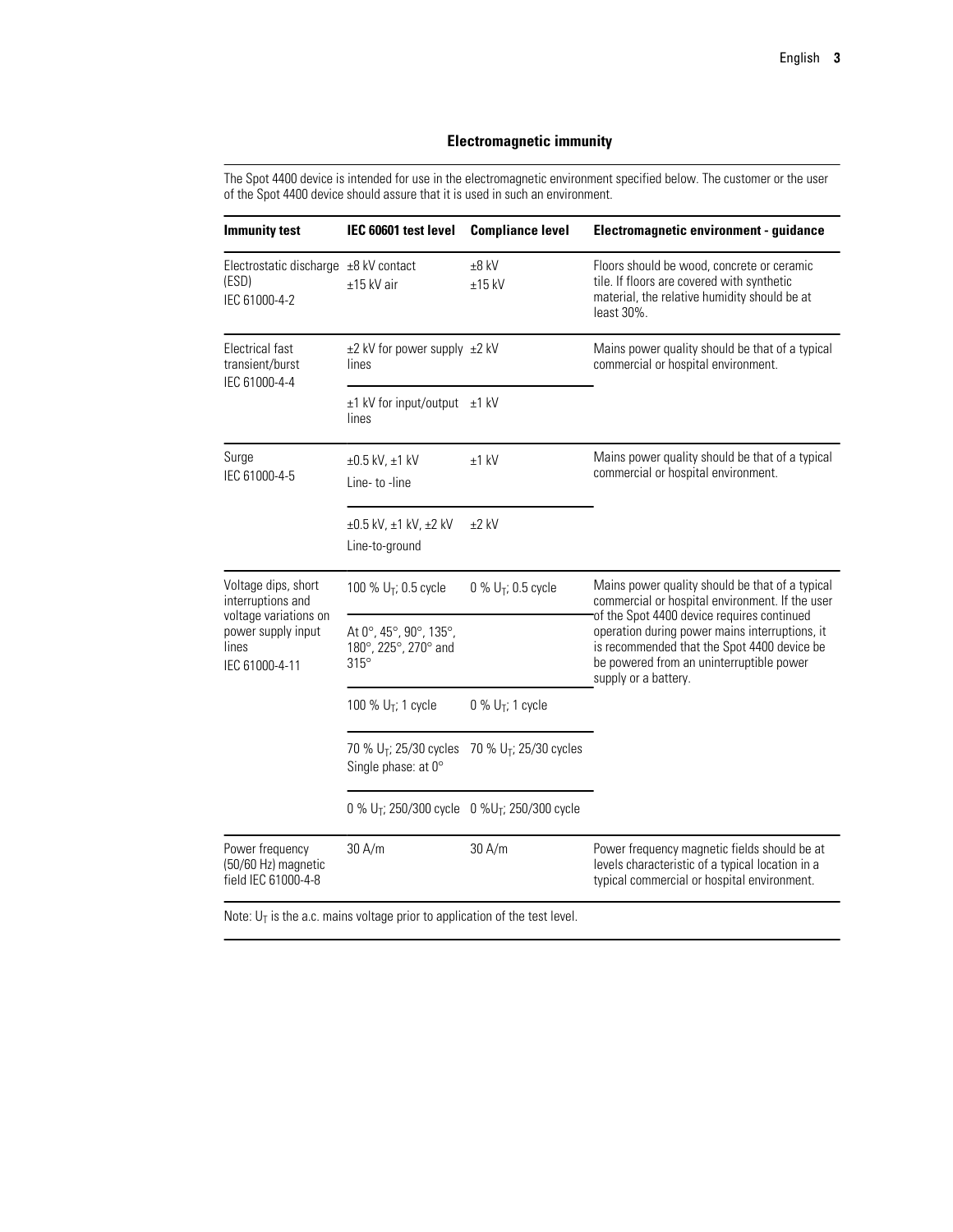### **Electromagnetic immunity**

The Spot 4400 device is intended for use in the electromagnetic environment specified below. The customer or the user of the Spot 4400 device should assure that it is used in such an environment.

| <b>Immunity test</b>                 | IEC 60601 test level                                                      | <b>Compliance level</b> | Electromagnetic environment - guidance                                                                                                                                                                                                                                                                                                                                                                      |
|--------------------------------------|---------------------------------------------------------------------------|-------------------------|-------------------------------------------------------------------------------------------------------------------------------------------------------------------------------------------------------------------------------------------------------------------------------------------------------------------------------------------------------------------------------------------------------------|
|                                      |                                                                           |                         | Portable and mobile RF communications<br>equipment should be used no closer to any part<br>of the Spot 4400 device, including cables, than<br>the recommended separation distance<br>calculated from the equation applicable to the<br>frequency of the transmitter.                                                                                                                                        |
|                                      |                                                                           |                         | <b>Recommended separation distance</b>                                                                                                                                                                                                                                                                                                                                                                      |
| <b>Conducted RF</b><br>IEC 61000-4-6 | 3 Vrms<br>150 kHz to 80 MHz                                               | 3 Vrms                  | $d = \left[\frac{3.5}{V_1}\right] \sqrt{P}$                                                                                                                                                                                                                                                                                                                                                                 |
|                                      | 6Vrms in ISM and<br>amateur radio bands<br>between 150 kHz and<br>80 MHz. | $6V$ rms.               | $d = \left[\frac{12}{V_2}\right] \sqrt{P}$                                                                                                                                                                                                                                                                                                                                                                  |
| <b>Radiated RF</b><br>IEC 61000-4-3  | 3 V/M, 80 MHz to 2.7<br>GHz                                               | 3 V/M                   | $d = \frac{23}{E1} \sqrt{P}$ 800 MHz to 2.7 GHz<br>$d=[\frac{12}{E1}]\sqrt{P}$ 80 MHz to 800 MHz<br>where $P$ is the maximum output power rating of<br>the transmitter in watts (W) and $d$ is the<br>recommended separation distance in meters<br>(m). Field strengths from fixed RF transmitters,<br>as determined by an electromagnetic site<br>survey <sup>a</sup> , should be less than the compliance |
|                                      |                                                                           |                         | level in each frequency range <sup>b</sup> . Interference<br>may occur in the vicinity of equipment marked<br>with the following symbol:                                                                                                                                                                                                                                                                    |

Note1: At 80 MHz and 800 MHz, the higher frequency range applies.

Note 2: These guidelines may not apply in all situations. Electromagnetic propagation is affected by absorption and reflection from structures, objects, and people.

Note 3: The device was tested to AIM 7351731 Rev 2.00: 2017-02-23 standard. The device passed all testing according to the standard. Test results are available by request.

a Field strengths from fixed transmitters, such as base stations for radio (cellular/cordless) telephones and land mobile radios, amateur radio, AM and FM radio broadcast, and TV broadcast cannot be predicted theoretically with accuracy. To assess the electromagnetic environment due to fixed RF transmitters, an electromagnetic site survey should be considered. If the measured field strength in the location in which the Spot 4400 device is used exceeds the applicable RF compliance level above, the Spot 4400 device should be observed to verify normal operation. If abnormal performance is observed, additional measures may be necessary, such as reorienting or relocating the Spot 4400 device.

b<sub>Over the frequency range 150 kHz to 80 MHz, field strengths should be less than 3 V/m.</sub>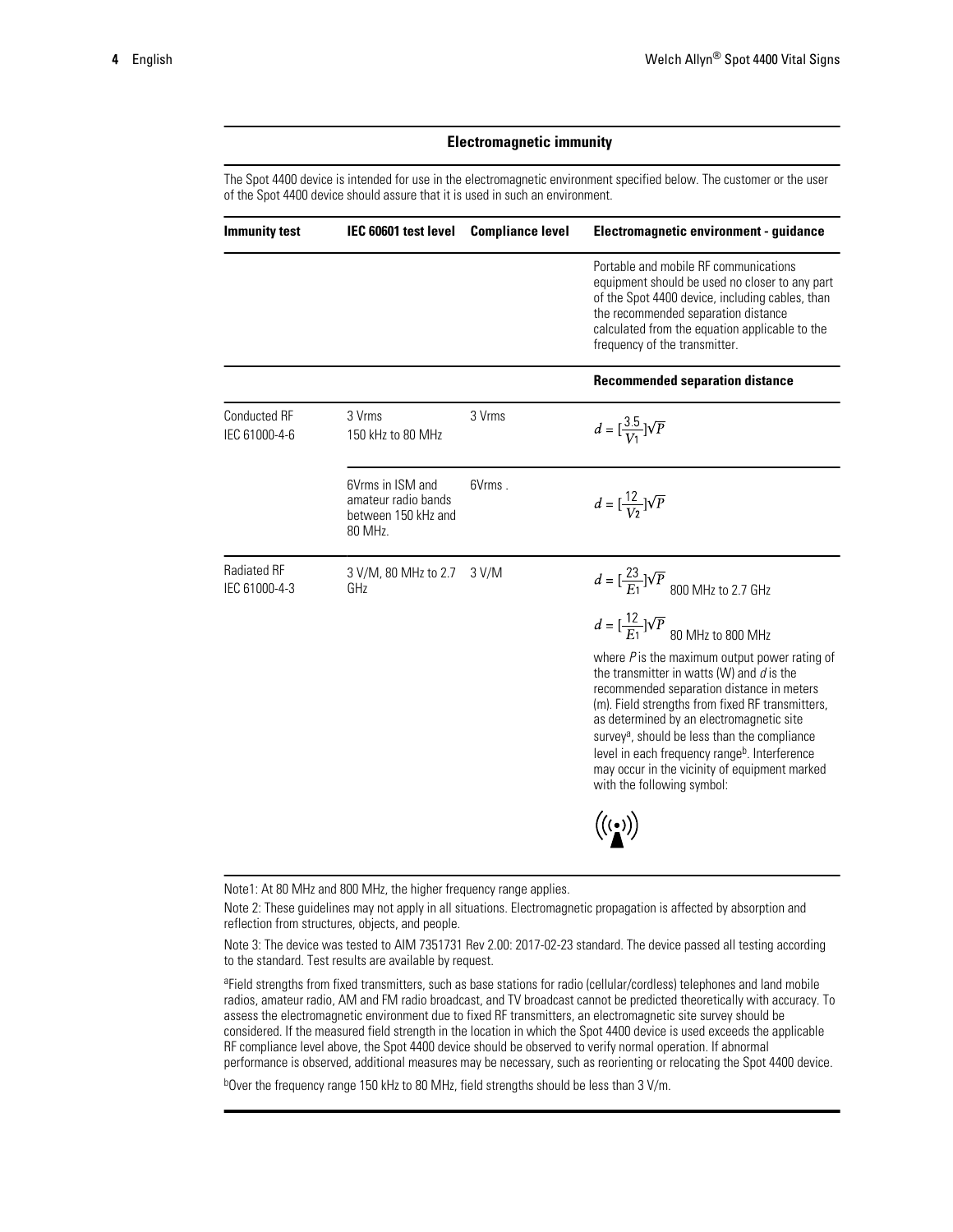### **Recommended separation distances between portable and mobile RF communications equipment and the Spot 4400 device**

The Spot 4400 device is intended for use in an electromagnetic environment in which radiated RF disturbances are controlled. The customer or user of the Spot 4400 device can help prevent electromagnetic interference by maintaining a minimum distance between portable and mobile RF communications equipment (transmitters) and the Spot 4400 device as recommended below, according to the maximum output power of the communications equipment.

| Rated max. output<br>power of transmitter<br>(W) | 150 kHz to 80 MHz<br>outside ISM bands<br>$d = \left[\frac{3.5}{V_1}\right] \sqrt{P}$ | 150 kHz to 80 MHz in 80 MHz to 800 MHz<br><b>ISM bands</b><br>$d = \left[\frac{12}{V_2}\right] \sqrt{P}$ | $d = \left[\frac{12}{E_1}\right] \sqrt{P}$ | 800 MHz to 2.7 GHz<br>$d = \left[\frac{23}{F_1}\right] \sqrt{P}$ |
|--------------------------------------------------|---------------------------------------------------------------------------------------|----------------------------------------------------------------------------------------------------------|--------------------------------------------|------------------------------------------------------------------|
| 0.01                                             | 0.12                                                                                  | 0.20                                                                                                     | 0.12                                       | 0.23                                                             |
| 0.1                                              | 0.37                                                                                  | 0.63                                                                                                     | 0.38                                       | 0.73                                                             |
| 1                                                | 1.17                                                                                  | 2.00                                                                                                     | 1.20                                       | 2.30                                                             |
| 10                                               | 3.69                                                                                  | 6.32                                                                                                     | 3.79                                       | 7.27                                                             |
| 100                                              | 11.67                                                                                 | 20.00                                                                                                    | 12.00                                      | 23.00                                                            |

For transmitters rated at a maximum output power not listed above, the recommended separation distance*d* in meters (m) can be estimated using the equation applicable to the frequency of the transmitter, where *P* is the maximum output power rating of the transmitter in watts (W) according to the transmitter manufacturer.

Note 1: At 80 MHz and 800 MHz, the separation distance for the higher frequency range applies.

Note 2: These guidelines may not apply in all situations. Electromagnetic propagation is affected by absorption and reflection from structures, objects, and people.

#### **Separation distance according to frequency of transmitter (m)**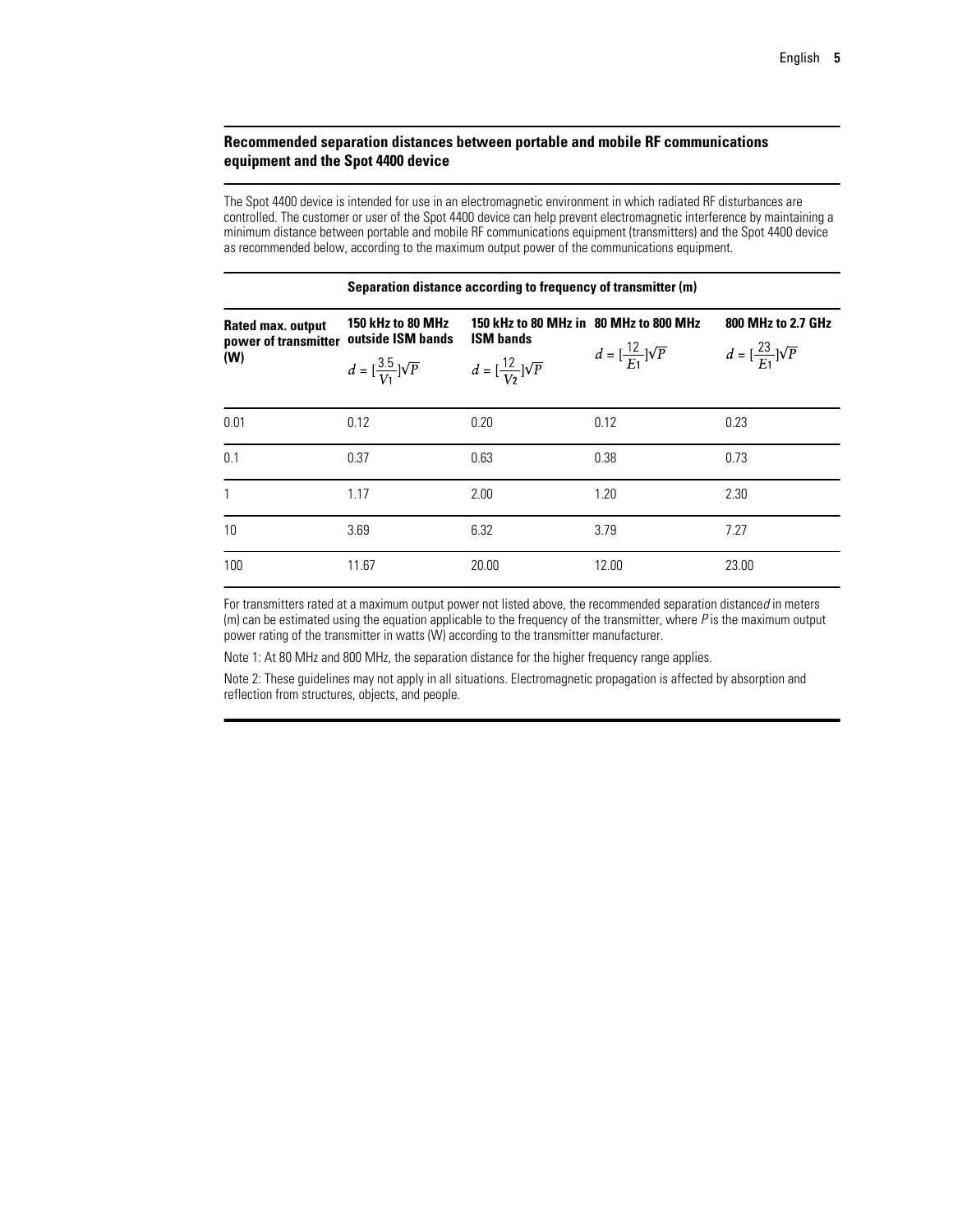| Test frequency<br>(MHz) | Band <sup>a</sup><br>MHz | Service <sup>a</sup>                                                | Modulation <sup>b</sup>                             | Maximum power Distance (m)<br>(W) |     | Immunity<br>test level (V/<br>m) |
|-------------------------|--------------------------|---------------------------------------------------------------------|-----------------------------------------------------|-----------------------------------|-----|----------------------------------|
| 385                     | 380 - 390                | TETRA 400                                                           | Pulse modulation <b>b</b> 1.8<br>18 Hz              |                                   | 0.3 | 27                               |
| 450                     | 430 - 470                | GMRS 460,<br><b>FRS 460</b>                                         | FM <sup>c</sup> ±5 kHz<br>deviation<br>1 kHz sine   | $\overline{2}$                    | 0.3 | 28                               |
| 710                     | 704 - 787                |                                                                     | LTE band 13, 17 Pulse modulation b 0.2              |                                   | 0.3 | 9                                |
| 745                     |                          |                                                                     | 217 Hz                                              |                                   |     |                                  |
| 780                     |                          |                                                                     |                                                     |                                   |     |                                  |
| 810                     | 800 - 960                | GSM 800/900,                                                        | Pulse modulation <b>b</b> 2<br>TETRA 800,<br>18 Hz  |                                   | 0.3 | 28                               |
| 870                     |                          | iDEN 820,<br>CDMA 850,                                              |                                                     |                                   |     |                                  |
| 930                     |                          | LTE Band 5                                                          |                                                     |                                   |     |                                  |
| 1720                    | 1700 - 1990              | GSM 1800;                                                           | Pulse modulation <b>b</b> 2<br>CDMA 1900;<br>217 Hz |                                   | 0.3 | 28                               |
| 1845                    |                          | GSM 1900;<br>DECT; LTE Band                                         |                                                     |                                   |     |                                  |
| 1970                    |                          | 1, 3, 4, 25;<br><b>UMTS</b>                                         |                                                     |                                   |     |                                  |
| 2450                    | 2400 - 2570              | Bluetooth,<br>WLAN, 802.11<br>$b/g/n$ , RFID<br>2450,<br>LTE Band 7 | Pulse modulation <b>b</b> 2<br>217 Hz               |                                   | 0.3 | 28                               |
| 5240                    | 5100 - 5800              | WLAN 802.11<br>a/n                                                  | Pulse modulation <b>b</b> 0.2                       |                                   | 0.3 | $\boldsymbol{9}$                 |
| 5500                    |                          |                                                                     | 217 Hz                                              |                                   |     |                                  |
| 5785                    |                          |                                                                     |                                                     |                                   |     |                                  |

### **Test specifications for enclosure port immunity to RF wireless communications equipment**

<sup>a</sup> For some services, only the uplink frequencies are included.

<sup>b</sup> The carrier shall be modulated using a 50 percent duty cycle square wave signal.

<sup>c</sup> As an alternative to FM modulation, 50 percent pulse modulation at 18 Hz may be used because while it does not represent actual modulation, it would be worst case.

DIR 80025125 Ver D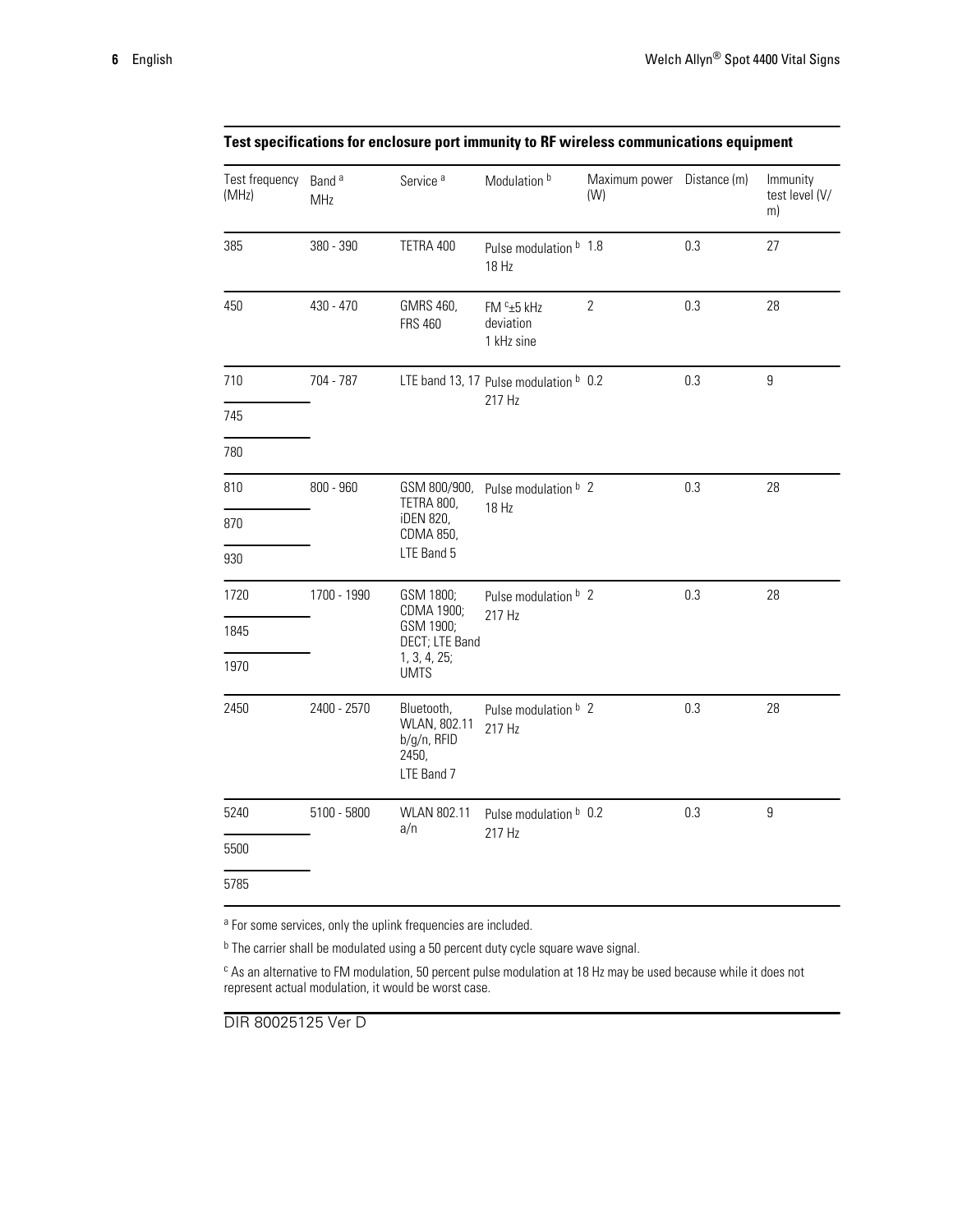# <span id="page-10-0"></span>Español

# Orientación y declaración del fabricante

### Compatibilidad EMC

Se deben tomar precauciones especiales relacionadas con la compatibilidad electromagnética (CEM) en todos los equipos electromédicos. Este dispositivo cumple la norma IEC 60601-1-2:2014/EN 60601-2-1:2015.

- Los equipos electromédicos se deben instalar y poner en servicio conforme a la información sobre compatibilidad electromagnética que se proporciona en las tablas siguientes y en las *instrucciones de uso.*
- Los equipos de comunicaciones por radiofrecuencia portátiles y móviles pueden afectar al comportamiento de los equipos de electromedicina.

El dispositivo cumple todas las normas aplicables y obligatorias relativas a la interferencia electromagnética.

- Por lo general no afecta a equipos ni dispositivos cercanos.
- Por lo general no se ve afectado por equipos ni dispositivos cercanos.
- No es seguro poner en funcionamiento el dispositivo en presencia de equipo quirúrgico de alta frecuencia.
- No obstante, se recomienda evitar utilizar el dispositivo a una distancia muy próxima de otros equipos.

**Nota** El dispositivo Spot Vital Signs 4400 tiene requisitos de rendimiento esenciales asociados a la medición de la presión sanguínea, la saturación de oxígeno y la medición de la temperatura. En presencia de interferencias electromagnéticas, el dispositivo muestra un código de error. Una vez pasadas las interferencias electromagnéticas, el dispositivo Spot Vital Signs 4400 se recupera automáticamente y funciona según lo previsto.



**ADVERTENCIA** Utilice solo accesorios y cables recomendados por Welch Allyn para el dispositivo Spot Vital Signs 4400. Los accesorios y los cables no recomendados por Welch Allyn podrían afectar a las emisiones y la inmunidad en relación con la compatibilidad electromagnética.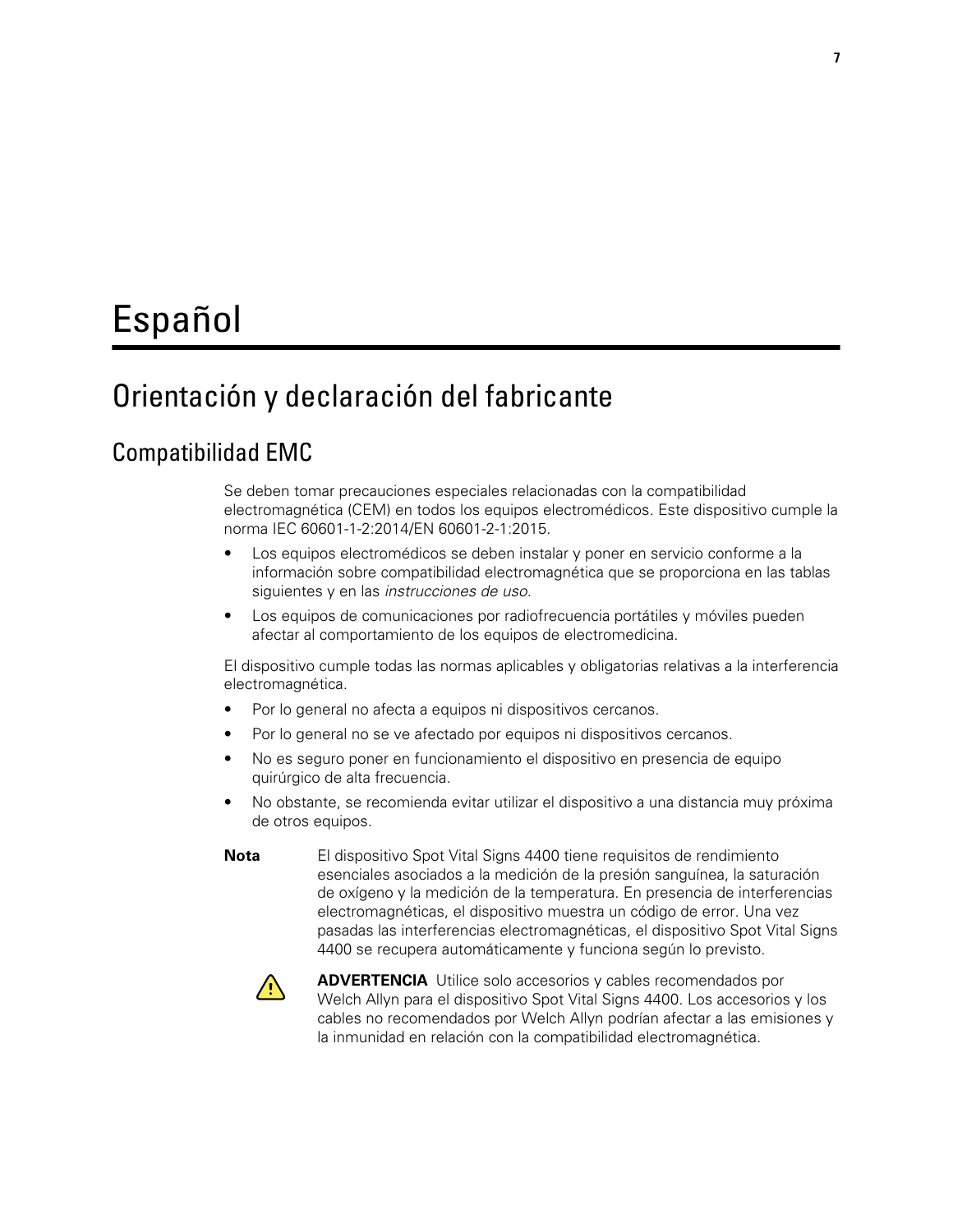

**ADVERTENCIA** Mantenga una distancia de separación mínima de 30 cm (12 pulgadas) entre cualquier parte del dispositivo Spot Vital Signs 4400 y los equipos de comunicaciones por radiofrecuencia (incluidos periféricos como los cables de antena y las antenas externas). El rendimiento del dispositivo Spot Vital Signs 4400 podría verse reducido si no se mantiene una distancia adecuada.



**ADVERTENCIA** Debe evitarse utilizar el dispositivo Spot Vital Signs 4400 junto a otros equipos o sistemas médicos, o apilado con estos, ya que podría producirse un funcionamiento incorrecto. Si no pudiese evitarse, debe observarse el rendimiento del dispositivo Spot Vital Signs 4400 y de otros equipos para comprobar que funcionan con normalidad.

### Información de emisiones e inmunidad

#### **Emisiones electromagnéticas** El dispositivo Spot 4400 se ha diseñado para usarse en un entorno electromagnético como el que se indica a continuación. Es responsabilidad del cliente o del usuario del dispositivo Spot 4400 asegurarse de que se utiliza en un entorno con dichas características. **Prueba de emisiones Conformidad Entorno electromagnético (orientación)** Emisiones de radiofrecuencia CISPR 11 Grupo 1 El dispositivo Spot 4400 solo utiliza energía de radiofrecuencia para el funcionamiento interno. Por lo tanto, sus emisiones de radiofrecuencia son muy bajas y es poco probable que causen interferencias en los equipos electrónicos próximos. Emisiones de radiofrecuencia CISPR 11 Clase B Las características de las emisiones del dispositivo Spot 4400 lo hacen adecuado para su uso en todo tipo de instalaciones, incluidas las domésticas y aquellas directamente conectadas a la red pública de alimentación eléctrica de baja tensión para uso doméstico. Emisiones de armónicos IEC 61000-3-2 Clase A Fluctuaciones de tensión/emisiones intermitentes IEC 61000-3-3 Conforme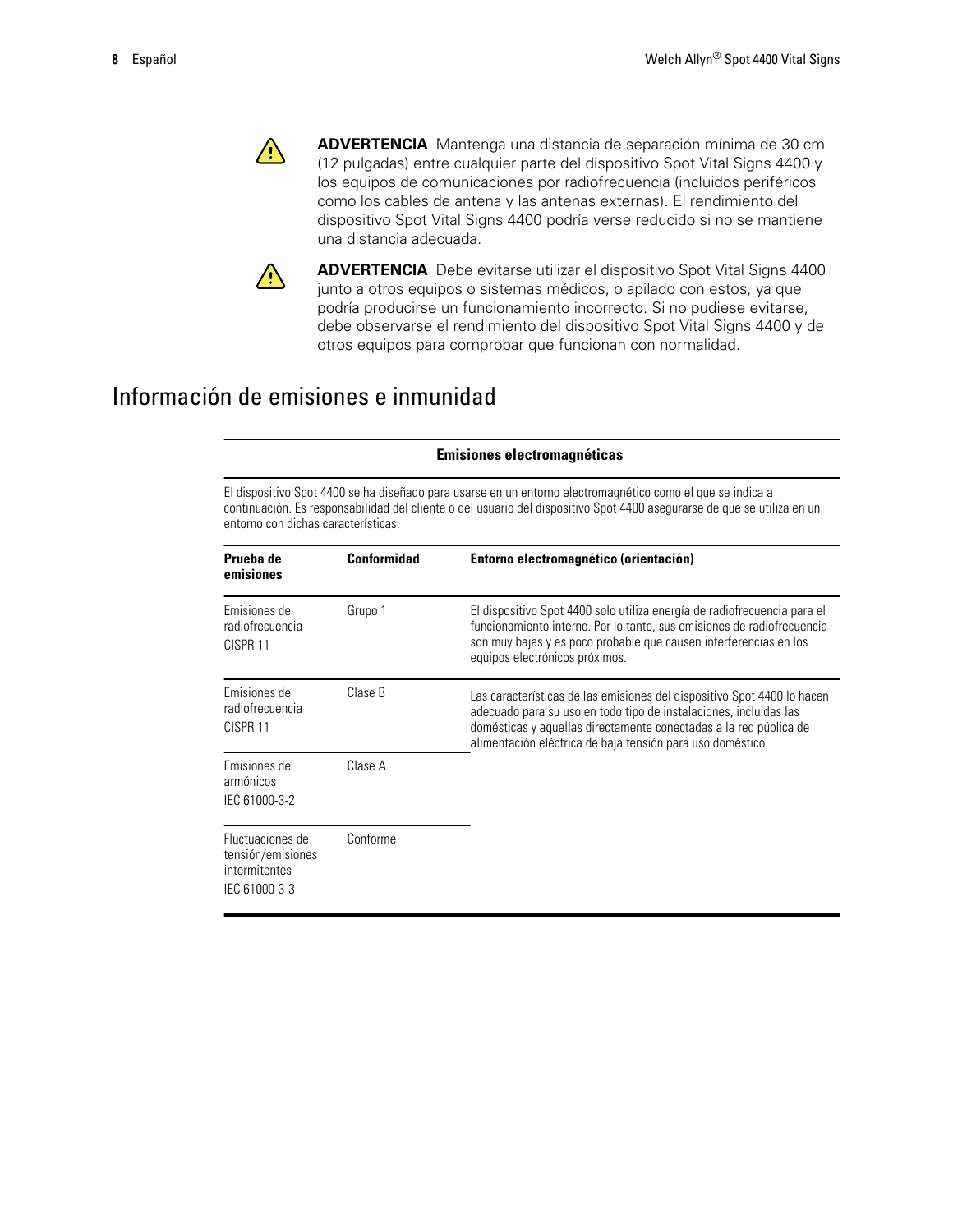El dispositivo Spot 4400 se ha diseñado para usarse en un entorno electromagnético como el que se indica a continuación. El cliente o el usuario del dispositivo Spot 4400 debe asegurarse de utilizarlo en un entorno que cumpla dichas características.

| Prueba de<br>inmunidad                                                                                                                                | Nivel de prueba IEC<br>60601                                           | Nivel de<br>conformidad            | Entorno electromagnético (orientación)                                                                                                                                                                                                    |
|-------------------------------------------------------------------------------------------------------------------------------------------------------|------------------------------------------------------------------------|------------------------------------|-------------------------------------------------------------------------------------------------------------------------------------------------------------------------------------------------------------------------------------------|
| Descarga<br>electrostática (ESD)<br>IEC 61000-4-2                                                                                                     | ±8 kV por contacto<br>±15 kV por aire                                  | $±8$ kV<br>$±15$ kV                | El suelo debe ser de madera, hormigón o<br>baldosas de cerámica. Si el suelo está cubierto<br>de material sintético, la humedad relativa debe<br>ser por lo menos del 30 %.                                                               |
| Transitorios eléctricos<br>rápidos en ráfagas<br>IEC 61000-4-4                                                                                        | ±2 kV para líneas de<br>alimentación eléctrica                         | $+2$ kV                            | La calidad de la alimentación principal debe ser<br>la propia de un entorno comercial u hospitalario<br>normal.                                                                                                                           |
|                                                                                                                                                       | ±1 kV para líneas de<br>entrada/salida                                 | $±1$ kV                            |                                                                                                                                                                                                                                           |
| Sobretensión<br>IEC 61000-4-5                                                                                                                         | $\pm 0.5$ kV, $\pm 1$ kV<br>De línea a línea                           | $±1$ kV                            | La calidad de la alimentación principal debe ser<br>la propia de un entorno comercial u hospitalario<br>normal.                                                                                                                           |
|                                                                                                                                                       | ±0,5 kV, ±1 kV, ±2 kV<br>De línea a tierra                             | $±2$ kV                            |                                                                                                                                                                                                                                           |
| Caídas de tensión,<br>interrupciones breves y<br>variaciones de tensión<br>en las líneas de<br>entrada de<br>alimentación eléctrica<br>IEC 61000-4-11 | 100 % $U_T$ ; 0,5 ciclo                                                | 0 % $U_T$ ; 0,5 ciclo              | La calidad de la alimentación principal debe ser<br>la propia de un entorno comercial u hospitalario                                                                                                                                      |
|                                                                                                                                                       | A 0°, 45°, 90°, 135°,<br>180°, 225°, 270° y<br>$315^\circ$             |                                    | normal. Si el usuario del dispositivo Spot 4400<br>requiere un funcionamiento ininterrumpido<br>durante los cortes en la red eléctrica, se<br>recomienda equipar el dispositivo Spot 4400<br>con una batería o un sistema de alimentación |
|                                                                                                                                                       | 100 % U <sub>T</sub> ; 1 ciclo                                         | $0\%$ U <sub>T</sub> ; 1 ciclo     | ininterrumpida.                                                                                                                                                                                                                           |
|                                                                                                                                                       | 70 % $U_T$ ; 25/30 ciclos<br>de fase única: a 0°                       | 70 % U <sub>T</sub> ; 25/30 ciclos |                                                                                                                                                                                                                                           |
|                                                                                                                                                       | 0 % U <sub>T</sub> ; 250/300 ciclos 0 %U <sub>T</sub> ; 250/300 ciclos |                                    |                                                                                                                                                                                                                                           |
| Campo magnético a<br>frecuencia industrial<br>(50/60 Hz) IEC<br>61000-4-8                                                                             | 30 A/m                                                                 | 30 A/m                             | Los campos magnéticos a la frecuencia<br>industrial deben tener los niveles propios de los<br>emplazamientos habituales en entornos<br>comerciales u hospitalarios.                                                                       |

Nota: U<sub>T</sub> es la tensión de red de CA antes de la aplicación del nivel de prueba.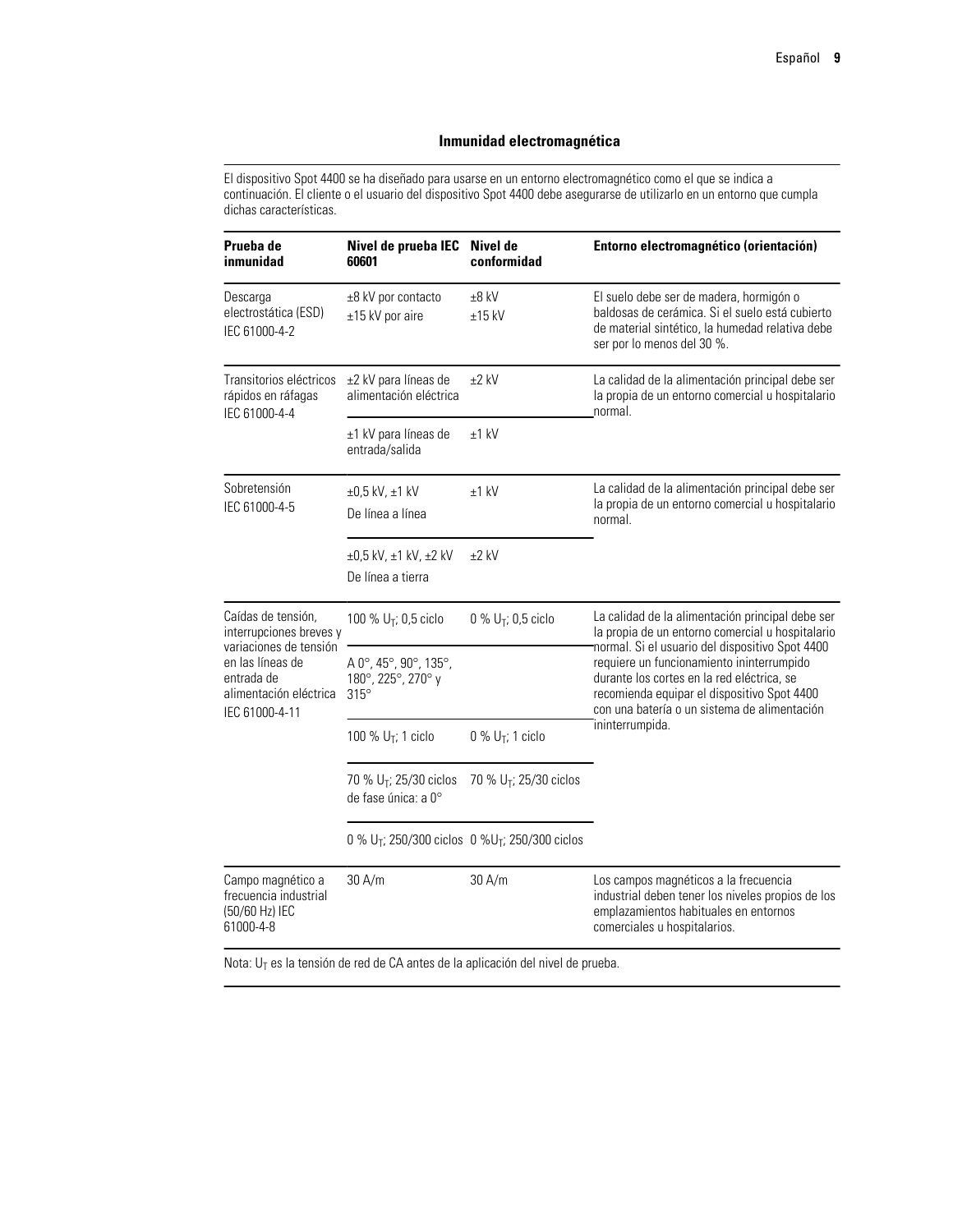El dispositivo Spot 4400 se ha diseñado para su uso en el entorno electromagnético que se indica a continuación. El cliente o el usuario del dispositivo Spot 4400 deben asegurarse de utilizarlo en un entorno que cumpla dichas características.

| Prueba de<br>inmunidad                        | Nivel de prueba IEC<br>60601                                                             | Nivel de<br>conformidad | Entorno electromagnético (orientación)                                                                                                                                                                                                                                                                                                                                                                                                                                                                                         |
|-----------------------------------------------|------------------------------------------------------------------------------------------|-------------------------|--------------------------------------------------------------------------------------------------------------------------------------------------------------------------------------------------------------------------------------------------------------------------------------------------------------------------------------------------------------------------------------------------------------------------------------------------------------------------------------------------------------------------------|
|                                               |                                                                                          |                         | La distancia entre los equipos portátiles o<br>móviles de comunicaciones por radiofrecuencia<br>y el dispositivo Spot 4400, incluidos los cables,<br>no debe ser inferior a la distancia de<br>separación recomendada, la cual se calcula a<br>partir de la ecuación aplicable a la frecuencia<br>del transmisor.                                                                                                                                                                                                              |
|                                               |                                                                                          |                         | Distancia de separación recomendada                                                                                                                                                                                                                                                                                                                                                                                                                                                                                            |
| Radiofrecuencia<br>conducida<br>IEC 61000-4-6 | 3 Vrms<br>150 kHz a 80 MHz                                                               | 3 Vrms                  | $d = \left[\frac{3.5}{V_1}\right] \sqrt{P}$                                                                                                                                                                                                                                                                                                                                                                                                                                                                                    |
|                                               | 6 Vrms en las bandas<br>de radio ISM y de<br>radioaficionados entre<br>150 kHz y 80 MHz. | 6 Vrms                  | $d = \left[\frac{12}{V_2}\right] \sqrt{P}$                                                                                                                                                                                                                                                                                                                                                                                                                                                                                     |
| Radiofrecuencia<br>radiada<br>IEC 61000-4-3   | 3 V/m, de 80 MHz a 2, 3 V/m<br>7 GHz                                                     |                         | $d=[\frac{23}{E1}]\sqrt{P}$ De 800 MHz a 2,7 GHz<br>$d=[\frac{12}{E1}]\sqrt{P}$ De 80 MHz a 800 MHz                                                                                                                                                                                                                                                                                                                                                                                                                            |
|                                               |                                                                                          |                         | donde Pes la potencia nominal de salida<br>máxima del transmisor en vatios (W) y d es la<br>distancia de separación recomendada en<br>metros (m). Tal y como determina un estudio<br>sobre la compatibilidad electromagnética in<br>situ <sup>a</sup> , las intensidades de campo de los<br>transmisores de radiofrecuencia fijos deben ser<br>inferiores al nivel de conformidad en cada<br>gama de frecuencia <sup>b</sup> . Se pueden producir<br>interferencias cerca de los equipos marcados<br>con el símbolo siguiente: |
|                                               |                                                                                          |                         | $\bigl((\underline{\cdot})\bigr)$                                                                                                                                                                                                                                                                                                                                                                                                                                                                                              |

Nota 1: A 80 MHz y 800 MHz, se aplica la gama de frecuencias superior.

Nota 2: Estas directrices pueden no ser aplicables en todas las situaciones. La propagación electromagnética se ve afectada por la absorción y el reflejo de las estructuras, los objetos y las personas.

Nota 3: El dispositivo se ha probado según la norma AIM 7351731 Rev. 2.00: 2017-02-23. El dispositivo ha superado todas las pruebas contempladas en la norma. Los resultados de la pruebas están disponibles previa solicitud.

<sup>a</sup>No se pueden predecir con exactitud las intensidades de los campos de los transmisores fijos, como por ejemplo, las estaciones base para los radioteléfonos (celulares/inalámbricos) y las radios móviles terrestres, las radiocomunicaciones de aficionados, la radiodifusión AM y FM, y la transmisión de televisión. Para valorar la intensidad de un entorno electromagnético generado por transmisores de radiofrecuencia, sería aconsejable efectuar una revisión electromagnética in situ. Si la intensidad del campo medida en el punto en el que se utiliza el dispositivo Spot 4400 supera el nivel de compatibilidad de radiofrecuencia aplicable que se ha indicado antes, es preciso revisar el dispositivo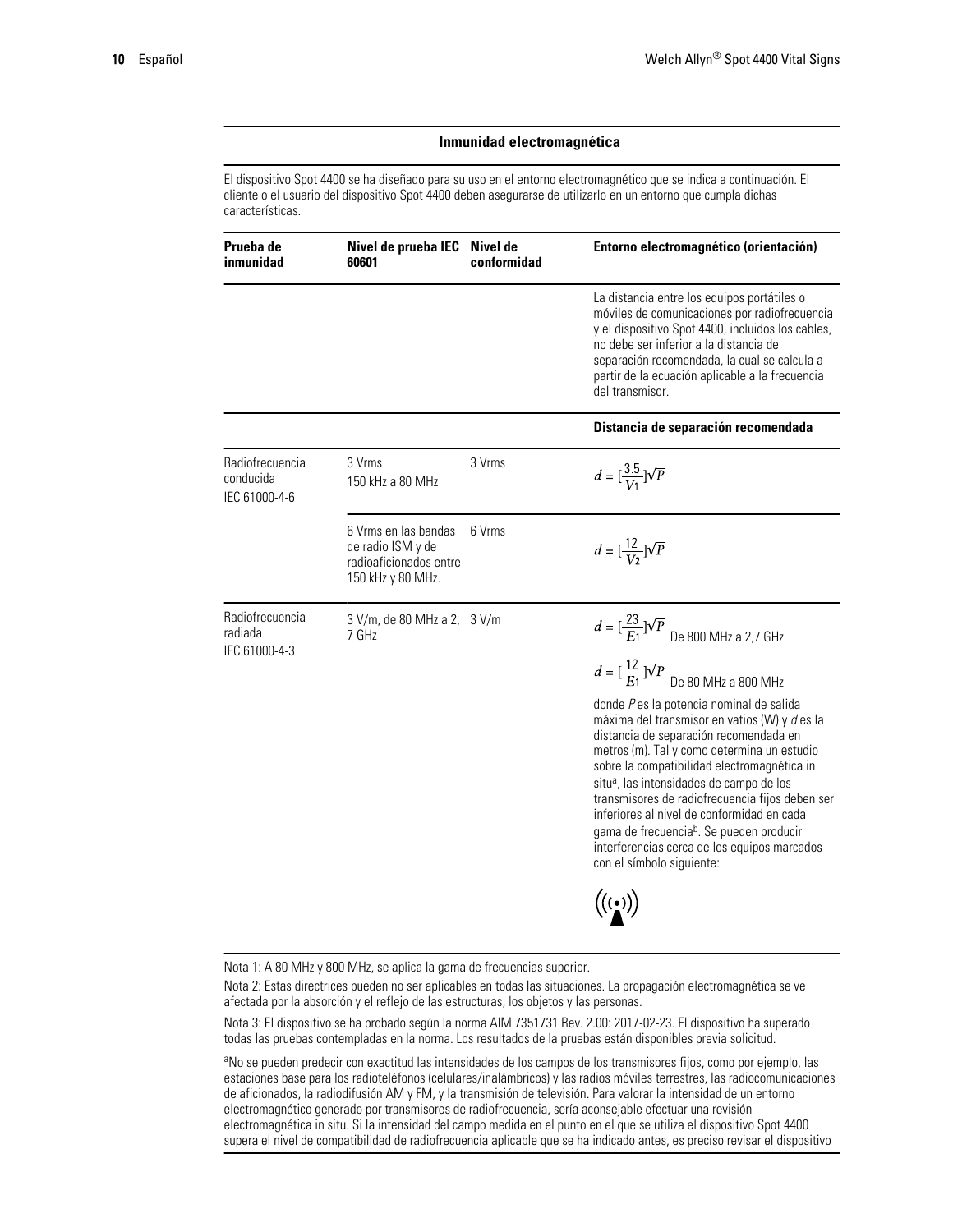Spot 440 para comprobar que su funcionamiento es correcto. Si se observa un funcionamiento anómalo, puede ser necesario aplicar medidas suplementarias, como un cambio de la orientación o de la ubicación del dispositivo Spot 4400.

b En las gamas de frecuencia de 150 kHz a 80 MHz, las intensidades de los campos magnéticos deben ser inferiores a 3 V/m.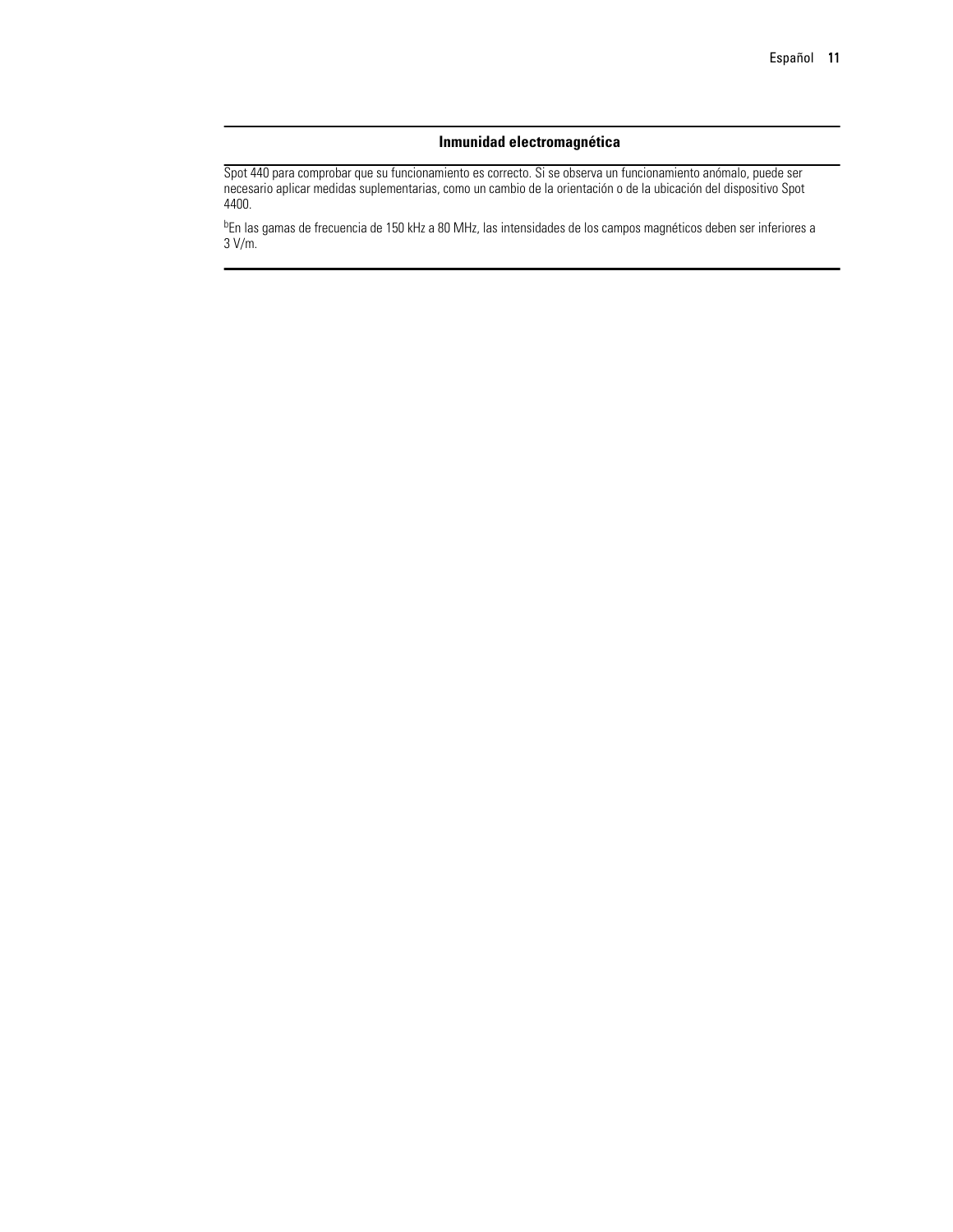### **Distancias de separación recomendadas entre los equipos portátiles y móviles de comunicaciones por radiofrecuencia y el dispositivo Spot 4400.**

El dispositivo Spot 4400 está diseñado para utilizarse en un entorno electromagnético en el que las interferencias de radiofrecuencia radiada estén controladas. El cliente o el usuario del dispositivo Spot 4400 pueden ayudar a evitar la interferencia electromagnética si mantienen una distancia mínima entre los equipos portátiles y móviles de comunicaciones por radiofrecuencia (transmisores) y el Spot 4400, como se recomienda a continuación, según la potencia máxima de salida de los equipos de comunicaciones.

### **Distancia de separación según la frecuencia del transmisor (m) Potencia nominal de De 150 kHz a 80 MHz De 150 kHz a 80 MHz De 80 MHz a 800 MHz De 800 MHz a 2,7 GHz salida máxima del fuera de las bandas en bandas ISM**  $d = [\frac{12}{E1}] \sqrt{P}$ **ISM transmisor (W)**  $d = \frac{12}{V_2} \sqrt{P}$  $d = \frac{23}{E_1} \sqrt{P}$  $d = \left[\frac{3.5}{V_1}\right] \sqrt{P}$ 0,01 0,12 0,20 0,12 0,23 0,1 0,37 0,63 0,38 0,73 1 1,17 2,00 1,20 2,30 10 3,69 6,32 3,79 7,27 100 11,67 20,00 12,00 23,00

Para los transmisores con una potencia nominal de salida máxima no indicada en la tabla anterior, la distancia *d* de separación recomendada en metros (m) se puede determinar utilizando la ecuación aplicable a la frecuencia del transmisor, donde *P* es la potencia nominal de salida máxima del transmisor calculada en vatios (W) según el fabricante del transmisor.

Nota 1: A 80 MHz y 800 MHz, se aplica la distancia de separación correspondiente a la gama de frecuencias superior.

Nota 2: Estas directrices pueden no ser aplicables en todas las situaciones. La propagación electromagnética se ve afectada por la absorción y el reflejo de las estructuras, los objetos y las personas.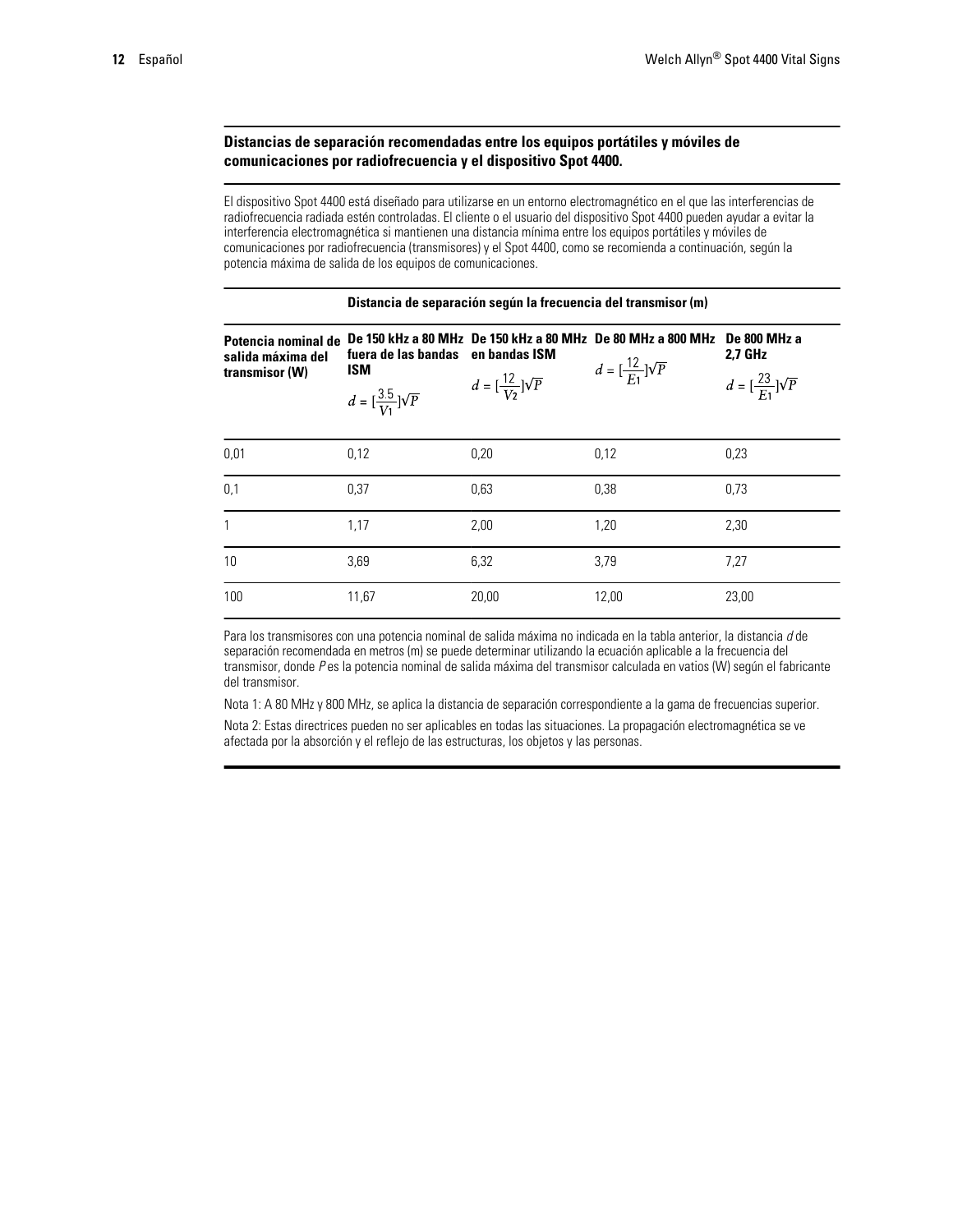| Frecuencia de<br>la prueba (MHz) MHz | Banda <sup>a</sup> | Servicio <sup>a</sup>                                                        | Modulación <sup>b</sup>                                      | Potencia máxima Distancia (m)<br>(W) |     | Nivel de<br>prueba de<br>inmunidad<br>(V/m) |
|--------------------------------------|--------------------|------------------------------------------------------------------------------|--------------------------------------------------------------|--------------------------------------|-----|---------------------------------------------|
| 385                                  | 380 - 390          | TETRA 400                                                                    | Modulación por<br>impulsos <sup>b</sup><br>18 Hz             | 1,8                                  | 0,3 | 27                                          |
| 450                                  | 430 - 470          | GMRS 460,<br><b>FRS 460</b>                                                  | FM <sup>c</sup> Desviación de 2<br>$±5$ kHz<br>Seno de 1 kHz |                                      | 0,3 | 28                                          |
| 710                                  | 704 - 787          | Banda LTE 13,<br>17                                                          | Modulación por<br>impulsos <sup>b</sup>                      | 0,2                                  | 0,3 | $\overline{9}$                              |
| 745                                  |                    |                                                                              | 217 Hz                                                       |                                      |     |                                             |
| 780                                  |                    |                                                                              |                                                              |                                      |     |                                             |
| 810                                  | $800 - 960$        | GSM 800/900,<br>TETRA 800                                                    | Modulación por<br>impulsos <sup>b</sup><br>18 Hz             | $\overline{2}$                       | 0,3 | 28                                          |
| 870                                  |                    | iDEN 820,<br>CDMA 850,                                                       |                                                              |                                      |     |                                             |
| 930                                  |                    | Banda LTE 5                                                                  |                                                              |                                      |     |                                             |
| 1720                                 | 1700 - 1990        | GSM 1800,<br>CDMA 1900,                                                      | Modulación por<br>impulsos <sup>b</sup>                      | $\overline{2}$                       | 0,3 | 28                                          |
| 1845                                 |                    | GSM 1900,<br>DECT, banda                                                     | 217 Hz                                                       |                                      |     |                                             |
| 1970                                 |                    | LTE 1, 3, 4, 25,<br><b>UMTS</b>                                              |                                                              |                                      |     |                                             |
| 2450                                 | 2400 - 2570        | Bluetooth,<br>WLAN, 802.11<br>b/g/n, RFID<br>2450,<br>Banda LTE <sub>7</sub> | Modulación por<br>impulsos <sup>b</sup><br>217 Hz            | $\overline{2}$                       | 0,3 | 28                                          |
| 5240                                 | $5100 - 5800$      | WLAN 802.11<br>a/n                                                           | Modulación por<br>impulsos <sup>b</sup><br>217 Hz            | 0,2                                  | 0,3 | $\overline{9}$                              |
| 5500                                 |                    |                                                                              |                                                              |                                      |     |                                             |
| 5785                                 |                    |                                                                              |                                                              |                                      |     |                                             |

### **Especificaciones de la prueba de inmunidad de puerto de encerramiento para el equipo de comunicaciones inalámbricas por radiofrecuencia**

<sup>a</sup> Para algunos servicios, solo se incluyen las frecuencias de enlace ascendente.

<sup>b</sup> La portadora debe modularse con una señal de onda cuadrada con ciclo de trabajo del 50 %.

<sup>c</sup> Como alternativa, si no se puede utilizar la modulación FM, se puede recurrir a la modulación por impulsos del 50 % a 18 Hz, aunque no represente la modulación real.

DIR 80025125 Ver. D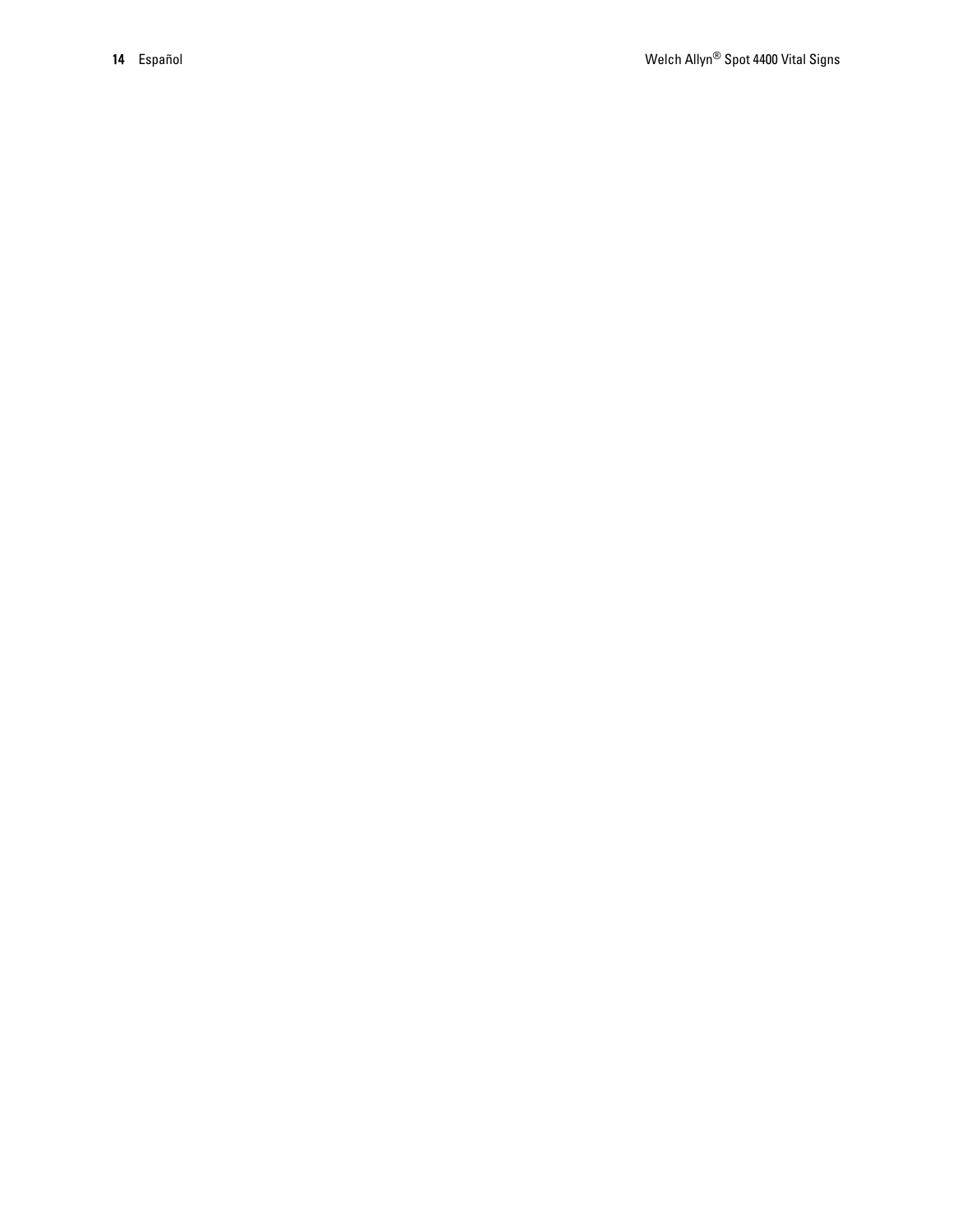# <span id="page-18-0"></span>Français

## Recommandations et déclarations du fabricant

### Conformité CEM

Des précautions spéciales relatives à la compatibilité électromagnétique (CEM) doivent être prises pour tout le matériel électrique médical. Cet appareil est conforme à la norme CEI 60601-1-2:2014/EN 60601-2-1:2015.

- Tout équipement électrique médical doit être installé et mis en service en conformité avec les informations CEM fournies dans ces tableaux et dans le *Mode d'emploi*.
- Le matériel de radiocommunication RF portable et mobile peut affecter le comportement du matériel électrique médical.

L'appareil est conforme à toutes les normes applicables et requises relatives aux interférences électromagnétiques.

- En principe, il n'affecte pas les appareils et l'équipement avoisinants.
- Par ailleurs, il n'est normalement pas affecté par les appareils et le matériel avoisinants.
- Il n'est pas prudent d'utiliser ce dispositif à proximité d'équipements chirurgicaux à haute fréquence.
- De même, il convient d'éviter de l'utiliser à proximité immédiate d'autres équipements.
- **Remarque** L'appareil Spot Vital Signs 4400 répond aux exigences de performances essentielles associées à la mesure de la pression artérielle, à la saturation en oxygène et à la mesure de la température. En cas de perturbations électromagnétiques, l'appareil affiche un code d'erreur. Une fois les perturbations électromagnétiques disparues, l'appareil Spot Vital Signs 4400 se relance et fonctionne comme prévu.



**AVERTISSEMENT** Utilisez uniquement des accessoires et des câbles recommandés par Welch Allyn avec l'appareil Spot Vital Signs 4400. Les accessoires et les câbles non recommandés par Welch Allyn peuvent influer sur les émissions électromagnétiques ou sur l'immunité.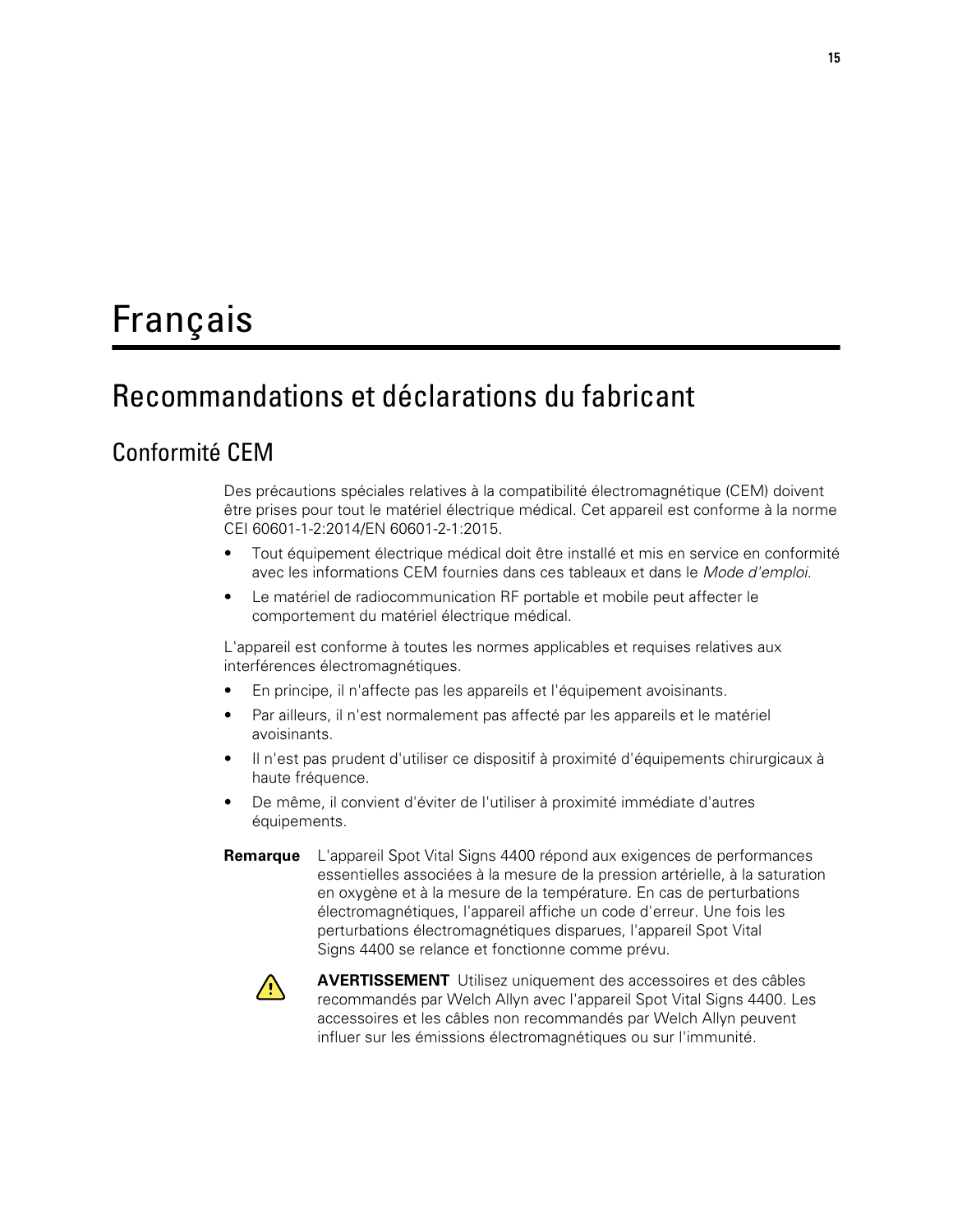

**AVERTISSEMENT** Respectez une distance de séparation minimale de 30 cm (12 pouces) entre toute partie de l'appareil Spot Vital Signs 4400 et tout matériel de communication RF portable (y compris les périphériques tels que les câbles d'antenne et les antennes externes). Les performances de l'appareil Spot Vital Signs 4400 peuvent être dégradées si la distance appropriée n'est pas respectée.



**AVERTISSEMENT** L'utilisation de l'appareil Spot Vital Signs 4400 à proximité d'autres équipements ou systèmes électromédicaux ou empilé dessus doit être évitée, car elle pourrait entraîner un mauvais fonctionnement. Si une telle utilisation est nécessaire, le Spot Vital Signs 4400 et les autres équipements doivent être surveillés pour vérifier qu'ils fonctionnent normalement.

## Informations relatives aux émissions et à l'immunité

|                                                                                                                                                                                                                              | <b>Émissions électromagnétiques</b> |                                                                                                                                                                                                                                                             |  |  |  |
|------------------------------------------------------------------------------------------------------------------------------------------------------------------------------------------------------------------------------|-------------------------------------|-------------------------------------------------------------------------------------------------------------------------------------------------------------------------------------------------------------------------------------------------------------|--|--|--|
| L'appareil Spot 4400 est conçu pour être utilisé dans l'environnement électromagnétique décrit ci-dessous. Le client ou<br>l'utilisateur de l'appareil Spot 4400 doit s'assurer qu'il est utilisé dans un tel environnement. |                                     |                                                                                                                                                                                                                                                             |  |  |  |
| <b>Test d'émissions</b>                                                                                                                                                                                                      | <b>Conformité</b>                   | <b>Environnement électromagnétique - Recommandations</b>                                                                                                                                                                                                    |  |  |  |
| Émissions RF<br>CISPR <sub>11</sub>                                                                                                                                                                                          | Groupe 1                            | L'appareil Spot 4400 utilise l'énergie RF pour son fonctionnement<br>interne uniquement. Par conséquent, ses émissions RF sont très faibles<br>et peu susceptibles de provoquer des interférences avec les<br>équipements électroniques situés à proximité. |  |  |  |
| Émissions RF<br>CISPR <sub>11</sub>                                                                                                                                                                                          | Classe B                            | Les caractéristiques d'émissions du Spot 4400 en font un équipement<br>adapté à une utilisation dans tous les établissements, y compris les<br>établissements domestiques et ceux directement raccordés au réseau                                           |  |  |  |
| Émissions de courant<br>harmonique<br>CEI 61000-3-2                                                                                                                                                                          | Classe A                            | d'alimentation public à basse tension qui alimente les bâtiments<br>utilisés à des fins domestiques.                                                                                                                                                        |  |  |  |
| Fluctuations de<br>tension/Papillotement<br>IEC 61000-3-3                                                                                                                                                                    | Conforme                            |                                                                                                                                                                                                                                                             |  |  |  |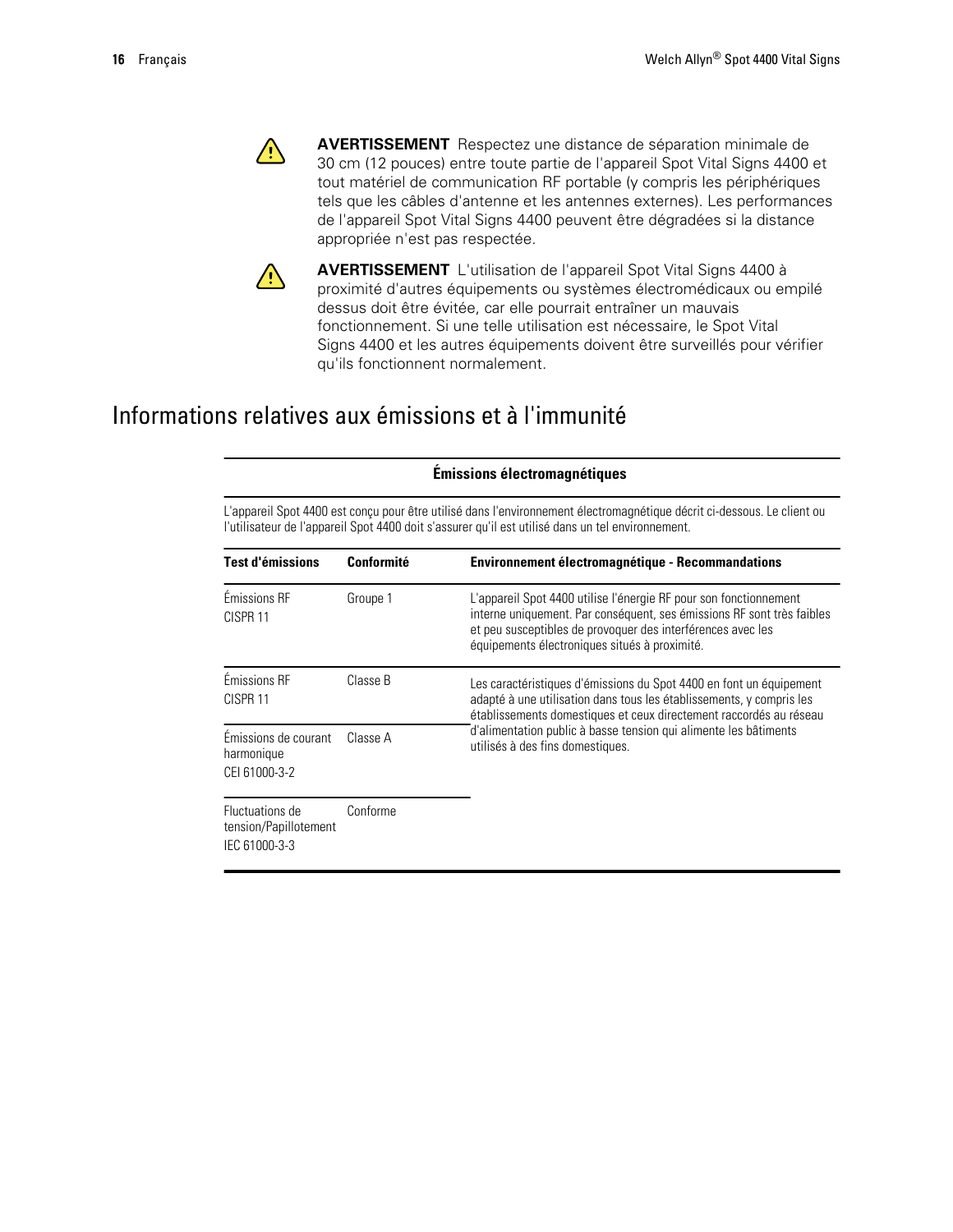### **Immunité électromagnétique**

L'appareil Spot 4400 est conçu pour être utilisé dans l'environnement électromagnétique décrit ci-dessous. Le client ou l'utilisateur de l'appareil Spot 4400 doit s'assurer qu'il est utilisé dans un tel environnement.

| <b>Test d'immunité</b>                                                                                                                        | Niveau de test<br><b>CEI 60601</b>                                             | Niveau de<br>conformité                                                | Environnement électromagnétique -<br><b>Recommandations</b>                                                                                                                                                          |
|-----------------------------------------------------------------------------------------------------------------------------------------------|--------------------------------------------------------------------------------|------------------------------------------------------------------------|----------------------------------------------------------------------------------------------------------------------------------------------------------------------------------------------------------------------|
| Décharges<br>électrostatiques (DES)<br>IEC 61000-4-2                                                                                          | $\pm$ 8 kV contact<br>$± 15$ kV air                                            | $± 8$ kV<br>$± 15$ kV                                                  | Les sols doivent être en bois, en béton ou en<br>tuile céramique. Si les sols sont recouverts d'un<br>matériau synthétique, l'humidité relative doit<br>être d'au moins 30 %.                                        |
| <b>Transitoires</b><br>électriques rapides/<br>Salve                                                                                          | ±2 kV pour les lignes<br>d'alimentation                                        | $± 2$ kV                                                               | La qualité de l'alimentation secteur doit être<br>celle d'un environnement hospitalier ou<br>commercial type.                                                                                                        |
| IEC 61000-4-4                                                                                                                                 | $\pm$ 1 kV for input/output $\pm$ 1 kV<br>lines                                |                                                                        |                                                                                                                                                                                                                      |
| Surtension<br>CEI 61000-4-5                                                                                                                   | $\pm$ 0,5 kV, $\pm$ 1 kV<br>Ligne à ligne                                      | $±1$ kV                                                                | La qualité de l'alimentation secteur doit être<br>celle d'un environnement hospitalier ou<br>commercial type.                                                                                                        |
|                                                                                                                                               | $\pm$ 0,5 kV, $\pm$ 1 kV, $\pm$ 2 kV $\pm$ 2 kV<br>Ligne de mise à la<br>terre |                                                                        |                                                                                                                                                                                                                      |
| Baisses de tension,<br>microcoupures et<br>variations de tension<br>sur les lignes d'entrée<br>d'alimentation<br>électrique<br>IEC 61000-4-11 | 100 % $U_T$ ; 0,5 cycle                                                        | 0 % $U_T$ ; 0,5 cycle                                                  | La qualité de l'alimentation secteur doit être<br>celle d'un environnement hospitalier ou                                                                                                                            |
|                                                                                                                                               | À 0°, 45°, 90°, 135°,<br>180°, 225°, 270° et<br>$315^\circ$                    |                                                                        | commercial type. Si l'utilisateur de l'appareil<br>Spot 4400 doit continuer à l'utiliser en cas de<br>coupure de courant, il est recommandé<br>d'utiliser une batterie ou un système<br>d'alimentation sans coupure. |
|                                                                                                                                               | 100 % $U_T$ ; 1 cycle                                                          | $0 \% U_T$ ; 1 cycle                                                   |                                                                                                                                                                                                                      |
|                                                                                                                                               | phase unique : à 0°                                                            | 70 % U <sub>T</sub> ; 25/30 cycles, 70 % U <sub>T</sub> ; 25/30 cycles |                                                                                                                                                                                                                      |
|                                                                                                                                               | $0 \% U_T$ ; 250/<br>300 cycles                                                | $0 \% U_T$ ; 250/<br>300 cycles                                        |                                                                                                                                                                                                                      |
| Champ magnétique à<br>la fréquence du réseau<br>(50/60 Hz)<br>CEI 61000-4-8                                                                   | 30 A/m                                                                         | 30 A/m                                                                 | Les champs magnétiques à la fréquence du<br>réseau doivent correspondre à ceux d'un<br>emplacement type dans un environnement<br>commercial ou hospitalier type.                                                     |

Remarque : U<sub>T</sub> représente la tension secteur c.a. avant l'application du niveau d'essai.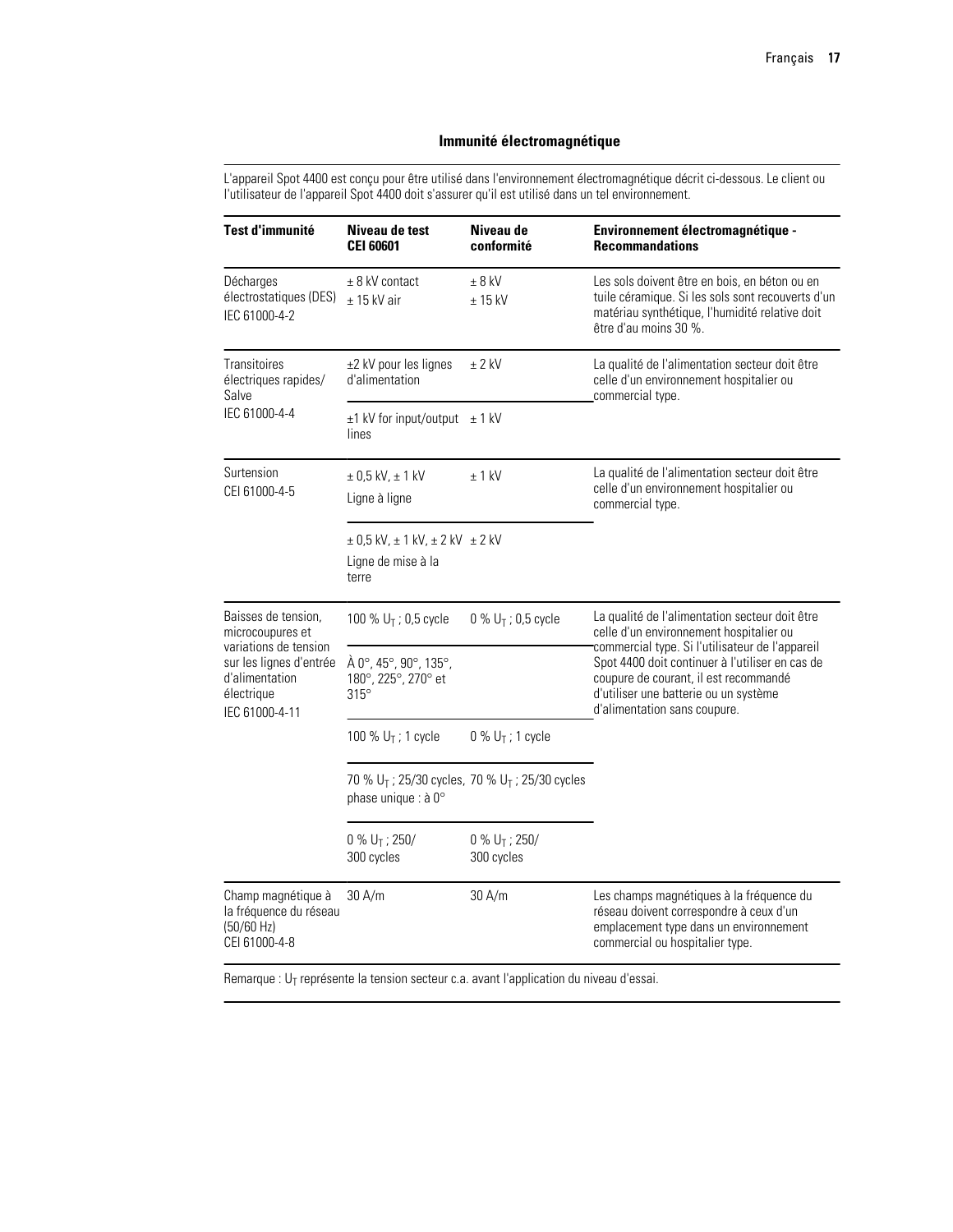### **Immunité électromagnétique**

L'appareil Spot 4400 est conçu pour être utilisé dans l'environnement électromagnétique spécifié ci-dessous. Le client ou l'utilisateur de l'appareil Spot 4400 doit s'assurer qu'il est utilisé dans un tel environnement.

| Test d'immunité                     | Niveau de test<br><b>CEI 60601</b>                                            | <b>Niveaude</b><br>conformité | Environnement électromagnétique -<br><b>Recommandations</b>                                                                                                                                                                                                                                                                                                                                                                                                                                                              |
|-------------------------------------|-------------------------------------------------------------------------------|-------------------------------|--------------------------------------------------------------------------------------------------------------------------------------------------------------------------------------------------------------------------------------------------------------------------------------------------------------------------------------------------------------------------------------------------------------------------------------------------------------------------------------------------------------------------|
|                                     |                                                                               |                               | Les équipements de communication RF<br>portables et mobiles ne doivent pas être<br>utilisés à une distance de l'appareil Spot 4400<br>inférieure à celle recommandée, y compris les<br>câbles. Cette distance est calculée à partir de<br>l'équation applicable à la fréquence de<br>l'émetteur.                                                                                                                                                                                                                         |
|                                     |                                                                               |                               | Distance recommandée                                                                                                                                                                                                                                                                                                                                                                                                                                                                                                     |
| RF par conduction<br>IEC 61000-4-6  | 3 Vrms<br>150 kHz to 80 MHz                                                   | 3 Vrms                        | $d = [\frac{3.5}{V_1}] \sqrt{P}$                                                                                                                                                                                                                                                                                                                                                                                                                                                                                         |
|                                     | 6 Vrms dans les<br>bandes radio ISM et<br>amateur entre 150 kHz<br>et 80 MHz. | 6 Vrms.                       | $d = \left[\frac{12}{\sqrt{2}}\right] \sqrt{P}$                                                                                                                                                                                                                                                                                                                                                                                                                                                                          |
| RF par rayonnement<br>IEC 61000-4-3 | 3 V/m, 80 MHz à 2,<br>7 GHz                                                   | 3 V/m                         | $d = [\frac{23}{E1}]\sqrt{P} \  \, {\rm 800 \; MHz \; \grave{a} \; 2.7 \; GHz}$                                                                                                                                                                                                                                                                                                                                                                                                                                          |
|                                     |                                                                               |                               | $d=[\frac{12}{E1}]{\sqrt{P}} \; \textrm{80 MHz} \; \textrm{\AA} \; \textrm{800 MHz}$                                                                                                                                                                                                                                                                                                                                                                                                                                     |
|                                     |                                                                               |                               | où P correspond à la tension d'alimentation de<br>sortie maximum de l'émetteur en watts (W) et<br>d correspond à la distance recommandée en<br>mètres (m). Les intensités des champs produits<br>par des émetteurs RF fixes, établies par une<br>étude électromagnétique du site <sup>a</sup> , doivent être<br>inférieures au niveau de conformité de chaque<br>plage de fréquences <sup>b</sup> . Des interférences<br>peuvent se produire à proximité de<br>l'équipement sur lequel le symbole suivant est<br>apposé: |
|                                     |                                                                               |                               | $\bigl((\underline{\bullet})\bigr)$                                                                                                                                                                                                                                                                                                                                                                                                                                                                                      |

Remarque 1 : entre 80 et 800 MHz, la plage de fréquences la plus élevée s'applique.

Remarque 2 : il est possible que ces recommandations ne s'appliquent pas à toutes les situations. La propagation électromagnétique est affectée par l'absorption et la réflexion des structures, des objets et des personnes.

Remarque 3 : l'appareil a été testé conformément à la norme AIM 7351731 Rév. 2.00:2017-02-23. L'appareil a réussi tous les tests conformément à la norme. Les résultats du test sont disponibles sur demande.

aLes intensités des champs émis par des émetteurs fixes, tels que les relais de radiotéléphones (cellulaires/sans fil) et des radios mobiles, les radios amateurs, les émetteurs AM et FM et la télédiffusion, ne peuvent être évaluées avec précision. Pour évaluer l'environnement électromagnétique généré par les émetteurs RF fixes, une étude électromagnétique du site doit être envisagée. Si l'intensité des champs mesurée sur le lieu d'utilisation de l'appareil Spot 4400 est supérieure au niveau de conformité RF applicable indiqué ci-dessus, il est important de vérifier le bon fonctionnement de l'appareil Spot 4400. En cas d'anomalie, il peut s'avérer nécessaire de prendre d'autres mesures, par exemple de réorienter ou de déplacer l'appareil Spot 4400.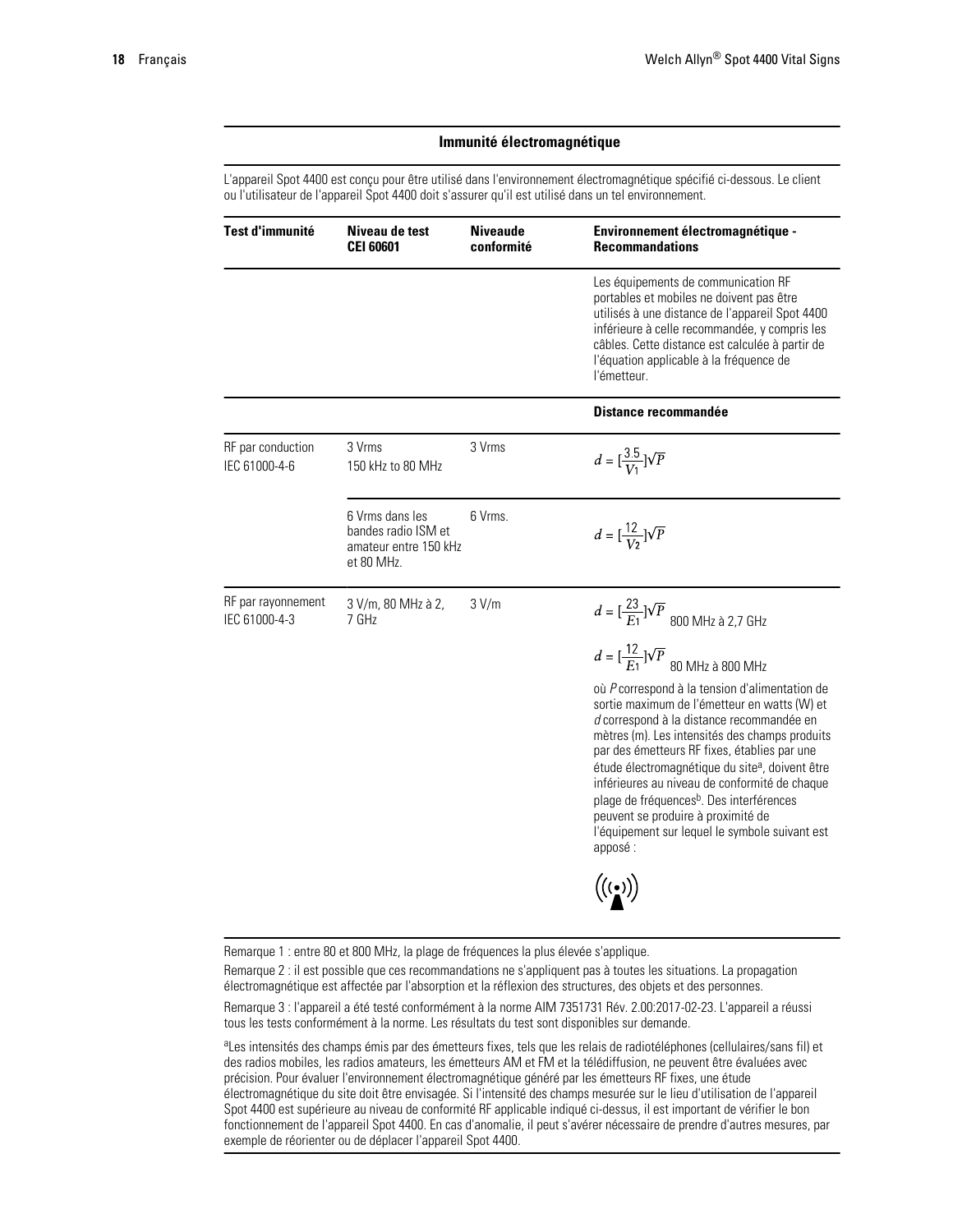### **Immunité électromagnétique**

bDans la plage de fréquences comprise entre 150 kHz et 80 MHz, les intensités de champs doivent être inférieures à 3 V/ m.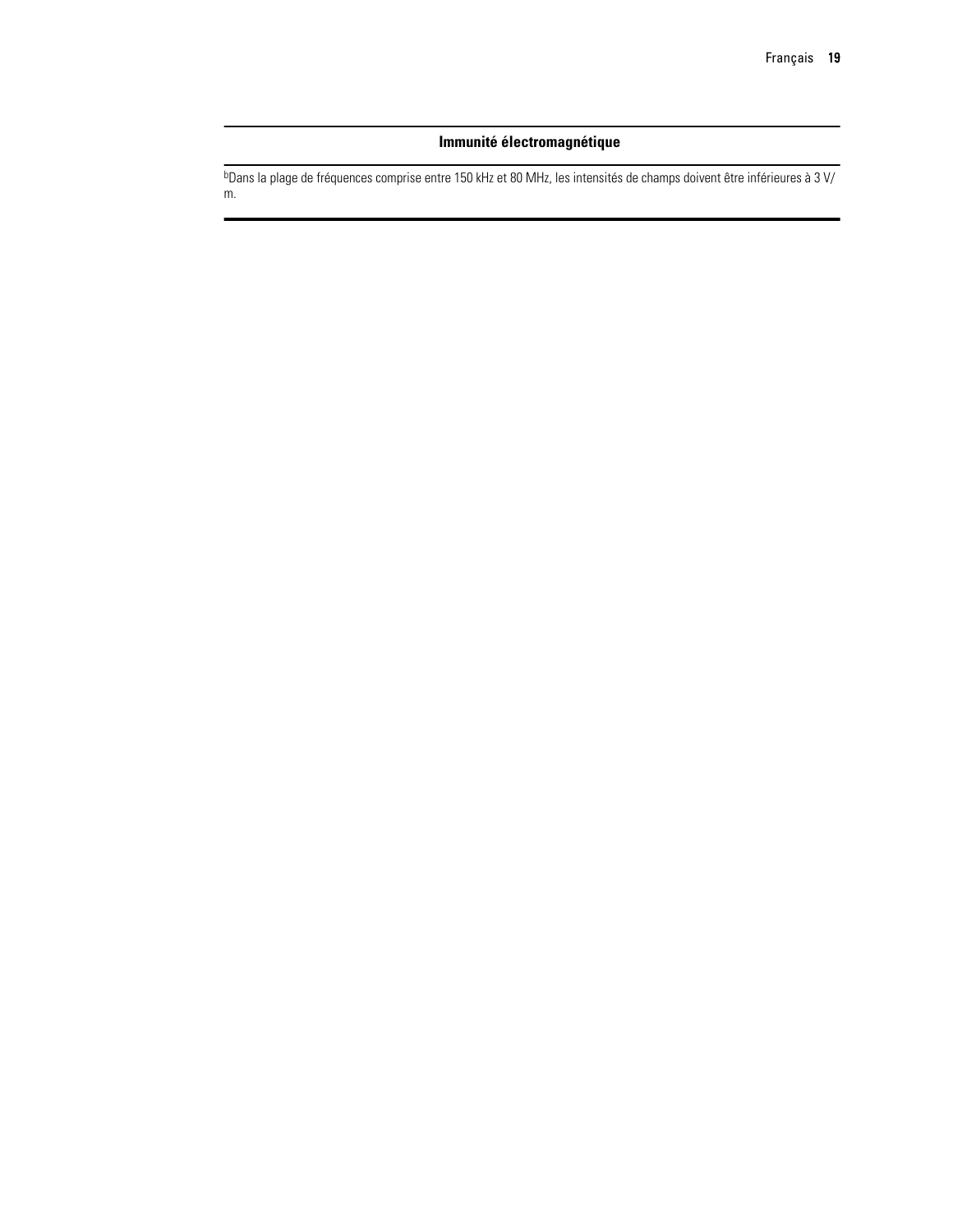### **Distances recommandées entre les équipements de communication RF portables et mobiles et l'appareilSpot 4400**

L'appareil Spot 4400 est conçu pour être utilisé dans un environnement électromagnétique où les perturbations RF par rayonnement sont contrôlées. Le client ou l'utilisateur de l'appareil Spot 4400 peut contribuer à éviter les interférences électromagnétiques en maintenant une distance minimum entre les équipements de communication RF portables et mobiles (émetteurs) et l'appareil Spot 4400, comme recommandé ci-dessous, en fonction de la puissance de sortie maximum des équipements de communication.

|                                                                     | Distance de séparation en fonction de la fréquence de l'émetteur (m)                       |                                                                                       |                                                    |                                                                 |  |  |
|---------------------------------------------------------------------|--------------------------------------------------------------------------------------------|---------------------------------------------------------------------------------------|----------------------------------------------------|-----------------------------------------------------------------|--|--|
| <b>Puissance de sortie</b><br>nominale maximum<br>de l'émetteur (W) | 150 kHz à 80 MHz en<br>dehors des<br><b>bandes ISM</b><br>$d = [\frac{3.5}{V_1}] \sqrt{P}$ | 150 kHz à 80 MHz<br>dans les bandes ISM<br>$d = \left[\frac{12}{V_2}\right] \sqrt{P}$ | 80 MHz à 800 MHz<br>$d = [\frac{12}{F_1}]\sqrt{P}$ | 800 MHz à 2,7 GHz<br>$d = \left[\frac{23}{F_1}\right] \sqrt{P}$ |  |  |
| 0,01                                                                | 0.12                                                                                       | 0,20                                                                                  | 0,12                                               | 0,23                                                            |  |  |
| 0.1                                                                 | 0,37                                                                                       | 0,63                                                                                  | 0,38                                               | 0,73                                                            |  |  |
| $\overline{1}$                                                      | 1,17                                                                                       | 2,00                                                                                  | 1,20                                               | 2,30                                                            |  |  |
| 10                                                                  | 3,69                                                                                       | 6,32                                                                                  | 3,79                                               | 7,27                                                            |  |  |
| 100                                                                 | 11,67                                                                                      | 20,00                                                                                 | 12,00                                              | 23,00                                                           |  |  |

Pour les émetteurs réglés sur une puissance de sortie maximale non répertoriée ci-dessus, la distance de séparation recommandée*d* en mètres (m) peut être estimée en utilisant l'équation applicable à la fréquence de l'émetteur, où *P* correspond à la valeur nominale de la puissance de sortie maximale de l'émetteur en watts (W) selon le fabricant de l'émetteur.

Remarque 1 : à 80 MHz et 800 MHz, la distance de séparation pour la plage de fréquences la plus élevée s'applique.

Remarque 2 : il est possible que ces recommandations ne s'appliquent pas à toutes les situations. La propagation électromagnétique est affectée par l'absorption et la réflexion des structures, des objets et des personnes.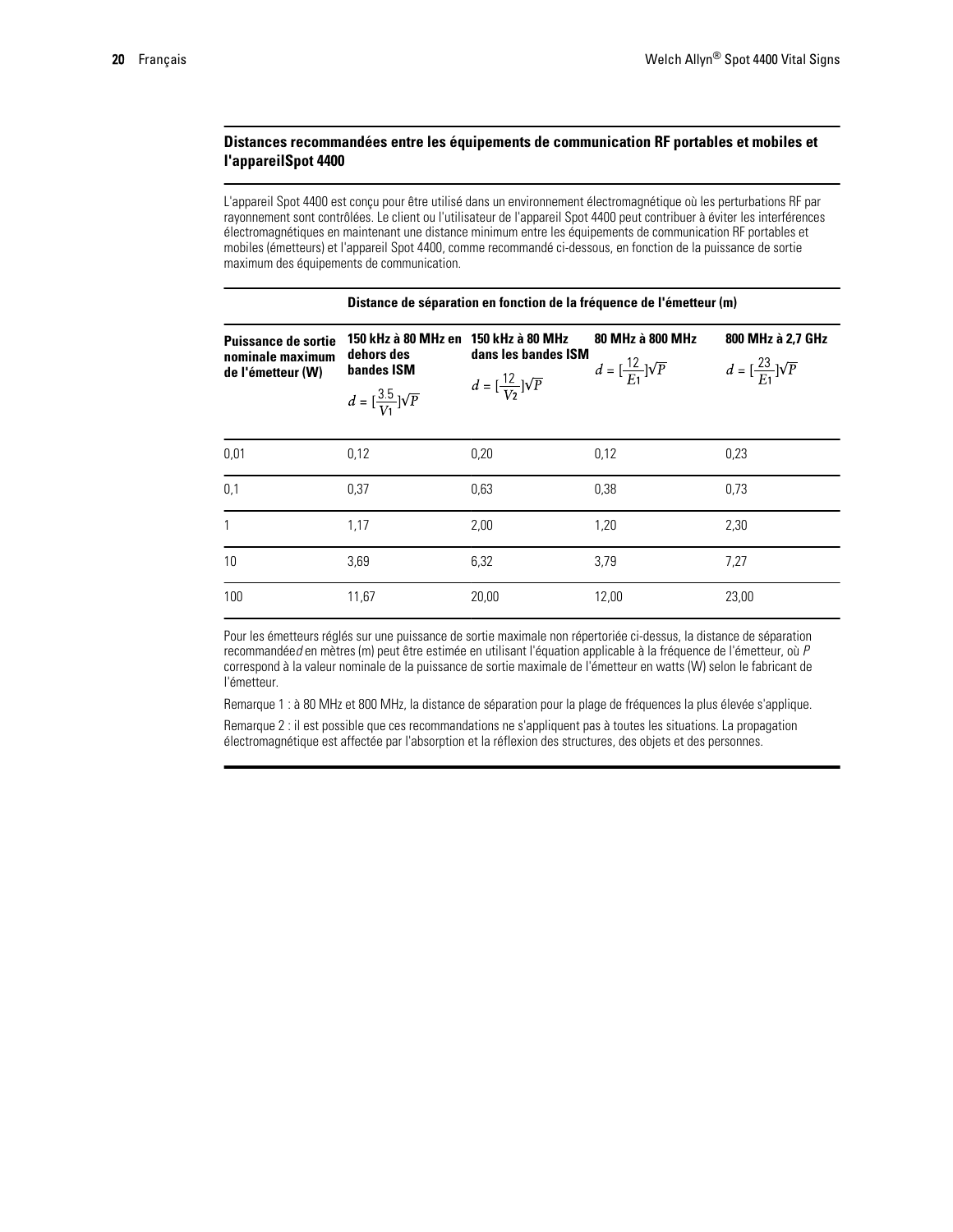| Fréquence de<br>test (MHz) | Bande <sup>a</sup><br>MHz | Service <sup>a</sup>                                                         | Modulation <sup>b</sup>                                                | Puissance<br>maximale (W) | Distance (m) | Niveau de<br>test<br>d'immunité<br>(V/m) |
|----------------------------|---------------------------|------------------------------------------------------------------------------|------------------------------------------------------------------------|---------------------------|--------------|------------------------------------------|
| 385                        | 380 à 390                 | TETRA 400                                                                    | Modulation par<br>impulsions b<br>18 Hz                                | 1,8                       | 0,3          | 27                                       |
| 450                        | 430 à 470                 | GMRS 460,<br><b>FRS 460</b>                                                  | Déviation FM <sup>c</sup><br>$± 5$ kHz<br>Onde sinusoïdale<br>de 1 kHz | $\overline{2}$            | 0,3          | 28                                       |
| 710                        | 704 à 787                 | Bande LTE 13,<br>17                                                          | Modulation par<br>impulsions b                                         | 0,2                       | 0,3          | $\overline{9}$                           |
| 745                        |                           |                                                                              | 217 Hz                                                                 |                           |              |                                          |
| 780                        |                           |                                                                              |                                                                        |                           |              |                                          |
| 810                        | 800 à 960                 | GSM 800/900,<br>TETRA 800,                                                   | Modulation par<br>impulsions <sup>b</sup>                              | $\overline{2}$            | 0,3          | 28                                       |
| 870                        |                           | iDEN 820,<br>CDMA 850,<br>Bande LTE 5                                        | 18 Hz                                                                  |                           |              |                                          |
| 930                        |                           |                                                                              |                                                                        |                           |              |                                          |
| 1720                       | 1700 à 1990               | GSM 1800,<br>CDMA 1900,                                                      | Modulation par<br>impulsions <sup>b</sup>                              | $\mathbf{2}$              | 0,3          | 28                                       |
| 1845                       |                           | GSM 1900,<br>DECT,                                                           | 217 Hz                                                                 |                           |              |                                          |
| 1970                       |                           | Bande LTE 1, 3,<br>4, 25, UMTS                                               |                                                                        |                           |              |                                          |
| 2450                       | 2400 à 2570               | Bluetooth,<br>WLAN,<br>802.11 b/g/n,<br>RFID 2450,<br>Bande LTE <sub>7</sub> | Modulation par<br>impulsions b<br>217 Hz                               | $\overline{2}$            | 0,3          | 28                                       |
| 5240                       | 5100 à 5800               | <b>WLAN</b><br>802.11 a/n                                                    | Modulation par<br>impulsions <sup>b</sup>                              | 0,2                       | 0,3          | 9                                        |
| 5500                       |                           |                                                                              | 217 Hz                                                                 |                           |              |                                          |
| 5785                       |                           |                                                                              |                                                                        |                           |              |                                          |

### **Spécifications de test pour l'immunité à la borne du coffret vers les appareils de communication sans fil RF**

<sup>a</sup> Pour certains services, seules les fréquences de liaison ascendante sont incluses.

<sup>b</sup> Le support doit être modulé au moyen d'un signal d'ondes carrées à rapport cyclique de 50 %.

<sup>c</sup> Comme alternative à la modulation FM, une modulation par impulsions de 50 % à 18 Hz peut être utilisée car, même si elle ne correspond pas à la modulation réelle, il s'agirait du cas le plus critique.

DIR 80025125 Ver. D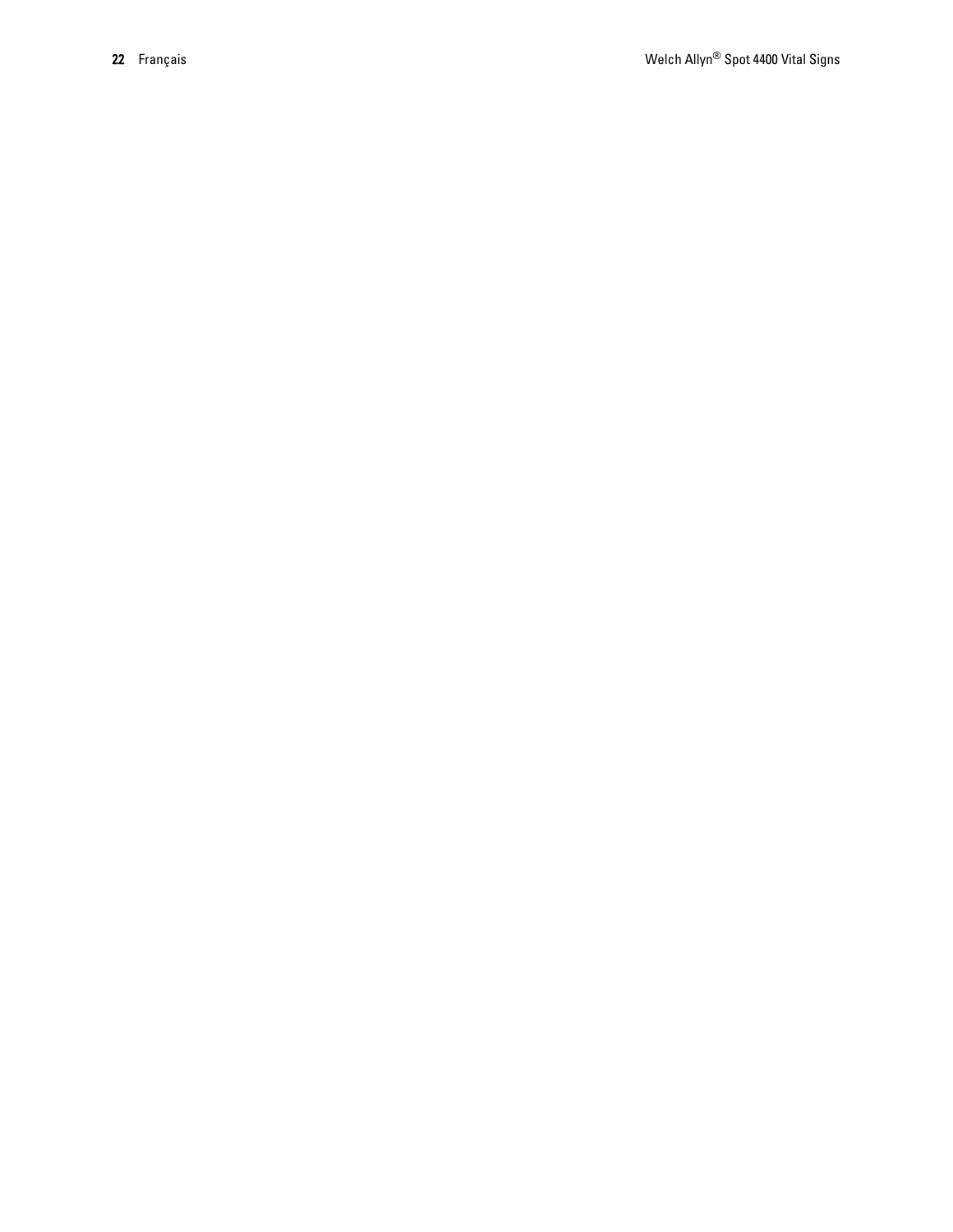# <span id="page-26-0"></span>Italiano

## Direttive e dichiarazione del produttore

### Conformità EMC

Tutte le apparecchiature elettriche medicali richiedono l'adozione di speciali precauzioni riguardanti la compatibilità elettromagnetica (EMC). Questo dispositivo è conforme allo standard IEC 60601-1-2:2014/EN 60601-2-1:2015.

- Tutte le apparecchiature elettriche per uso medico devono essere installate e messe in servizio in base alle informazioni sulla compatibilità elettromagnetica fornite nelle presenti tabelle e nelle *Istruzioni per l'uso*.
- Le apparecchiature di comunicazione in radiofrequenza (RF) portatili e mobili possono influenzare il comportamento delle apparecchiature elettriche medicali.

Il dispositivo è conforme a tutte le normative applicabili e richieste in materia di interferenze elettromagnetiche.

- Normalmente non influisce sulle apparecchiature e sui dispositivi adiacenti.
- Normalmente le apparecchiature e i dispositivi adiacenti non influiscono sul funzionamento dello strumento.
- Non è sicuro far funzionare il dispositivo in presenza di apparecchiature chirurgiche ad alta frequenza.
- È inoltre consigliabile evitare di utilizzare il dispositivo a distanza molto ravvicinata da altre apparecchiature.
- **Nota** Il dispositivo Spot Vital Signs 4400 presenta requisiti di prestazione essenziali associati alla misurazione della pressione arteriosa, alla saturazione di ossigeno e alla misurazione della temperatura. In presenza di disturbi EM, sul dispositivo viene visualizzato un codice di errore. Quando i disturbi EM non sono più presenti, il funzionamento normalmente previsto del dispositivo Spot Vital Signs 4400 riprende autonomamente.



**AVVERTENZA** Utilizzare solo accessori e cavi consigliati da Welch Allyn per l'uso con il dispositivo Spot Vital Signs 4400. L'uso di accessori e cavi non consigliati da Welch Allyn può influire sulle emissioni CEM o sull'immunità.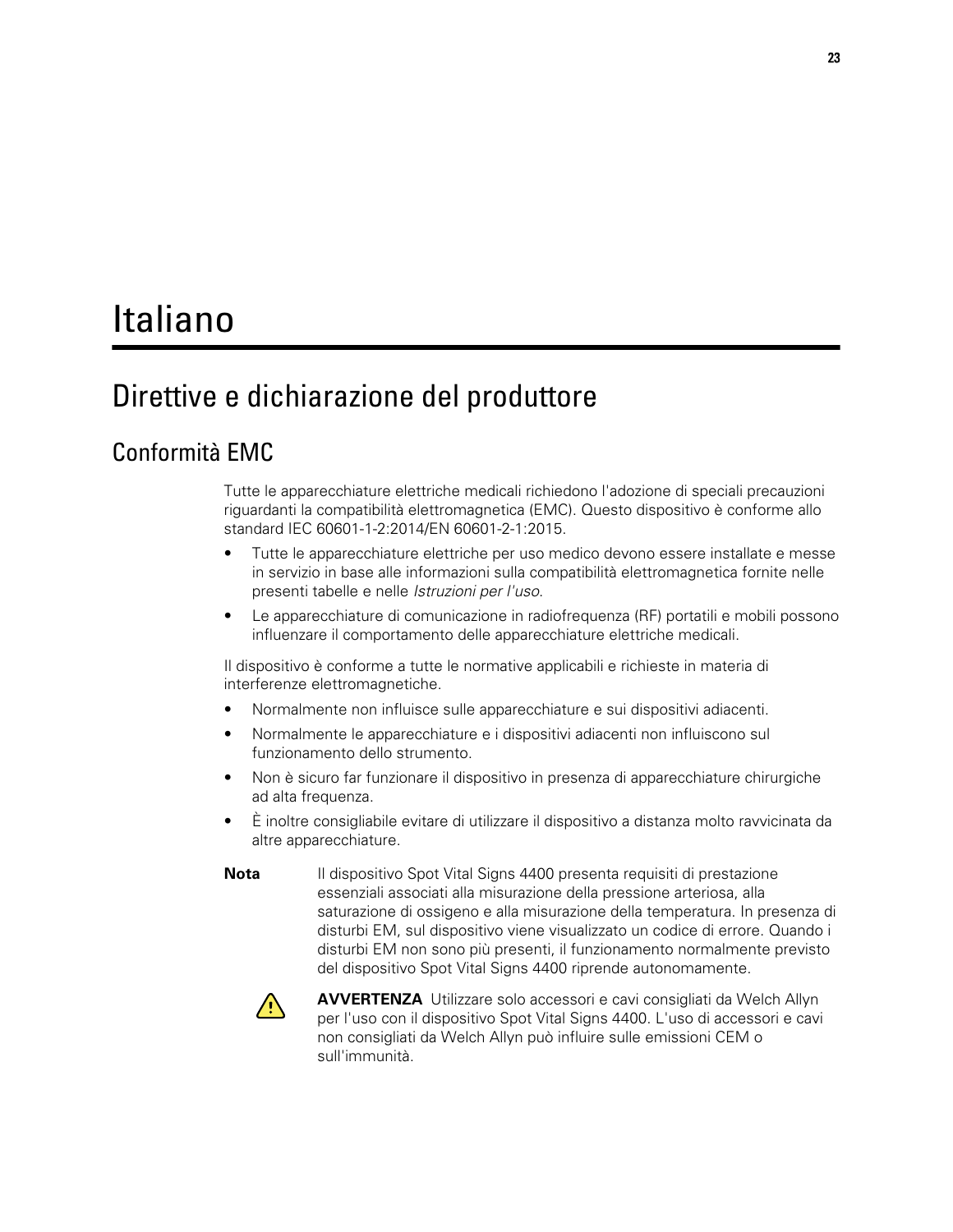

**AVVERTENZA** Mantenere una distanza di separazione minima di 30 cm (12 pollici) tra una parte qualunque del dispositivo Spot Vital Signs 4400 e l'apparecchiatura di comunicazione RF portatile (incluse periferiche come cavi dell'antenna e antenne esterne). Se tale distanza non viene mantenuta, le prestazioni del dispositivo Spot Vital Signs 4400 potrebbero risentirne.



**AVVERTENZA** Evitare di utilizzare il dispositivo Spot Vital Signs 4400 vicino o sopra altre apparecchiature o sistemi elettrici medicali per prevenire eventuali malfunzionamenti. Se tale condizione è necessaria, esaminare il dispositivo Spot Vital Signs 4400 e le altre apparecchiature per verificare che funzionino normalmente.

## Informazioni relative alle emissioni e all'immunità

|                                                                   | <b>Emissioni elettromagnetiche</b>                                                                                                                                                                                       |                                                                                                                                                                                                                                             |  |  |  |
|-------------------------------------------------------------------|--------------------------------------------------------------------------------------------------------------------------------------------------------------------------------------------------------------------------|---------------------------------------------------------------------------------------------------------------------------------------------------------------------------------------------------------------------------------------------|--|--|--|
|                                                                   | Il dispositivo Spot 4400 è destinato all'uso nell'ambiente elettromagnetico specificato di seguito. Il cliente o l'utente del<br>dispositivo Spot 4400 deve assicurarsi che tali condizioni ambientali siano rispettate. |                                                                                                                                                                                                                                             |  |  |  |
| Test sulle emissioni Conformità                                   |                                                                                                                                                                                                                          | Ambiente elettromagnetico: direttive                                                                                                                                                                                                        |  |  |  |
| Emissioni RF<br>CISPR <sub>11</sub>                               | Gruppo 1                                                                                                                                                                                                                 | Il dispositivo Spot 4400 utilizza energia RF solo per il proprio<br>funzionamento interno. Pertanto, le emissioni RF sono molto basse e<br>non dovrebbero provocare interferenze a carico delle apparecchiature<br>elettroniche circostanti |  |  |  |
| Emissioni RF<br>CISPR <sub>11</sub>                               | Classe B                                                                                                                                                                                                                 | Le caratteristiche di emissione di Spot 4400 rendono il dispositivo<br>fruibile in qualunque ambiente, inclusi quelli domestici e quelli<br>direttamente collegati alle reti pubbliche di alimentazione a bassa                             |  |  |  |
| Emissioni armoniche<br>IEC 61000-3-2                              | Classe A                                                                                                                                                                                                                 | tensione che forniscono energia agli edifici adibiti a usi domestici.                                                                                                                                                                       |  |  |  |
| Fluttuazioni di<br>tensione/emissioni<br>flicker<br>IEC 61000-3-3 | Conforme                                                                                                                                                                                                                 |                                                                                                                                                                                                                                             |  |  |  |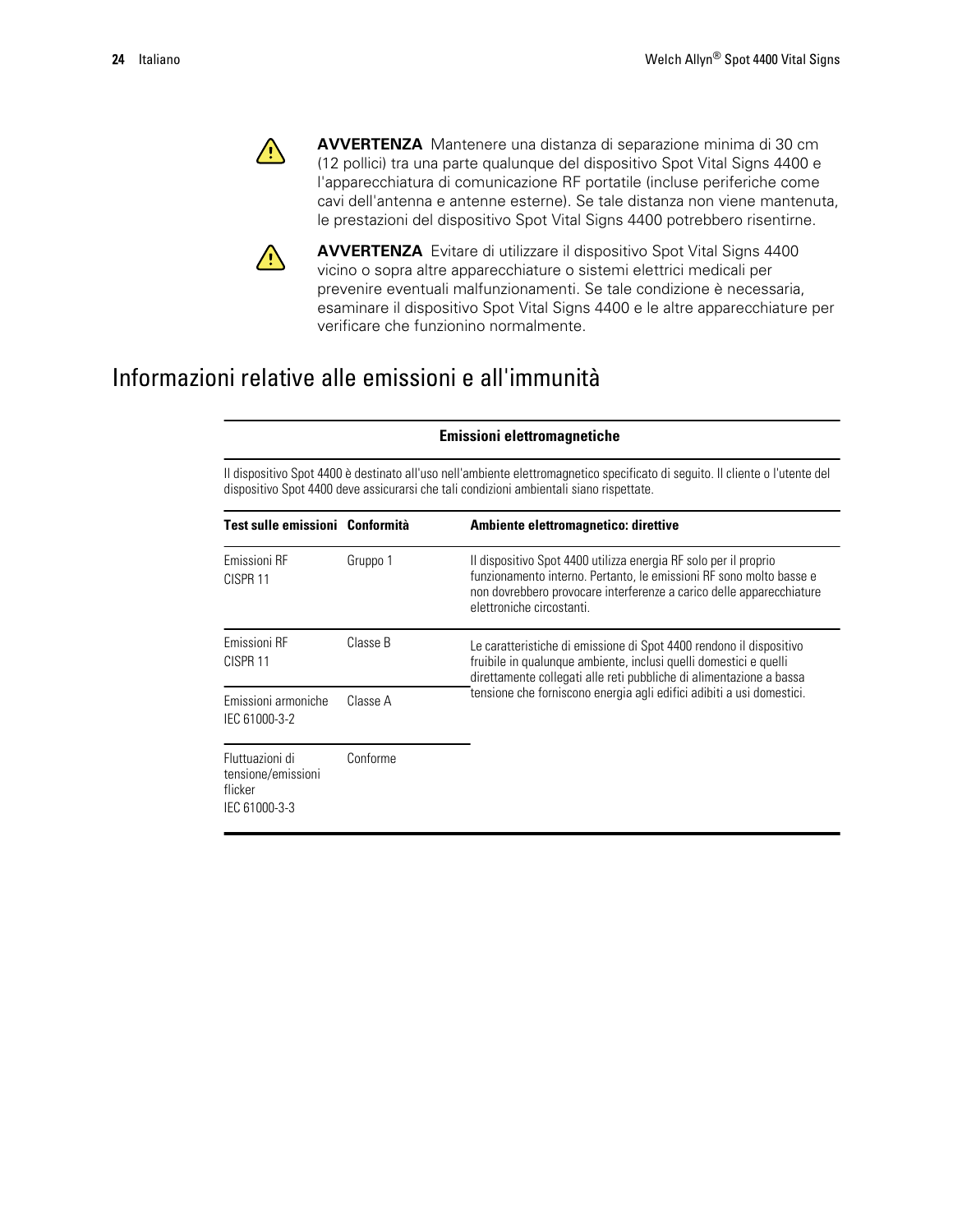### **Immunità elettromagnetica**

Il dispositivo Spot 4400 è destinato all'uso nell'ambiente elettromagnetico specificato di seguito. Il cliente o l'utente del dispositivo Spot 4400 deve assicurarsi che tali condizioni ambientali siano rispettate.

| Test di immunità                                                                                                                                                 | Livello di test IEC<br>60601                           | Livello di<br>compatibilità      | Ambiente elettromagnetico: direttive                                                                                                                                          |  |  |
|------------------------------------------------------------------------------------------------------------------------------------------------------------------|--------------------------------------------------------|----------------------------------|-------------------------------------------------------------------------------------------------------------------------------------------------------------------------------|--|--|
| Scarica elettrostatica<br>(ESD)<br>IEC 61000-4-2                                                                                                                 | ±8 kV a contatto<br>±15 kV in aria                     | $±8$ kV<br>$±15$ kV              | I pavimenti devono essere in legno, cemento o<br>mattonelle di ceramica. Se coperti con<br>materiale sintetico, è necessaria un'umidità<br>relativa almeno del 30%.           |  |  |
| Transitorio elettrico<br>rapido/burst<br>IEC 61000-4-4                                                                                                           | ±2 kV per linee di<br>alimentazione                    | $±2$ kV                          | La qualità dell'impianto elettrico deve essere<br>quella di un ambiente ospedaliero o<br>commerciale standard.                                                                |  |  |
|                                                                                                                                                                  | ±1 kV per linee di<br>ingresso/uscita                  | $±1$ kV                          |                                                                                                                                                                               |  |  |
| Picco di corrente<br>IEC 61000-4-5                                                                                                                               | ±0,5 kV, ±1 kV<br>Linea a linea                        | $±1$ kV                          | La qualità dell'impianto elettrico deve essere<br>quella di un ambiente ospedaliero o<br>commerciale standard.                                                                |  |  |
|                                                                                                                                                                  | ±0,5 kV, ±1 kV, ±2 kV<br>Linea a terra                 | $±2$ kV                          |                                                                                                                                                                               |  |  |
| Cali di tensione, brevi<br>interruzioni e variazioni<br>di tensione nelle linee<br>di entrata dell'impianto A 0°, 45°, 90°, 135°,<br>elettrico<br>IEC 61000-4-11 | 100% $U_T$ ; 0,5 cicli                                 | 0 % $U_T$ ; 0,5 cicli            | La qualità dell'impianto elettrico deve essere<br>quella di un ambiente ospedaliero o<br>commerciale standard. Se è necessario che il                                         |  |  |
|                                                                                                                                                                  | 180°, 225°, 270° e<br>$315^\circ$                      |                                  | dispositivo Spot 4400 funzioni<br>ininterrottamente, anche durante le interruzioni<br>di corrente, si consiglia di alimentarlo con un<br>gruppo di continuità o una batteria. |  |  |
|                                                                                                                                                                  | 100 % U <sub>T</sub> ; 1 cicli                         | $0\%$ U <sub>T</sub> ; 1 cicli   |                                                                                                                                                                               |  |  |
|                                                                                                                                                                  | 70% U <sub>T</sub> ; 25/30 cicli<br>Singola fase: a 0° | 70% U <sub>T</sub> ; 25/30 cicli |                                                                                                                                                                               |  |  |
|                                                                                                                                                                  | 0% $U_T$ ; 250/300 cicli                               | 0% $U_T$ ; 250/300 cicli         |                                                                                                                                                                               |  |  |
| Campo magnetico alla 30 A/m<br>frequenza di<br>alimentazione (50/60<br>Hz), IEC 61000-4-8                                                                        |                                                        | 30 A/m                           | I campi magnetici alla frequenza di<br>alimentazione dovranno trovarsi ai livelli<br>caratteristici di una collocazione tipica in un<br>ambiente commerciale o ospedaliero.   |  |  |

Nota: U<sub>T</sub> indica la tensione della presa CA precedente l'applicazione del livello di test.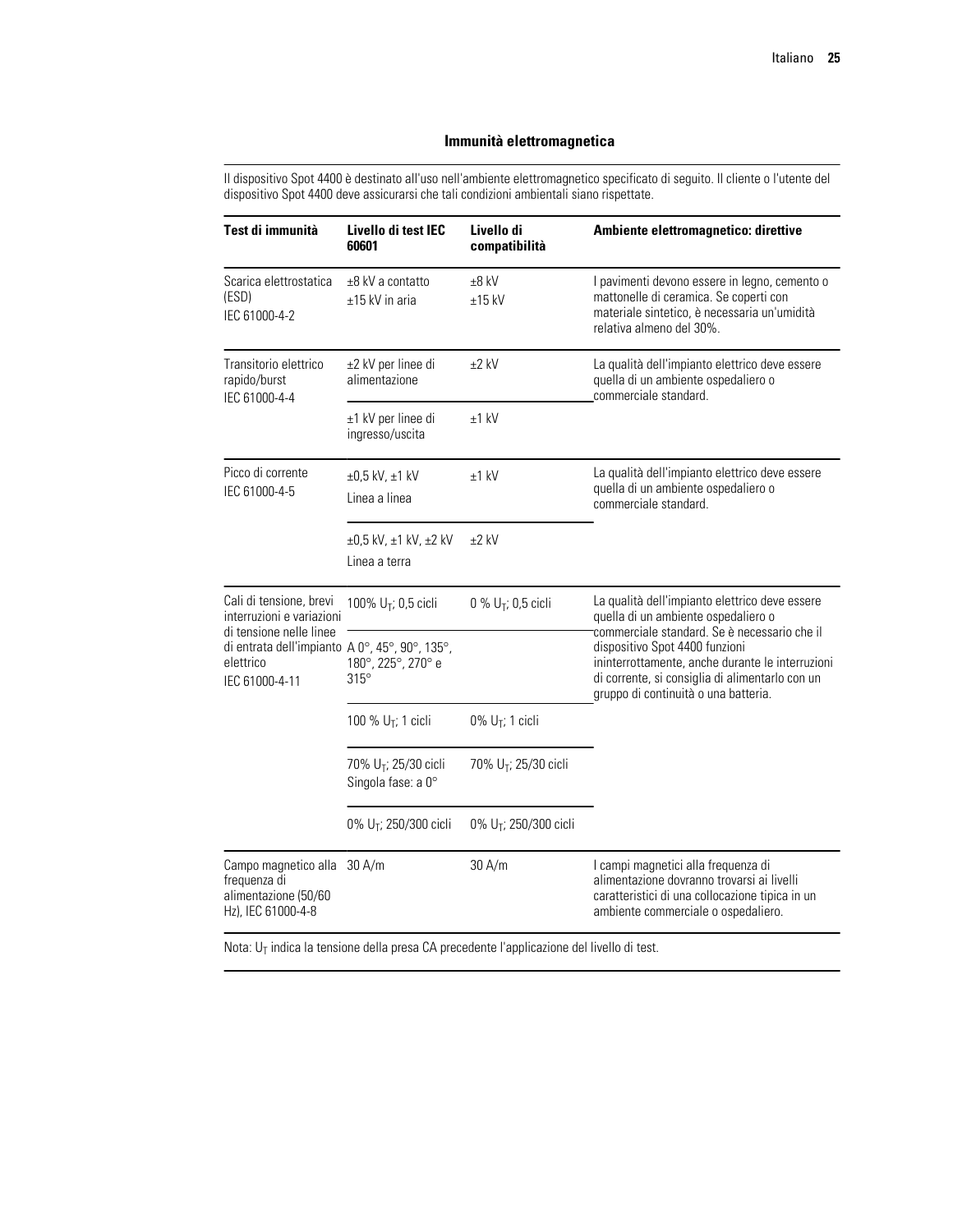### **Immunità elettromagnetica**

Il dispositivo Spot 4400 è previsto per l'uso nell'ambiente elettromagnetico specificato di seguito. Il cliente o l'utente del Spot 4400 devono assicurare che tali condizioni ambientali siano rispettate.

| Test di immunità                    | Livello di test IEC<br>60601                                                          |        | Livellodi conformità Ambiente elettromagnetico: direttive                                                                                                                                                                                                                                                                                                                                                                                                                                    |
|-------------------------------------|---------------------------------------------------------------------------------------|--------|----------------------------------------------------------------------------------------------------------------------------------------------------------------------------------------------------------------------------------------------------------------------------------------------------------------------------------------------------------------------------------------------------------------------------------------------------------------------------------------------|
|                                     |                                                                                       |        | La distanza delle apparecchiature di<br>comunicazione RF portatili e mobili da qualsiasi<br>parte del dispositivo Spot 4400, inclusi i cavi,<br>dovrà rispettare la distanza di separazione<br>consigliata che è stata calcolata in base<br>all'equazione applicabile alla frequenza del<br>trasmettitore.                                                                                                                                                                                   |
|                                     |                                                                                       |        | Distanza di separazione consigliata                                                                                                                                                                                                                                                                                                                                                                                                                                                          |
| <b>RF</b> condotte<br>IEC 61000-4-6 | 3 Vrms<br>da 150 kHz a 80 MHz                                                         | 3 Vrms | $d = [\frac{3.5}{V_1}]\sqrt{P}$                                                                                                                                                                                                                                                                                                                                                                                                                                                              |
|                                     | 6 Vrms in bande ISM e 6 Vrms.<br>radioamatoriali<br>comprese tra 150 kHz e<br>80 MHz. |        | $d = [\frac{12}{V_2}]\sqrt{P}$                                                                                                                                                                                                                                                                                                                                                                                                                                                               |
| RF irradiate<br>IEC 61000-4-3       | 3 V/M da 80 MHz a 2, 3 V/M<br>7 GHz                                                   |        | $d=[\frac{23}{E1}]\sqrt{P}$ Da 800 MHz a 2,7 GHz<br>$d=[\frac{12}{E1}]\sqrt{P}$ Da 80 MHz a 800 MHz                                                                                                                                                                                                                                                                                                                                                                                          |
|                                     |                                                                                       |        | dove Pè la massima potenza nominale di<br>uscita in watt (W) del trasmettitore e dè la<br>distanza di separazione consigliata in metri (m).<br>Le forze di campo da trasmettitori RF fissi,<br>determinati da un'indagine elettromagnetica<br>del sito <sup>a</sup> , dovrebbero essere inferiori al livello<br>di conformità in ogni intervallo di frequenza <sup>b</sup> .<br>Potrebbero verificarsi interferenze nei pressi di<br>apparecchiature contrassegnate dal seguente<br>simbolo: |
|                                     |                                                                                       |        | $\big((\begin{smallmatrix}\bullet\end{smallmatrix})\big)$                                                                                                                                                                                                                                                                                                                                                                                                                                    |

Nota 1: a 80 MHz e 800 MHz si applica l'intervallo di frequenza più elevato.

Nota 2: le indicazioni riportate potrebbero non essere applicabili in tutte le situazioni. La propagazione elettromagnetica è influenzata dall'assorbimento e dalla riflessione delle onde da parte di strutture, oggetti e persone.

Nota 3: il dispositivo è stato testato in base allo standard AIM 7351731 Rev 2.00: 2017-02-23. Il dispositivo ha superato tutti i test in base allo standard. I risultati dei test sono disponibili su richiesta.

<sup>a</sup>Non è possibile prevedere con precisione a livello teorico le intensità dei campi generati da trasmettitori fissi, quali unità base per radiotelefoni (cellulari/cordless) e stazioni radiomobili, radio amatoriali, radiodiffusione in AM e FM e telediffusione. Per valutare l'ambiente elettromagnetico generato da trasmettitori RF fissi, prendere in considerazione una verifica elettromagnetica in loco. Se l'intensità del campo misurata nel punto in cui è utilizzato Spot 4400 supera il livello applicabile di compatibilità RF sopra indicato, è opportuno appurare che il dispositivo funzioni correttamente. In caso di prestazioni anomale, potrebbe essere necessario prendere ulteriori provvedimenti, ad esempio cambiare l'orientamento o il posizionamento del dispositivo Spot 4400.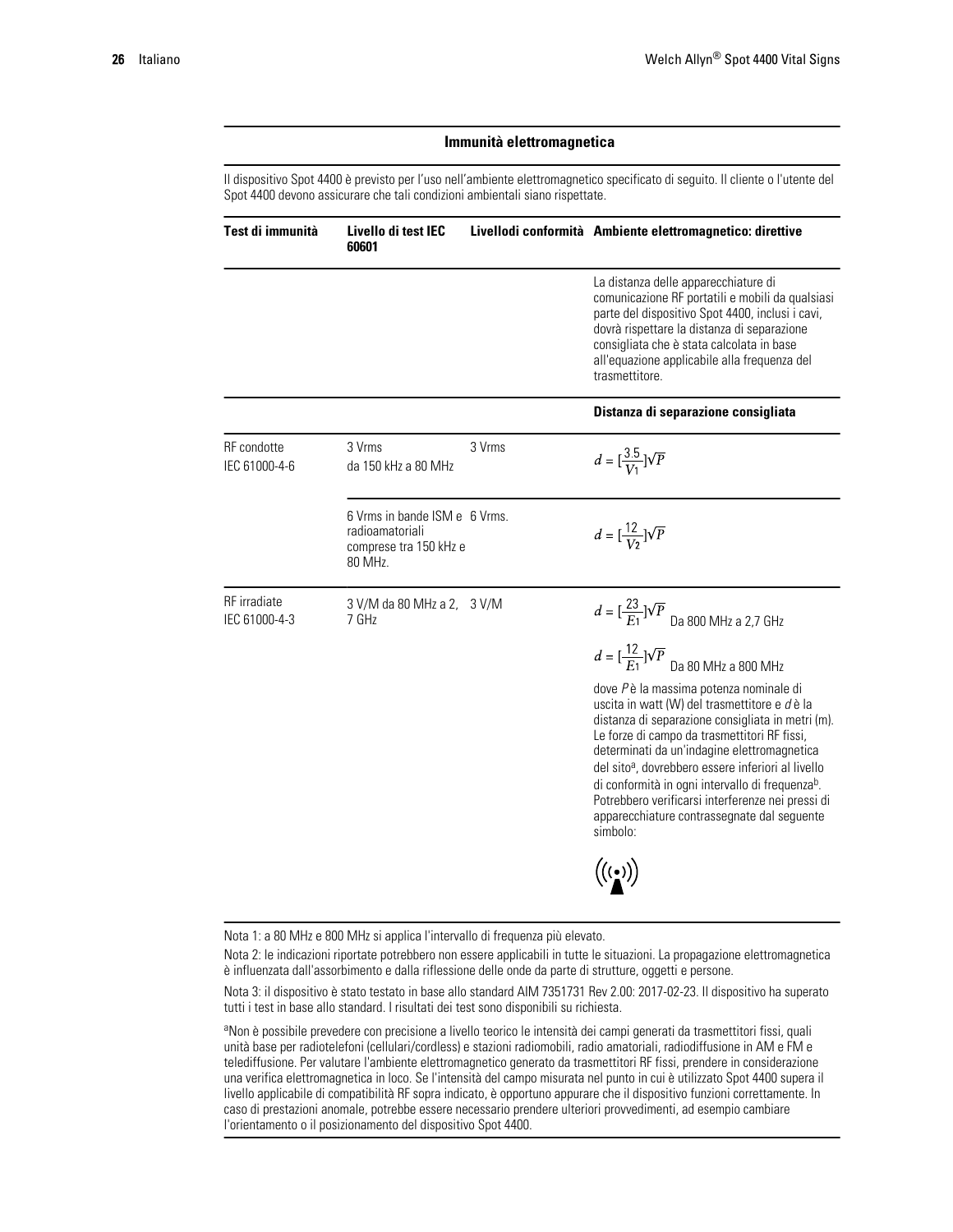### **Immunità elettromagnetica**

b Per spettri di frequenza superiori a 150 kHz - 80 MHz, le intensità dei campi magnetici devono essere inferiori a 3 V/m.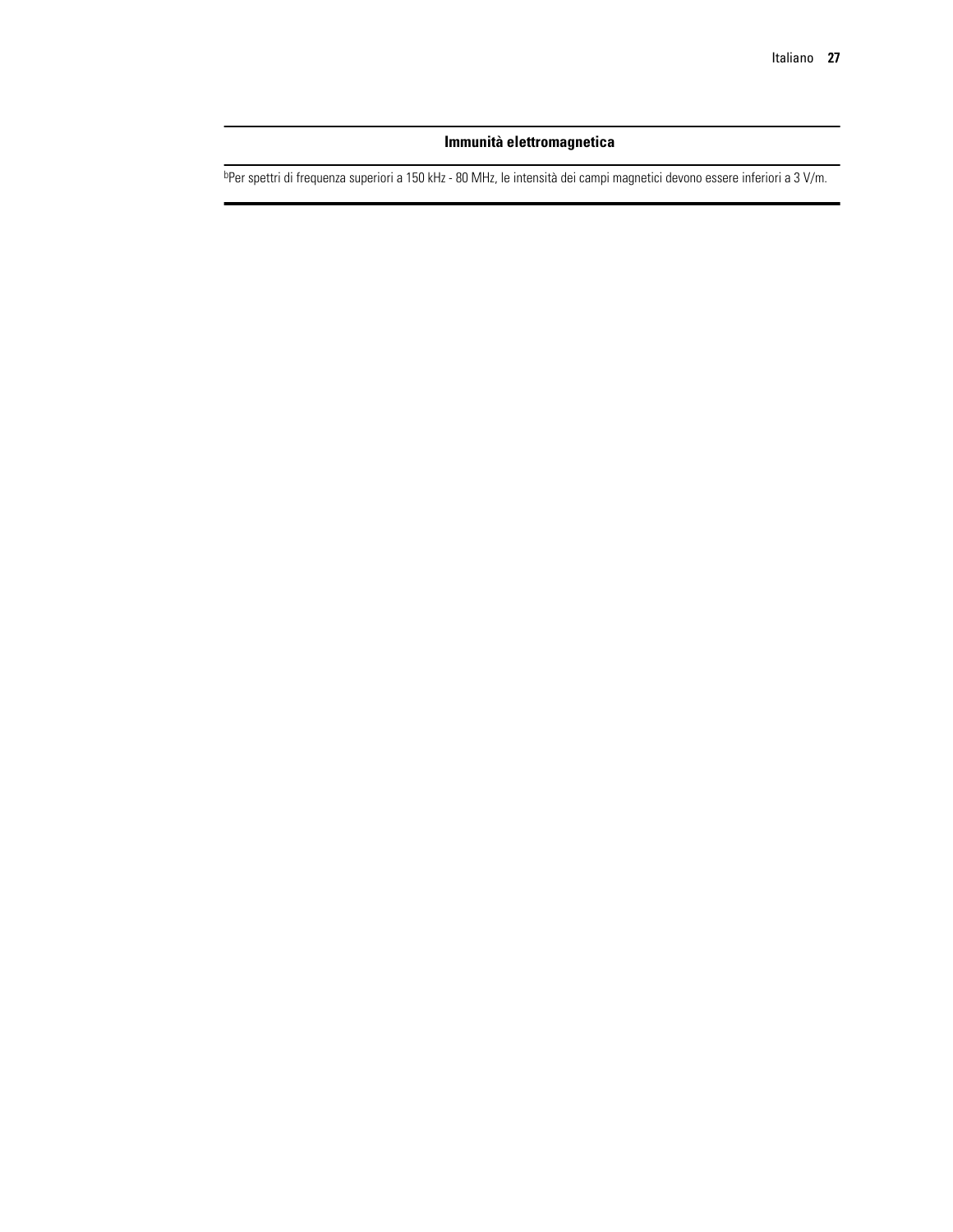### **Distanza consigliata tra le apparecchiature di comunicazione RF portatili e mobili e il dispositivo Spot 4400**

Il dispositivo Spot 4400 deve essere utilizzato in un ambiente elettromagnetico in cui le interferenze da RF irradiate sono controllate. Il cliente o l'utente del dispositivo Spot 4400 può contribuire a evitare le interferenze elettromagnetiche mantenendo una distanza minima tra le apparecchiature di comunicazione RF portatili e mobili (trasmettitori) e il dispositivo Spot 4400 come consigliato in seguito, in base alla potenza massima di uscita dell'apparecchiatura di comunicazione.

| Max. potenza di<br>uscita nominale del<br>trasmettitore (W) | fuori bande ISM                            | in bande ISM                   | Da 150 kHz a 80 MHz Da 150 kHz a 80 MHz Da 80 MHz a 800 MHz | Da 800 MHz a<br>2,7 GHz                    |
|-------------------------------------------------------------|--------------------------------------------|--------------------------------|-------------------------------------------------------------|--------------------------------------------|
|                                                             | $d = \left[\frac{35}{V_1}\right] \sqrt{P}$ | $d = [\frac{12}{V_2}]\sqrt{P}$ | $d = \left[\frac{12}{E_1}\right] \sqrt{P}$                  | $d = \left[\frac{23}{E_1}\right] \sqrt{P}$ |
| 0,01                                                        | 0.12                                       | 0.20                           | 0,12                                                        | 0,23                                       |
| 0,1                                                         | 0,37                                       | 0,63                           | 0,38                                                        | 0,73                                       |
| $\mathbf{1}$                                                | 1,17                                       | 2,00                           | 1,20                                                        | 2,30                                       |
| 10                                                          | 3.69                                       | 6,32                           | 3,79                                                        | 7,27                                       |
| 100                                                         | 11,67                                      | 20,00                          | 12,00                                                       | 23,00                                      |

**Distanza di separazione in base alla frequenza del trasmettitore (m)**

Per trasmettitori con un livello massimo di uscita non indicato nella precedente tabella, la distanza di separazione consigliata *d* espressa in metri (m) può essere determinata utilizzando l'equazione applicabile alla frequenza del trasmettitore, dove *P* è il livello massimo della potenza di uscita del trasmettitore calcolato in watt (W) secondo il produttore.

Nota 1: a 80 MHz e 800 MHz si applica la distanza di separazione per lo spettro di frequenza superiore.

Nota 2: le indicazioni riportate potrebbero non essere applicabili in tutte le situazioni. La propagazione elettromagnetica è influenzata dall'assorbimento e dalla riflessione delle onde da parte di strutture, oggetti e persone.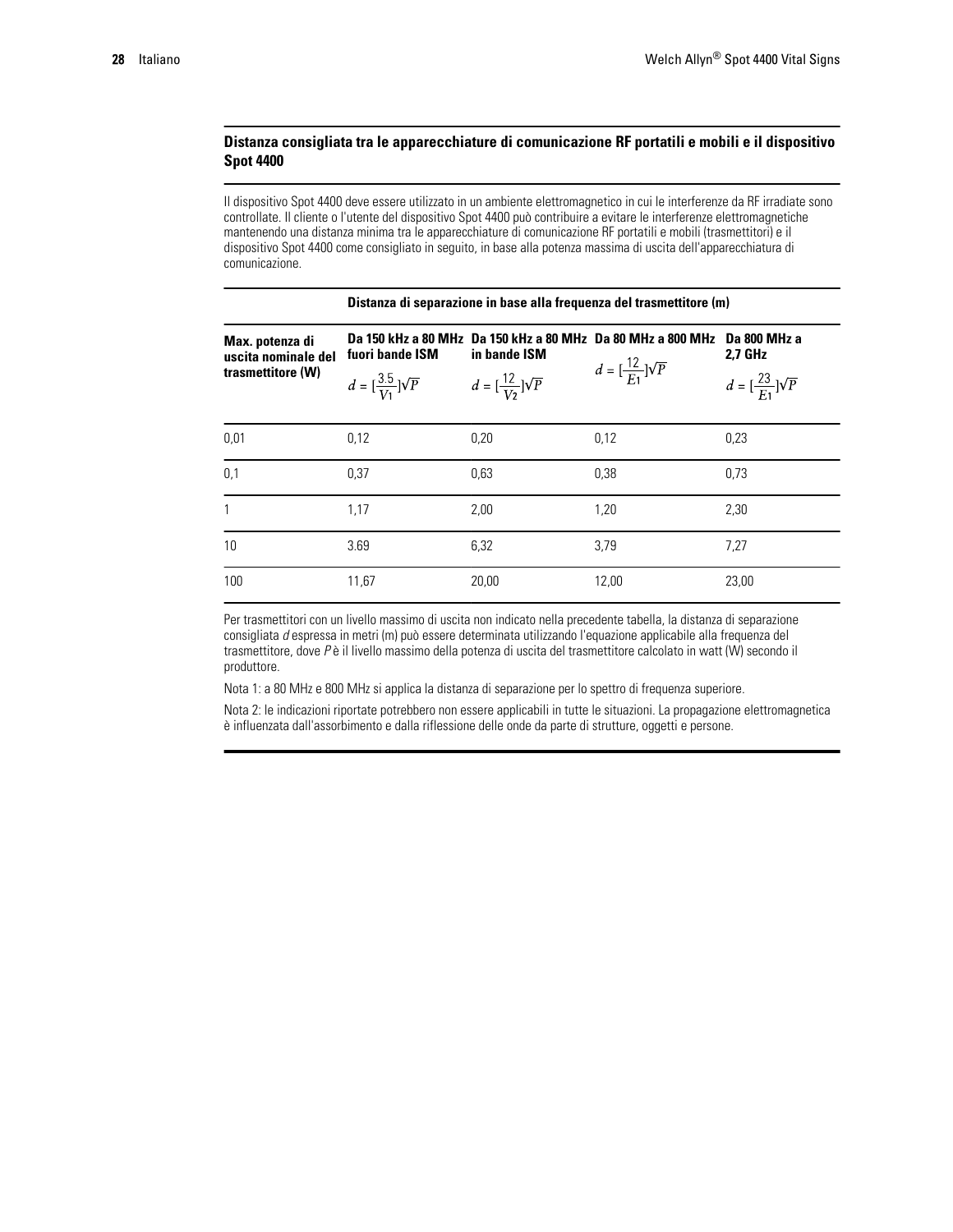| Frequenza di<br>prova (MHz) | Banda <sup>a</sup><br>MHz | Servizio <sup>a</sup>                                                        | Modulazione <sup>b</sup>                                    | Potenza massima Distanza (m)<br>(W) |     | Livello test di<br>immunità (V/<br>m) |
|-----------------------------|---------------------------|------------------------------------------------------------------------------|-------------------------------------------------------------|-------------------------------------|-----|---------------------------------------|
| 385                         | 380 - 390                 | TETRA 400                                                                    | Modulazione di<br>impulsi b<br>18 Hz                        | 1,8                                 | 0,3 | 27                                    |
| 450                         | 430 - 470                 | GMRS 460,<br><b>FRS 460</b>                                                  | Deviazione FM <sup>c</sup><br>$±5$ kHz<br>1 kHz sinusoidale | $\overline{2}$                      | 0,3 | 28                                    |
| 710                         | 704 - 787                 | Banda LTE 13,<br>17                                                          | Modulazione di<br>impulsi b                                 | 0,2                                 | 0,3 | $\overline{9}$                        |
| 745                         |                           |                                                                              | 217 Hz                                                      |                                     |     |                                       |
| 780                         |                           |                                                                              |                                                             |                                     |     |                                       |
| 810                         | $800 - 960$               | GSM 800/900,<br>TETRA 800,                                                   | Modulazione di<br>impulsi b                                 | $\overline{2}$                      | 0,3 | 28                                    |
| 870                         |                           | iDEN 820,<br>18 Hz<br>CDMA 850,<br>Banda LTE 5                               |                                                             |                                     |     |                                       |
| 930                         |                           |                                                                              |                                                             |                                     |     |                                       |
| 1720                        | 1700 - 1990               | GSM 1800;<br>CDMA 1900;                                                      | Modulazione di<br>impulsi b                                 | $\overline{2}$                      | 0,3 | 28                                    |
| 1845                        |                           | GSM 1900;<br>DECT; Banda                                                     | 217 Hz                                                      |                                     |     |                                       |
| 1970                        |                           | LTE 1, 3, 4, 25;<br><b>UMTS</b>                                              |                                                             |                                     |     |                                       |
| 2450                        | 2400 - 2570               | Bluetooth,<br>WLAN, 802.11<br>b/g/n, RFID<br>2450,<br>Banda LTE <sub>7</sub> | Modulazione di<br>impulsi <sup>b</sup><br>217 Hz            | $\overline{2}$                      | 0,3 | 28                                    |
| 5240                        | $5100 - 5800$             | WLAN 802.11<br>a/n                                                           | Modulazione di<br>impulsi b                                 | 0,2                                 | 0,3 | 9                                     |
| 5500                        |                           |                                                                              | 217 Hz                                                      |                                     |     |                                       |
| 5785                        |                           |                                                                              |                                                             |                                     |     |                                       |

### **Specifiche di prova per immunità porta contenitore ad apparecchiatura di comunicazione wireless RF**

<sup>a</sup> Per alcuni servizi, sono incluse solo le frequenze di uplink.

<sup>b</sup> Il vettore deve essere modulato con un segnale a onda quadra con ciclo di lavoro al 50 percento.

<sup>c</sup> Come alternativa alla modulazione FM, la modulazione di impulsi al 50 percento a 18 Hz può essere usata perché sebbene non rappresenti la modulazione effettiva, sarebbe il caso peggiore.

DIR 80025125 Ver. D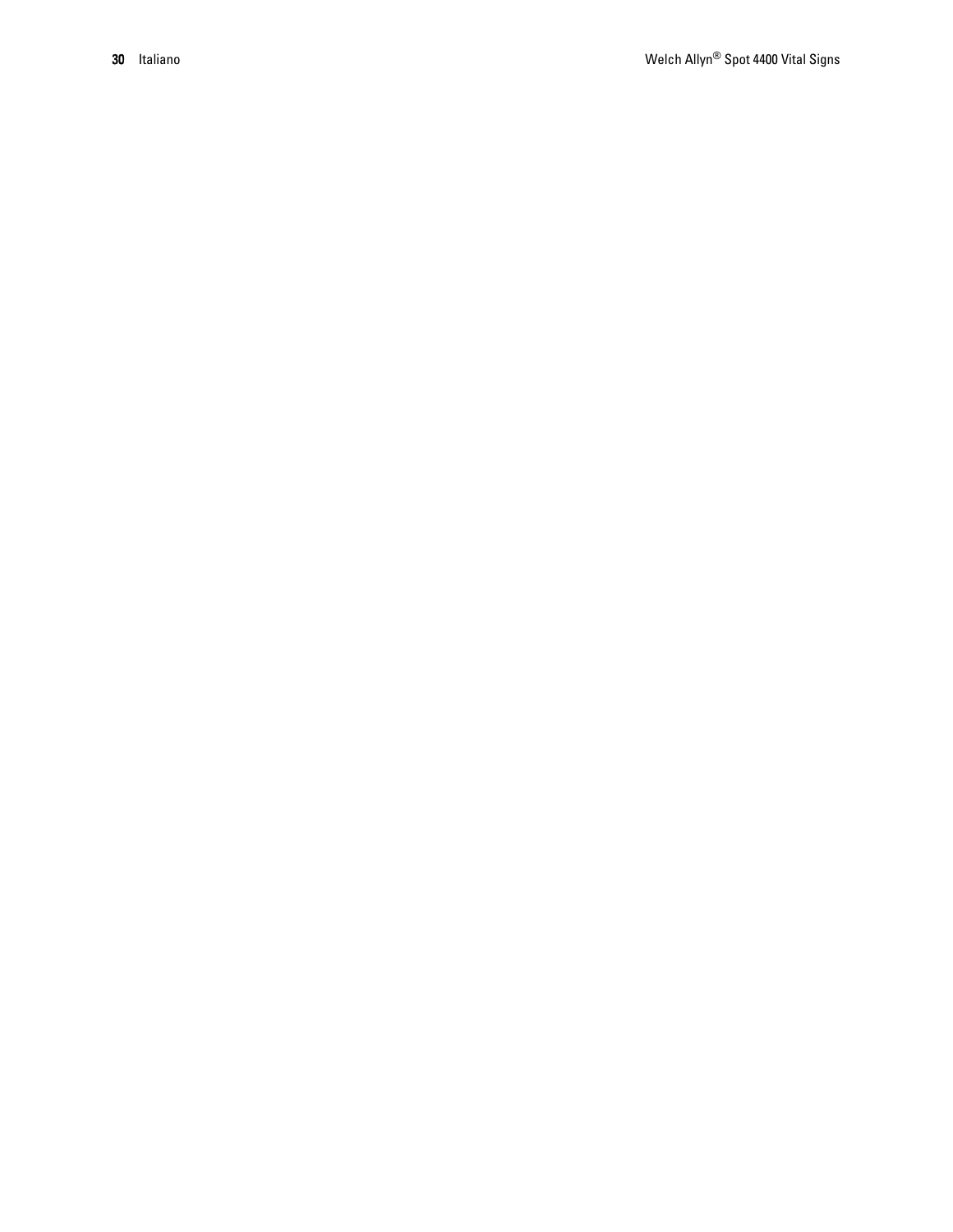# <span id="page-34-0"></span>Polski

# Wytyczne i deklaracja producenta

## Conformidade CEM

Têm de ser tomadas precauções especiais relativamente à compatibilidade eletromagnética (CEM) para todos os equipamentos médicos elétricos. Este dispositivo está em conformidade com as normas IEC 60601-1-2:2014/EN 60601-2-1:2015.

- Todo o equipamento médico elétrico tem de ser instalado e colocado em funcionamento de acordo com a informação acerca da CEM fornecida nestas tabelas e nas *Instruções de utilização*.
- O equipamento de comunicações de RF portátil e móvel pode afetar o comportamento do equipamento médico elétrico.

O dispositivo está em conformidade com todas as normas aplicáveis e obrigatórias referentes às interferências eletromagnéticas.

- Normalmente, não afeta os equipamentos e dispositivos existentes nas proximidades.
- De um modo geral, não é afetado pelos equipamentos e dispositivos existentes nas proximidades.
- Não é seguro utilizar o dispositivo na presença de equipamento cirúrgico de alta frequência.
- Contudo, faz parte das boas práticas evitar utilizar o dispositivo demasiado próximo de outro equipamento.
- **Nota** O dispositivo Spot Vital Signs 4400 tem requisitos de desempenho essenciais associados à medição da pressão arterial, à saturação de oxigénio e à medição da temperatura. Na presença de perturbações eletromagnéticas (EM), o dispositivo apresenta um código de erro. Assim que as perturbações EM pararem, o dispositivo Spot Vital Signs 4400 recupera automaticamente e funciona como previsto.



**ADVERTÊNCIA** Utilize apenas os acessórios recomendados pela Welch Allyn para utilização com o dispositivo Spot Vital Signs 4400. Os acessórios e os cabos não recomendados pela Welch Allyn podem afetar a imunidade ou as emissões de CEM.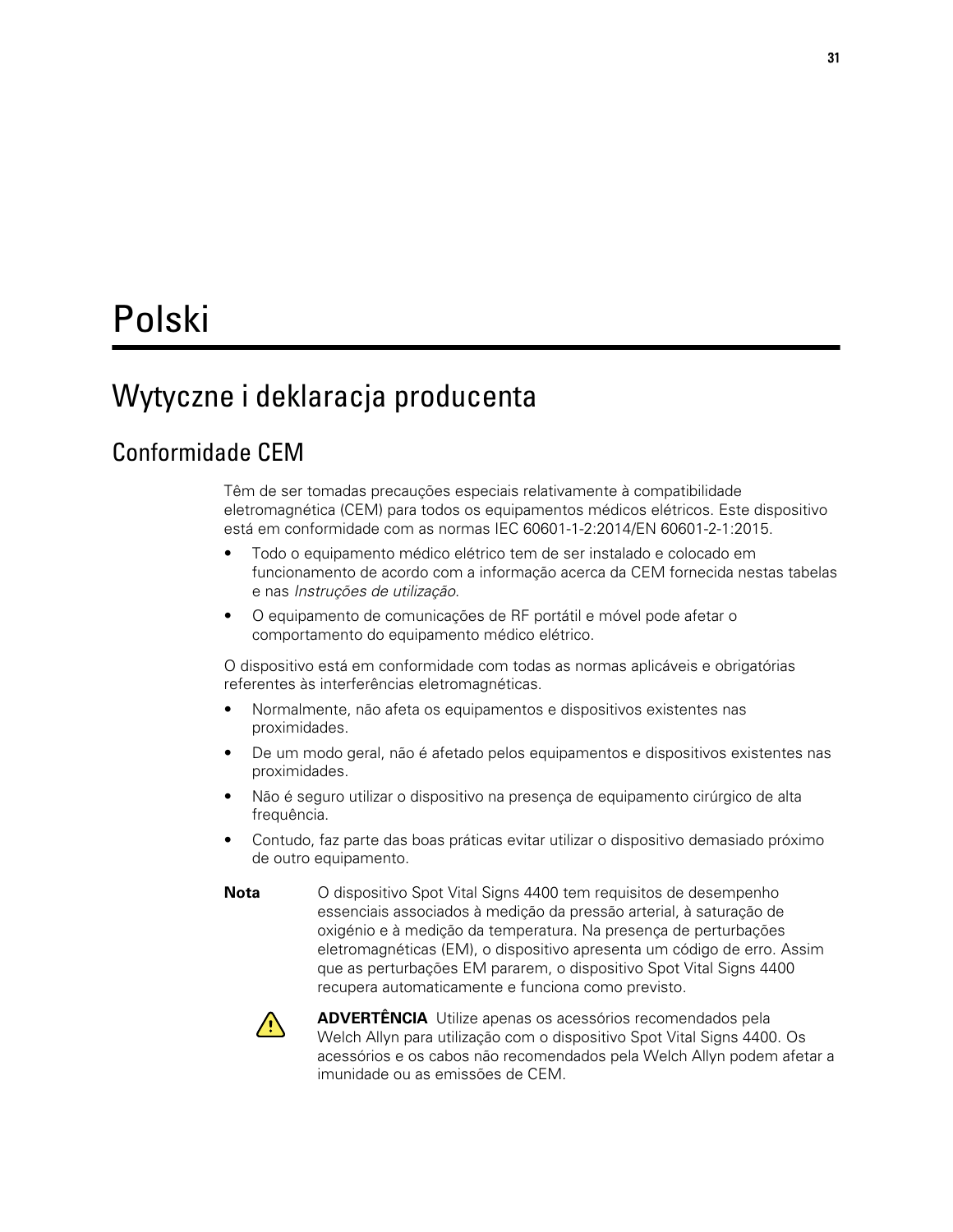$\sqrt{N}$ 

**ADVERTÊNCIA** Mantenha uma distância mínima de separação de 30 cm (12 polegadas) entre qualquer parte do dispositivo Spot Vital Signs 4400 e equipamento de comunicações de RF portátil (incluindo periféricos, tais como cabos de antena e antenas externas). O desempenho do dispositivo Spot Vital Signs 4400 pode degradar-se se não existir a distância de separação adequada.



**ADVERTÊNCIA** Deve ser evitada a utilização do dispositivo Spot Vital Signs 4400 encostado a, ou empilhado sobre, outro equipamento ou sistemas médicos elétricos, já que pode provocar um funcionamento incorreto do equipamento. Se for necessário utilizá-lo dessa forma, o Spot Vital Signs 4400 e os outros equipamentos devem ser observados, de modo a verificar que estão a funcionar normalmente.

## Informações sobre as emissões e a imunidade

|                                                                                                                                                                                                                      |                     | Emissões eletromagnéticas                                                                                                                                                                                                     |  |  |
|----------------------------------------------------------------------------------------------------------------------------------------------------------------------------------------------------------------------|---------------------|-------------------------------------------------------------------------------------------------------------------------------------------------------------------------------------------------------------------------------|--|--|
| O dispositivo Spot 4400 foi concebido para ser utilizado no ambiente eletromagnético abaixo indicado. O cliente ou<br>utilizador do dispositivo Spot 4400 deve certificar-se de que este é utilizado nesse ambiente. |                     |                                                                                                                                                                                                                               |  |  |
| Teste de emissões                                                                                                                                                                                                    | <b>Conformidade</b> | Ambiente electromagnético - orientação                                                                                                                                                                                        |  |  |
| Emissões de RF<br>CISPR <sub>11</sub>                                                                                                                                                                                | Grupo 1             | O dispositivo Spot 4400 utiliza energia de RF apenas para o respetivo<br>funcionamento interno. Por este motivo, as emissões de RF são muito<br>baixas e não devem causar interferência em equipamento eletrónico<br>próximo. |  |  |
| Emissões de RF<br>CISPR <sub>11</sub>                                                                                                                                                                                | Classe B            | As caraterísticas de emissões do Spot 4400 fazem com que esteja<br>adequado para ser utilizado em todos os estabelecimentos, incluindo<br>estabelecimentos domésticos e aqueles ligados diretamente a uma                     |  |  |
| Emissões harmónicas<br>IEC 61000-3-2                                                                                                                                                                                 | Classe A            | rede de fornecimento de energia de baixa tensão que alimenta edifícios<br>destinados a fins domésticos                                                                                                                        |  |  |
| Flutuações de tensão/ Em conformidade<br>emissões oscilantes<br>IEC 61000-3-3                                                                                                                                        |                     |                                                                                                                                                                                                                               |  |  |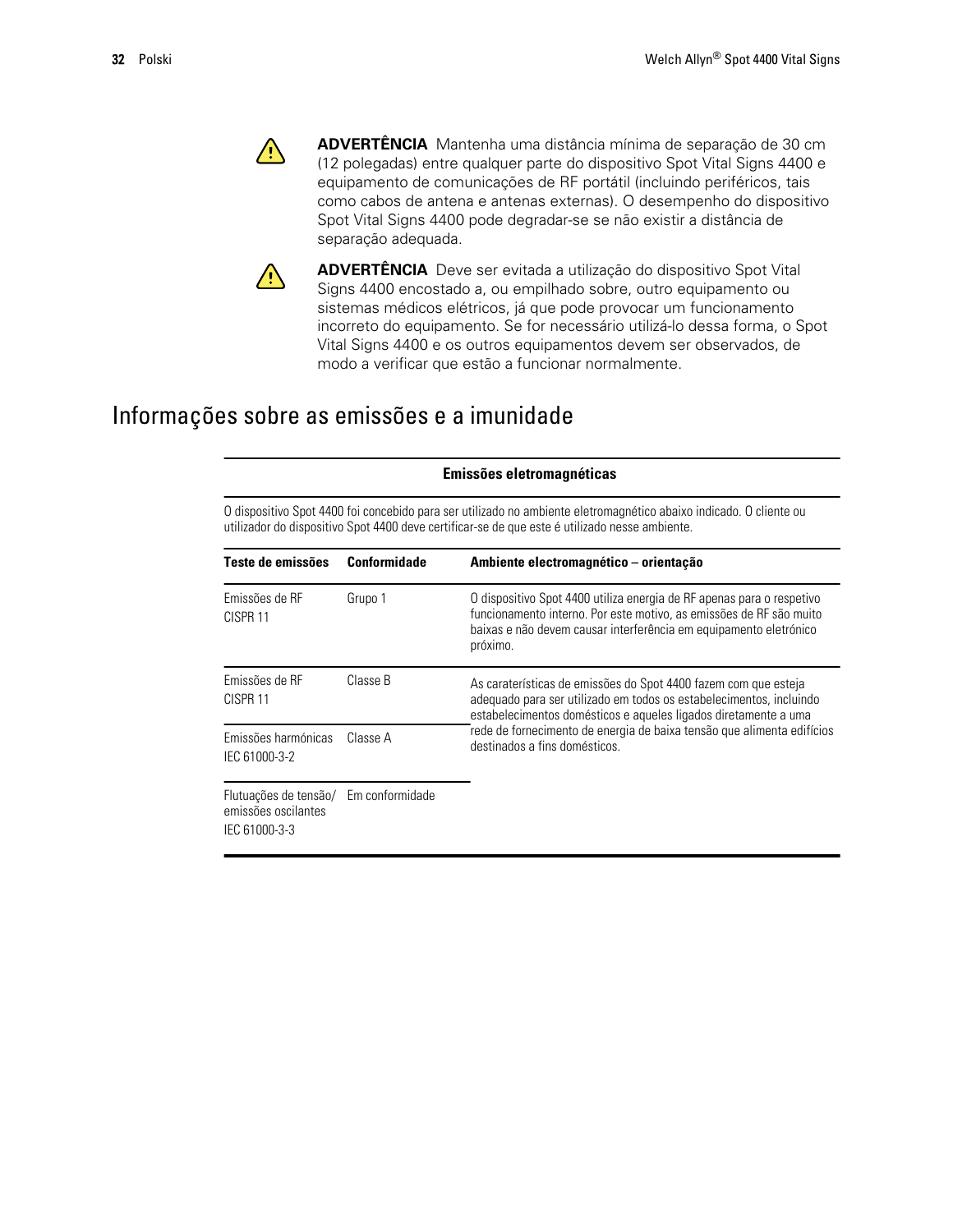O dispositivo Spot 4400 foi concebido para ser utilizado no ambiente eletromagnético abaixo indicado. O cliente ou utilizador do dispositivo Spot 4400 deve certificar-se de que este é utilizado nesse ambiente.

| Teste de imunidade                                                               | Nível de teste IEC<br>60601                                           | Nível de<br>conformidade          | Ambiente eletromagnético - orientação                                                                                                                                                                                  |  |  |
|----------------------------------------------------------------------------------|-----------------------------------------------------------------------|-----------------------------------|------------------------------------------------------------------------------------------------------------------------------------------------------------------------------------------------------------------------|--|--|
| Descarga eletrostática ±8 kV contacto<br>(ESD)<br>IEC 61000-4-2                  | $±15$ kV ar                                                           | $±8$ kV<br>$±15$ kV               | O pavimento deverá ser de madeira, betão ou<br>cerâmica. Se os pavimentos estiverem<br>revestidos com material sintético, a humidade<br>relativa deverá ser igual ou superior a 30%.                                   |  |  |
| Corrente transitória/<br>sequência elétrica<br>rápida                            | ±2 kV para linhas de<br>alimentação                                   | $±2$ kV                           | A qualidade de alimentação da rede deve ser a<br>de um ambiente comercial ou hospitalar típico.                                                                                                                        |  |  |
| IEC 61000-4-4                                                                    | ±1 kV para linhas de<br>entrada/saída                                 | $±1$ kV                           |                                                                                                                                                                                                                        |  |  |
| Sobretensão<br>IEC 61000-4-5                                                     | ±0,5 kV, ±1 kV<br>Linha para linha                                    | $±1$ kV                           | A qualidade de alimentação da rede deve ser a<br>de um ambiente comercial ou hospitalar típico.                                                                                                                        |  |  |
|                                                                                  | ±0,5 kV, ±1 kV, ±2 kV<br>Linha para terra                             | $±2$ kV                           |                                                                                                                                                                                                                        |  |  |
| Quedas de tensão,<br>interrupções breves e                                       | 100% $U_T$ ; 0,5 ciclos                                               | 0% $U_T$ ; 0,5 ciclos             | A qualidade de alimentação da rede deve ser a<br>de um ambiente comercial ou hospitalar típico.                                                                                                                        |  |  |
| variações da tensão<br>nas linhas de entrada<br>de alimentação<br>IEC 61000-4-11 | A 0°, 45°, 90°, 135°,<br>180°, 225°, 270° e<br>$315^\circ$            |                                   | Se o utilizador do dispositivo Spot 4400<br>necessitar de um funcionamento contínuo<br>durante as interrupções na rede de<br>alimentação elétrica, recomenda-se que o<br>dispositivo Spot 4400 seja alimentado por uma |  |  |
|                                                                                  | 100% $U_T$ ; 1 ciclos                                                 | $0\%$ U <sub>T</sub> ; 1 ciclos   | bateria ou uma UPS (fonte de alimentação<br>ininterrupta).                                                                                                                                                             |  |  |
|                                                                                  | 70% U <sub>T</sub> ; 25/30 ciclos<br>Fase única: a 0°                 | 70% U <sub>T</sub> ; 25/30 ciclos |                                                                                                                                                                                                                        |  |  |
|                                                                                  | 0% U <sub>T</sub> ; 250/300 ciclos 0% U <sub>T</sub> ; 250/300 ciclos |                                   |                                                                                                                                                                                                                        |  |  |
| Campo magnético da<br>frequência elétrica<br>(50/60 Hz) IEC<br>61000-4-8         | 30 A/m                                                                | 30 A/m                            | Os campos magnéticos da frequência elétrica<br>devem situar-se nos níveis normais de uma<br>localização típica de um ambiente comercial ou<br>hospitalar normal.                                                       |  |  |

Nota: U<sub>T</sub> é a tensão da rede CA antes da aplicação do nível de teste.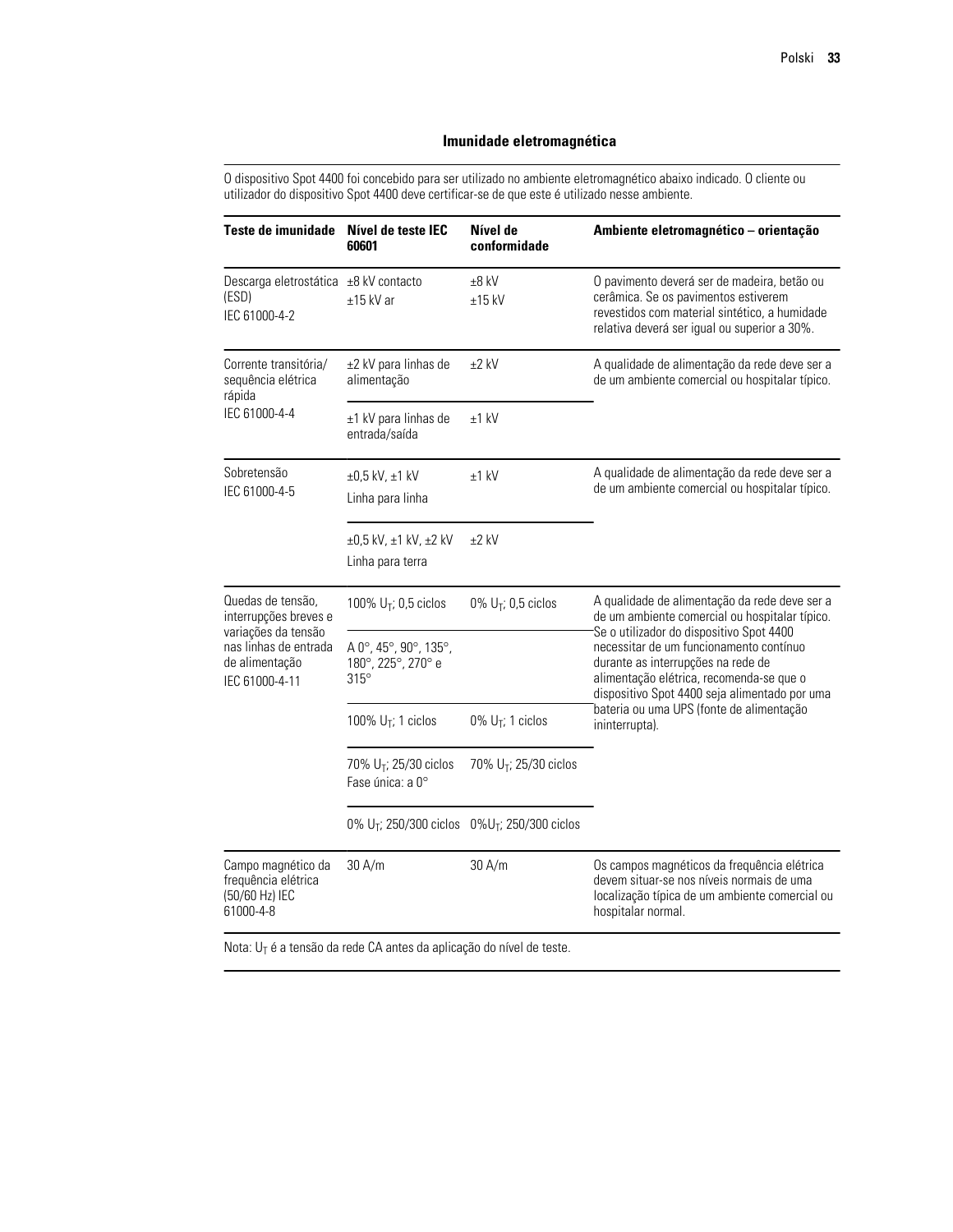O dispositivo Spot 4400 foi concebido para ser utilizado no ambiente eletromagnético abaixo indicado. Compete ao cliente ou ao utilizador do dispositivo Spot 4400 assegurar que este é utilizado num ambiente com as caraterísticas aqui referidas.

| Teste de imunidade            | Nível de teste IEC<br>60601                                                    | Nível de<br>conformidade | Ambiente eletromagnético - orientação                                                                                                                                                                                                                                                                                                                                                                                                                                                    |
|-------------------------------|--------------------------------------------------------------------------------|--------------------------|------------------------------------------------------------------------------------------------------------------------------------------------------------------------------------------------------------------------------------------------------------------------------------------------------------------------------------------------------------------------------------------------------------------------------------------------------------------------------------------|
|                               |                                                                                |                          | O equipamento de comunicações de RF móvel e<br>portátil não deve ser utilizado a uma distância<br>inferior em relação a qualquer componente do<br>dispositivo Spot 4400, incluindo os cabos, do<br>que a distância de separação recomendada,<br>calculada com base na equação aplicável à<br>frequência do transmissor.                                                                                                                                                                  |
|                               |                                                                                |                          | Distância de separação recomendada                                                                                                                                                                                                                                                                                                                                                                                                                                                       |
| RF conduzida<br>IEC 61000-4-6 | 3 Vrms<br>150 kHz a 80 MHz                                                     | 3 Vrms                   | $d = \left[\frac{3.5}{V_1}\right] \sqrt{P}$                                                                                                                                                                                                                                                                                                                                                                                                                                              |
|                               | 6 Vrms em bandas ISM 6 Vrms<br>e de rádio amador<br>entre 150 kHz e<br>80 MHz. |                          | $d = \left[\frac{12}{V_2}\right] \sqrt{P}$                                                                                                                                                                                                                                                                                                                                                                                                                                               |
| RF irradiada<br>IEC 61000-4-3 | 3 V/M, 80 MHz a 2,<br>7 GHz                                                    | 3 V/M                    | $d = [\frac{23}{E1}]\sqrt{P}$ 800 MHz a 2,7 GHz                                                                                                                                                                                                                                                                                                                                                                                                                                          |
|                               |                                                                                |                          | $d = [\frac{12}{E11}] \sqrt{P} \; \, \mathrm{80 \; MHz \; a \; 800 \; MHz}$                                                                                                                                                                                                                                                                                                                                                                                                              |
|                               |                                                                                |                          | em que Pé a potência de saída nominal<br>máxima do transmissor em watts (W) e d é a<br>distância de separação recomendada em<br>metros (m). As intensidades de campo de<br>transmissores RF fixos, tal como determinadas<br>por uma análise eletromagnética local <sup>a</sup> , devem<br>ser inferiores ao nível de conformidade em<br>cada intervalo de frequências <sup>b</sup> . Poderá ocorrer<br>interferência na proximidade de equipamento<br>assinalado com o seguinte símbolo: |
|                               |                                                                                |                          | $\left(\left(\begin{smallmatrix}\cdot&\cdot\end{smallmatrix}\right)$                                                                                                                                                                                                                                                                                                                                                                                                                     |

Nota 1: entre 80 MHz e 800 MHz, é aplicável o maior intervalo de frequência.

Nota 2: estas diretrizes poderão não se aplicar a todas as situações. A propagação eletromagnética é afetada pela absorção e reflexão de estruturas, objetos e pessoas.

Nota 3: o dispositivo foi testado em conformidade com a norma AIM 7351731 Rev 2.00: 02-23-2017. O dispositivo foi aprovado em todos os testes em conformidade com a norma. Os resultados dos testes estão disponíveis mediante pedido.

<sup>a</sup>As intensidades de campo de transmissores fixos, tais como transmissores de rádio (celular/sem fios) para telefones e rádios móveis terrestres, rádio amador, difusão AM e FM e emissão de TV, não podem ser previstas teoricamente com exatidão. Para avaliar o ambiente eletromagnético gerado por transmissores RF fixos, deverá ser considerada uma análise local eletromagnética. Se a intensidade do campo medida no local em que o dispositivo Spot 4400 é utilizado ultrapassar o nível de compatibilidade RF aplicável anterior, o dispositivo Spot 4400 deve ser observado para verificar o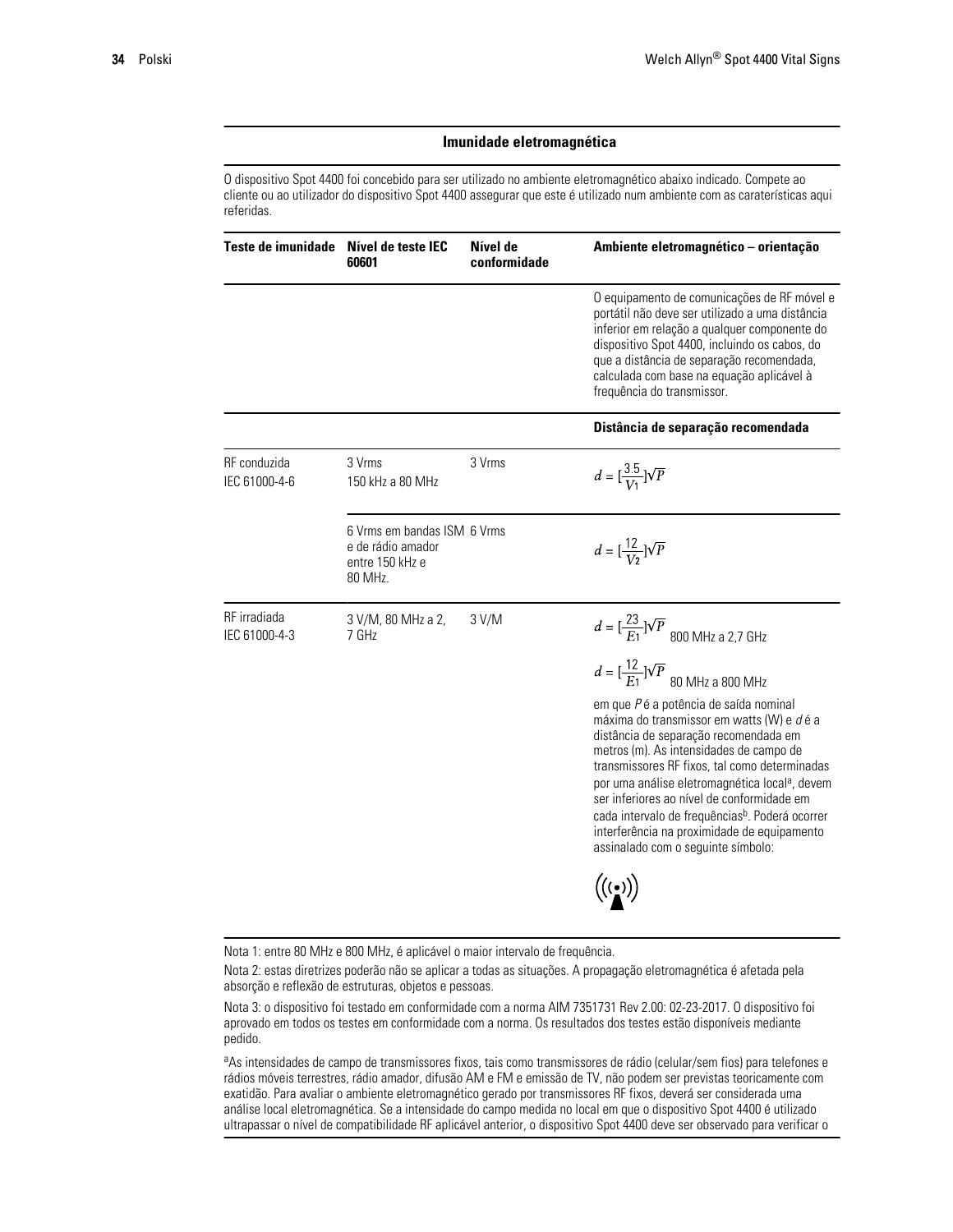seu funcionamento normal. Se for detetado um desempenho anómalo, poderão ser necessárias medidas adicionais como, por exemplo, reorientar ou reposicionar o dispositivo Spot 4400.

<sup>b</sup>Acima do intervalo de frequência, entre 150 kHz e 80 MHz, as intensidades de campo deverão ser inferiores a 3 V/m.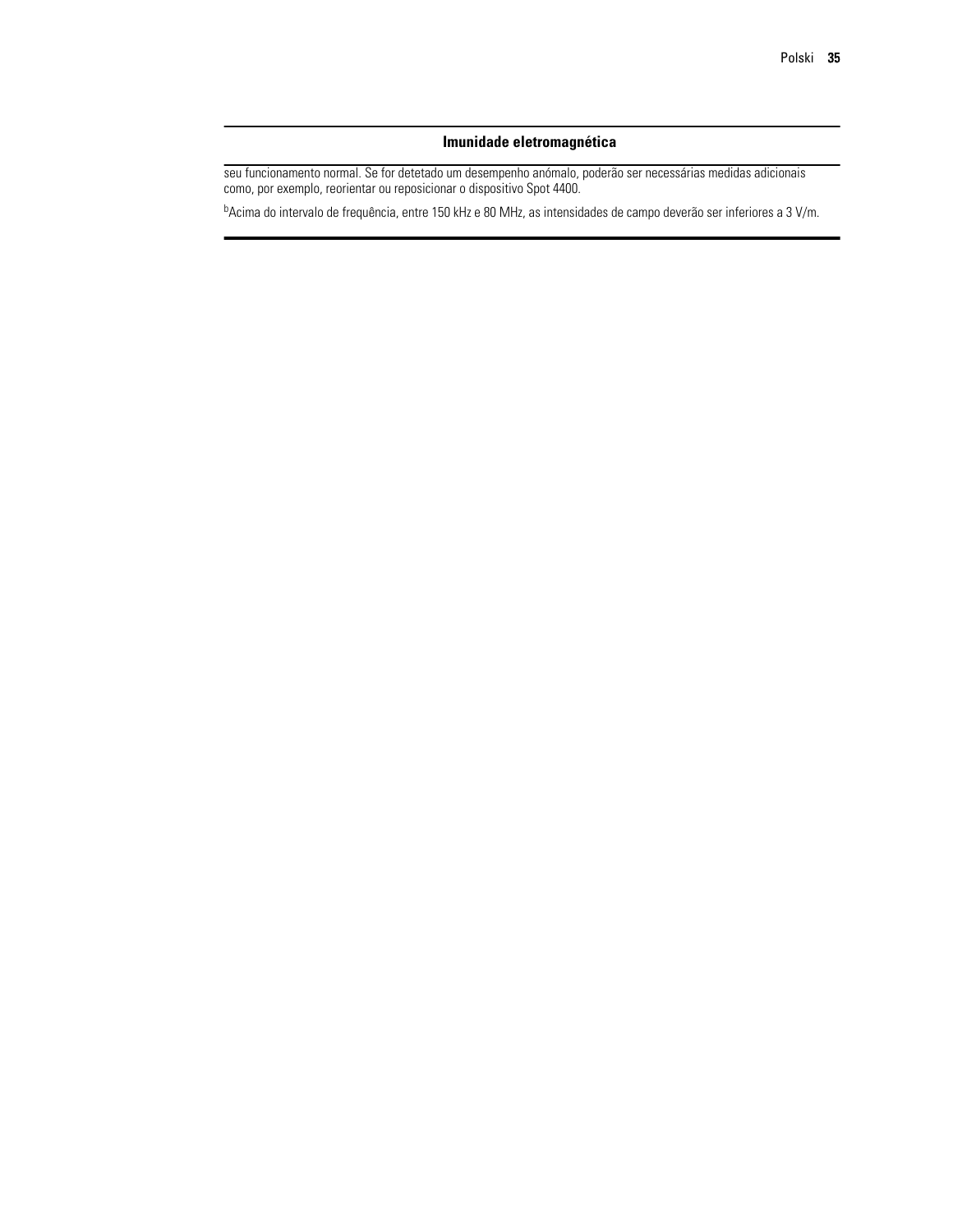### **Distâncias de separação recomendadas entre o equipamento de comunicações por RF portátil e móvel e o dispositivo Spot 4400**

O dispositivo Spot 4400 destina-se a ser utilizado num ambiente eletromagnético em que as interferências de RF irradiadas estão controladas. O proprietário ou utilizador do dispositivo Spot 4400 pode ajudar a evitar interferências eletromagnéticas mantendo uma distância mínima entre o equipamento de comunicações por RF portátil e móvel (transmissores) e o dispositivo Spot 4400, como se recomenda a seguir, consoante a potência de saída máxima do equipamento de comunicações.

|                                                           |                                                                                                      |                                | Distância de separação de acordo com a frequência do transmissor (m) |                                            |
|-----------------------------------------------------------|------------------------------------------------------------------------------------------------------|--------------------------------|----------------------------------------------------------------------|--------------------------------------------|
| Potência de saída<br>nominal máxima do<br>transmissor (W) | 150 kHz a 80 MHz<br>150 kHz a 80 MHz em 80 MHz a 800 MHz<br>fora das bandas ISM<br><b>bandas ISM</b> |                                |                                                                      | 800 MHz a 2,7 GHz                          |
|                                                           | $d = \left[\frac{3.5}{V_1}\right] \sqrt{P}$                                                          | $d = [\frac{12}{V_2}]\sqrt{P}$ | $d = \left[\frac{12}{F_1}\right] \sqrt{P}$                           | $d = \left[\frac{23}{F_1}\right] \sqrt{P}$ |
| 0.01                                                      | 0.12                                                                                                 | 0.20                           | 0,12                                                                 | 0,23                                       |
| 0,1                                                       | 0,37                                                                                                 | 0,63                           | 0,38                                                                 | 0,73                                       |
| $\mathbf{1}$                                              | 1,17                                                                                                 | 2,00                           | 1,20                                                                 | 2,30                                       |
| 10                                                        | 3,69                                                                                                 | 6,32                           | 3,79                                                                 | 7,27                                       |
| 100                                                       | 11,67                                                                                                | 20,00                          | 12,00                                                                | 23,00                                      |

Para transmissores com uma potência de saída nominal máxima não indicada acima, a distância de separação recomendada *d* em metros (m) pode ser determinada utilizando a equação aplicável à frequência do transmissor, em que *P* é a potência de saída nominal máxima do transmissor em watts (W), de acordo com o fabricante do transmissor.

Nota 1: a 80 MHz e 800 MHz, é aplicável a distância de separação para o maior intervalo de frequência.

Nota 2: estas diretrizes poderão não se aplicar a todas as situações. A propagação eletromagnética é afetada pela absorção e reflexão de estruturas, objetos e pessoas.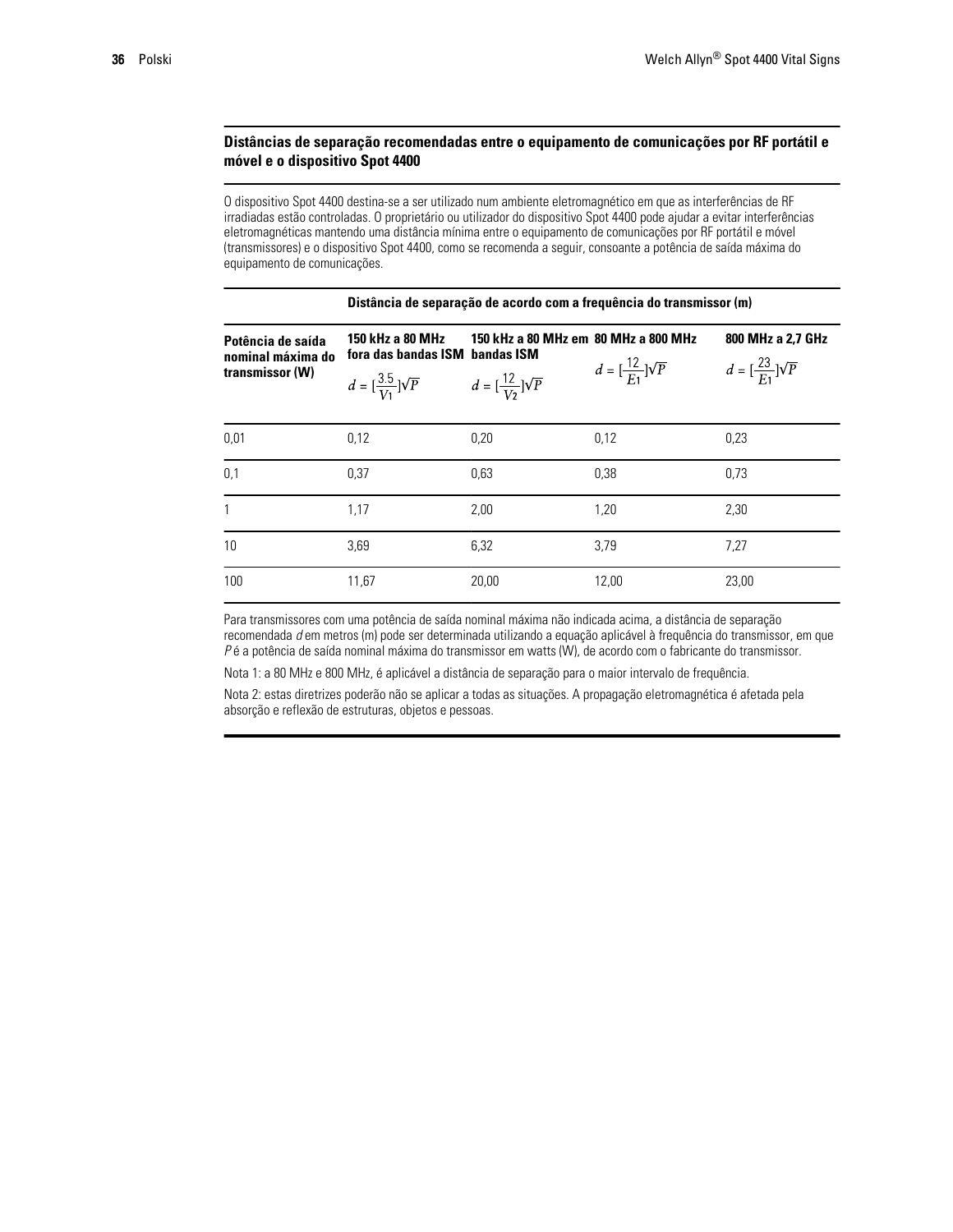| Frequência de<br>teste (MHz) | Banda <sup>a</sup><br>MHz | Serviço <sup>a</sup>                                                                                                 | Modulação b                                         | Potência máxima Distância (m)<br>(W) |     | Nível de<br>teste de<br>imunidade<br>(V/m) |
|------------------------------|---------------------------|----------------------------------------------------------------------------------------------------------------------|-----------------------------------------------------|--------------------------------------|-----|--------------------------------------------|
| 385                          | $380 - 390$               | TETRA 400                                                                                                            | Modulação de<br>impulso <sup>b</sup><br>18 Hz       | 1,8                                  | 0,3 | 27                                         |
| 450                          | $430 - 470$               | GMRS 460,<br><b>FRS 460</b>                                                                                          | Desvio FM <sup>c</sup> ±5 kHz 2<br>1 kHz sinusoidal |                                      | 0,3 | 28                                         |
| 710                          | 704 - 787                 | Banda LTE 13,<br>17                                                                                                  | Modulação de<br>impulso <sup>b</sup>                | 0,2                                  | 0,3 | $\boldsymbol{9}$                           |
| 745                          |                           |                                                                                                                      | 217 Hz                                              |                                      |     |                                            |
| 780                          |                           |                                                                                                                      |                                                     |                                      |     |                                            |
| 810                          | $800 - 960$               | Modulação de<br>GSM 800/900,<br>TETRA 800,<br>impulso <sup>b</sup><br>iDEN 820,<br>18 Hz<br>CDMA 850,<br>Banda LTE 5 |                                                     | $\sqrt{2}$                           | 0,3 | 28                                         |
| 870                          |                           |                                                                                                                      |                                                     |                                      |     |                                            |
| 930                          |                           |                                                                                                                      |                                                     |                                      |     |                                            |
| 1720                         | 1700 - 1990               | GSM 1800;<br>CDMA 1900;                                                                                              | Modulação de<br>impulso <sup>b</sup>                | $\overline{2}$                       | 0,3 | 28                                         |
| 1845                         |                           | GSM 1900;<br>217 Hz<br>DECT; Banda<br>LTE 1, 3, 4, 25;<br><b>UMTS</b>                                                |                                                     |                                      |     |                                            |
| 1970                         |                           |                                                                                                                      |                                                     |                                      |     |                                            |
| 2450                         | $2400 - 2570$             | Bluetooth,<br>WLAN, 802.11<br>b/g/n, RFID,<br>2450,<br>Banda LTE 7                                                   | Modulação de<br>impulso <sup>b</sup><br>217 Hz      | $\overline{2}$                       | 0,3 | 28                                         |
| 5240                         | 5100 - 5800               | WLAN 802.11<br>a/n                                                                                                   | Modulação de                                        | 0,2                                  | 0,3 | $\boldsymbol{9}$                           |
| 5500                         |                           |                                                                                                                      | impulso <sup>b</sup><br>217 Hz                      |                                      |     |                                            |
| 5785                         |                           |                                                                                                                      |                                                     |                                      |     |                                            |

### **Especificações de teste para a imunidade da porta da caixa ao equipamento de comunicações sem fios de RF**

<sup>a</sup> Para alguns serviços, estão incluídas apenas as frequências de ligação ascendente.

<sup>b</sup> O portador deve ser modulado utilizando um sinal de onda quadrada do ciclo de trabalho de 50%.

<sup>c</sup> Em alternativa à modulação de FM, pode ser utilizada uma modulação de impulso de 50% a 18 Hz porque, ainda que não represente a modulação real, seria o pior cenário.

DIR 80025125 Ver. D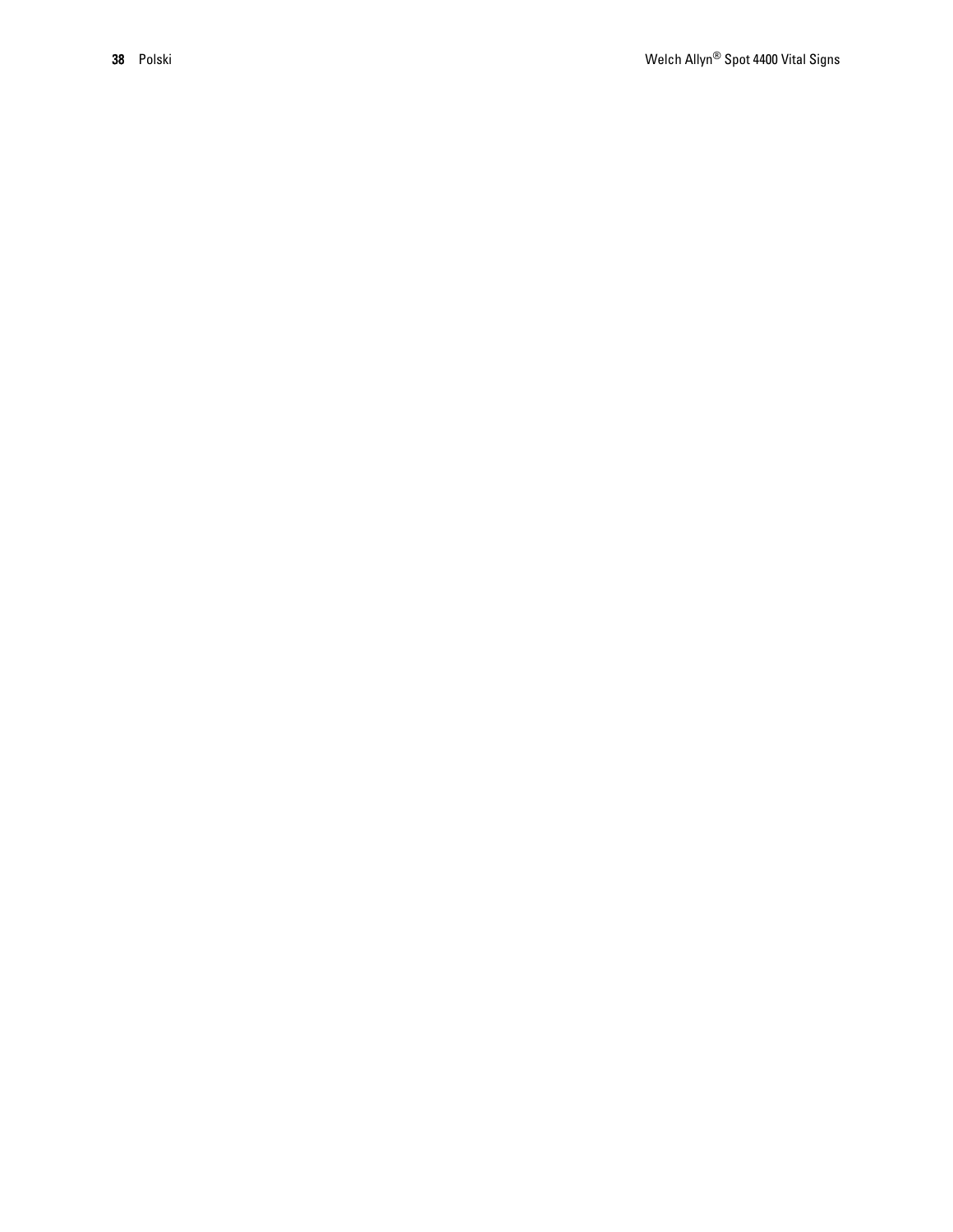# <span id="page-42-0"></span>Português (Portugal)

# Orientação e declaração do fabricante

## Conformidade CEM

Têm de ser tomadas precauções especiais relativamente à compatibilidade eletromagnética (CEM) para todos os equipamentos médicos elétricos. Este dispositivo está em conformidade com as normas IEC 60601-1-2:2014/EN 60601-2-1:2015.

- Todo o equipamento médico elétrico tem de ser instalado e colocado em funcionamento de acordo com a informação acerca da CEM fornecida nestas tabelas e nas *Instruções de utilização*.
- O equipamento de comunicações de RF portátil e móvel pode afetar o comportamento do equipamento médico elétrico.

O dispositivo está em conformidade com todas as normas aplicáveis e obrigatórias referentes às interferências eletromagnéticas.

- Normalmente, não afeta os equipamentos e dispositivos existentes nas proximidades.
- De um modo geral, não é afetado pelos equipamentos e dispositivos existentes nas proximidades.
- Não é seguro utilizar o dispositivo na presença de equipamento cirúrgico de alta frequência.
- Contudo, faz parte das boas práticas evitar utilizar o dispositivo demasiado próximo de outro equipamento.
- **Nota** O dispositivo Spot Vital Signs 4400 tem requisitos de desempenho essenciais associados à medição da pressão arterial, à saturação de oxigénio e à medição da temperatura. Na presença de perturbações eletromagnéticas (EM), o dispositivo apresenta um código de erro. Assim que as perturbações EM pararem, o dispositivo Spot Vital Signs 4400 recupera automaticamente e funciona como previsto.



**ADVERTÊNCIA** Utilize apenas os acessórios recomendados pela Welch Allyn para utilização com o dispositivo Spot Vital Signs 4400. Os acessórios e os cabos não recomendados pela Welch Allyn podem afetar a imunidade ou as emissões de CEM.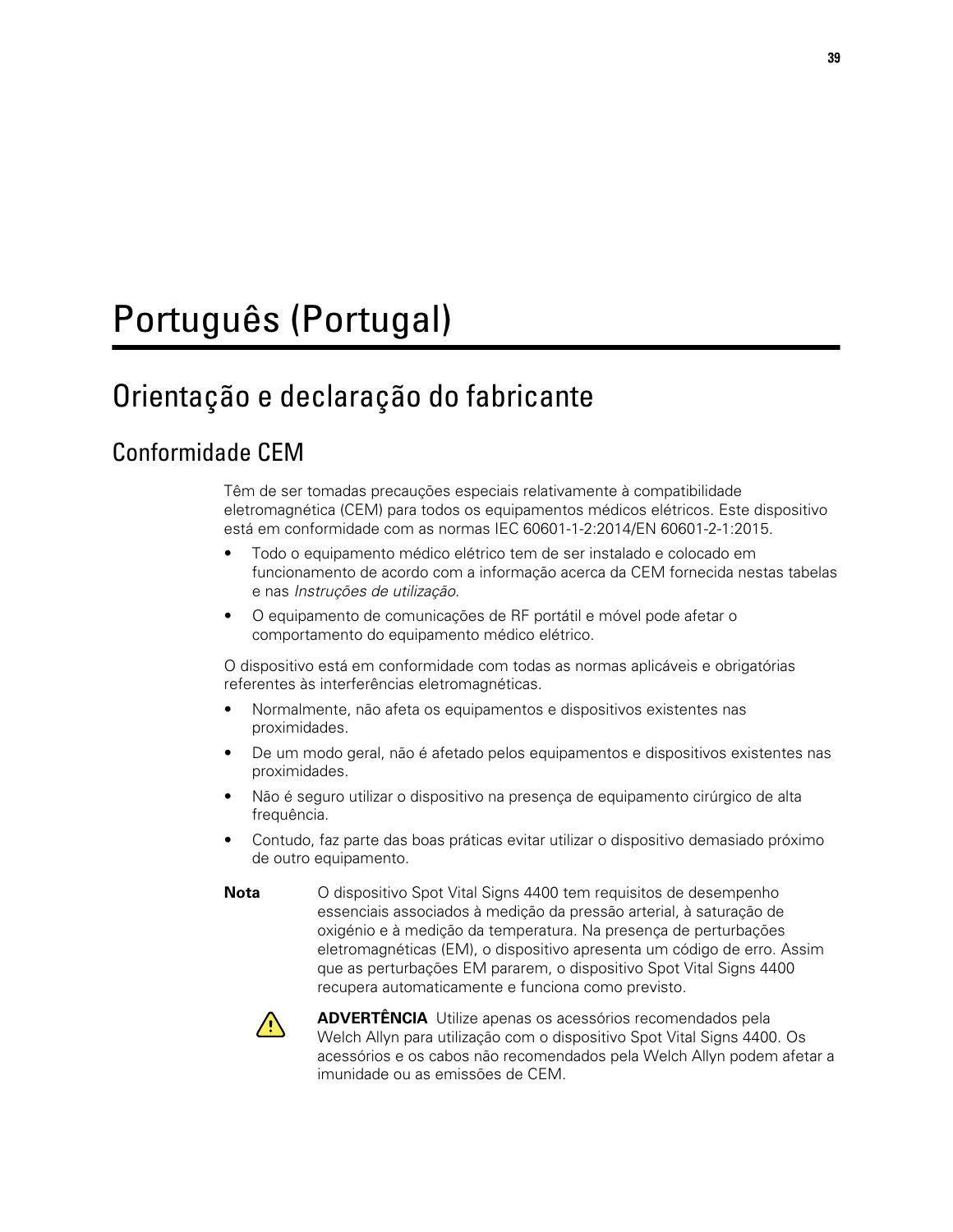

**ADVERTÊNCIA** Mantenha uma distância mínima de separação de 30 cm (12 polegadas) entre qualquer parte do dispositivo Spot Vital Signs 4400 e equipamento de comunicações de RF portátil (incluindo periféricos, tais como cabos de antena e antenas externas). O desempenho do dispositivo Spot Vital Signs 4400 pode degradar-se se não existir a distância de separação adequada.



**ADVERTÊNCIA** Deve ser evitada a utilização do dispositivo Spot Vital Signs 4400 encostado a, ou empilhado sobre, outro equipamento ou sistemas médicos elétricos, já que pode provocar um funcionamento incorreto do equipamento. Se for necessário utilizá-lo dessa forma, o Spot Vital Signs 4400 e os outros equipamentos devem ser observados, de modo a verificar que estão a funcionar normalmente.

## Informações sobre as emissões e a imunidade

| Emissões eletromagnéticas                                                                                                                                                                                            |                     |                                                                                                                                                                                                                                                                                                                      |  |  |  |  |  |
|----------------------------------------------------------------------------------------------------------------------------------------------------------------------------------------------------------------------|---------------------|----------------------------------------------------------------------------------------------------------------------------------------------------------------------------------------------------------------------------------------------------------------------------------------------------------------------|--|--|--|--|--|
| O dispositivo Spot 4400 foi concebido para ser utilizado no ambiente eletromagnético abaixo indicado. O cliente ou<br>utilizador do dispositivo Spot 4400 deve certificar-se de que este é utilizado nesse ambiente. |                     |                                                                                                                                                                                                                                                                                                                      |  |  |  |  |  |
| Teste de emissões                                                                                                                                                                                                    | <b>Conformidade</b> | Ambiente electromagnético - orientação                                                                                                                                                                                                                                                                               |  |  |  |  |  |
| Emissões de RF<br>CISPR <sub>11</sub>                                                                                                                                                                                | Grupo 1             | O dispositivo Spot 4400 utiliza energia de RF apenas para o respetivo<br>funcionamento interno. Por este motivo, as emissões de RF são muito<br>baixas e não devem causar interferência em equipamento eletrónico<br>próximo.                                                                                        |  |  |  |  |  |
| Emissões de RF<br>CISPR <sub>11</sub>                                                                                                                                                                                | Classe B            | As caraterísticas de emissões do Spot 4400 fazem com que esteja<br>adequado para ser utilizado em todos os estabelecimentos, incluindo<br>estabelecimentos domésticos e aqueles ligados diretamente a uma<br>rede de fornecimento de energia de baixa tensão que alimenta edifícios<br>destinados a fins domésticos. |  |  |  |  |  |
| Emissões harmónicas<br>IEC 61000-3-2                                                                                                                                                                                 | Classe A            |                                                                                                                                                                                                                                                                                                                      |  |  |  |  |  |
| Flutuações de tensão/ Em conformidade<br>emissões oscilantes<br>IEC 61000-3-3                                                                                                                                        |                     |                                                                                                                                                                                                                                                                                                                      |  |  |  |  |  |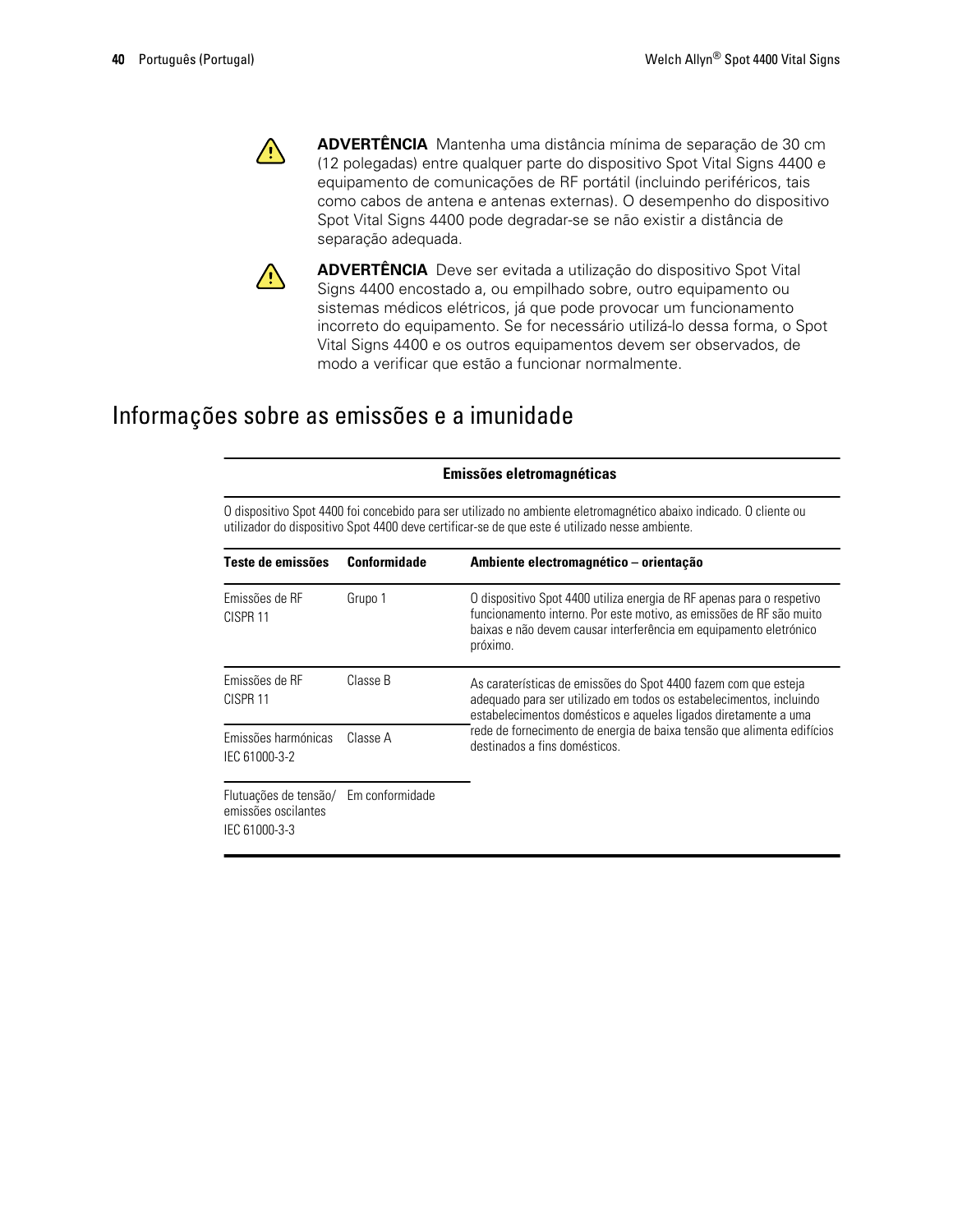O dispositivo Spot 4400 foi concebido para ser utilizado no ambiente eletromagnético abaixo indicado. O cliente ou utilizador do dispositivo Spot 4400 deve certificar-se de que este é utilizado nesse ambiente.

| Teste de imunidade                                                                                                             | Nível de teste IEC<br>60601                                          | Nível de<br>conformidade          | Ambiente eletromagnético - orientação                                                                                                                                                                                                                                                                                                                                                   |  |
|--------------------------------------------------------------------------------------------------------------------------------|----------------------------------------------------------------------|-----------------------------------|-----------------------------------------------------------------------------------------------------------------------------------------------------------------------------------------------------------------------------------------------------------------------------------------------------------------------------------------------------------------------------------------|--|
| Descarga eletrostática ±8 kV contacto<br>(ESD)<br>IEC 61000-4-2                                                                | $±15$ kV ar                                                          | $±8$ kV<br>$±15$ kV               | O pavimento deverá ser de madeira, betão ou<br>cerâmica. Se os pavimentos estiverem<br>revestidos com material sintético, a humidade<br>relativa deverá ser igual ou superior a 30%.                                                                                                                                                                                                    |  |
| Corrente transitória/<br>sequência elétrica<br>rápida<br>IEC 61000-4-4                                                         | ±2 kV para linhas de<br>alimentação                                  | $±2$ kV                           | A qualidade de alimentação da rede deve ser a<br>de um ambiente comercial ou hospitalar típico.                                                                                                                                                                                                                                                                                         |  |
|                                                                                                                                | ±1 kV para linhas de<br>entrada/saída                                | $±1$ kV                           |                                                                                                                                                                                                                                                                                                                                                                                         |  |
| Sobretensão<br>IEC 61000-4-5                                                                                                   | $±0.5$ kV, $±1$ kV<br>Linha para linha                               | $±1$ kV                           | A qualidade de alimentação da rede deve ser a<br>de um ambiente comercial ou hospitalar típico.                                                                                                                                                                                                                                                                                         |  |
|                                                                                                                                | ±0,5 kV, ±1 kV, ±2 kV<br>Linha para terra                            | $±2$ kV                           |                                                                                                                                                                                                                                                                                                                                                                                         |  |
| Quedas de tensão.<br>interrupções breves e<br>variações da tensão<br>nas linhas de entrada<br>de alimentação<br>IEC 61000-4-11 | 100% $U_T$ ; 0,5 ciclos                                              | 0% $U_T$ ; 0,5 ciclos             | A qualidade de alimentação da rede deve ser a<br>de um ambiente comercial ou hospitalar típico.<br>Se o utilizador do dispositivo Spot 4400<br>necessitar de um funcionamento contínuo<br>durante as interrupções na rede de<br>alimentação elétrica, recomenda-se que o<br>dispositivo Spot 4400 seja alimentado por uma<br>bateria ou uma UPS (fonte de alimentação<br>ininterrupta). |  |
|                                                                                                                                | A 0°, 45°, 90°, 135°,<br>180°, 225°, 270° e<br>$315^\circ$           |                                   |                                                                                                                                                                                                                                                                                                                                                                                         |  |
|                                                                                                                                | 100% $U_T$ ; 1 ciclos                                                | $0\%$ U <sub>T</sub> ; 1 ciclos   |                                                                                                                                                                                                                                                                                                                                                                                         |  |
|                                                                                                                                | 70% U <sub>T</sub> ; 25/30 ciclos<br>Fase única: a 0°                | 70% U <sub>T</sub> ; 25/30 ciclos |                                                                                                                                                                                                                                                                                                                                                                                         |  |
|                                                                                                                                | 0% U <sub>T</sub> ; 250/300 ciclos 0%U <sub>T</sub> ; 250/300 ciclos |                                   |                                                                                                                                                                                                                                                                                                                                                                                         |  |
| Campo magnético da<br>frequência elétrica<br>(50/60 Hz) IEC<br>61000-4-8                                                       | 30 A/m                                                               | 30 A/m                            | Os campos magnéticos da frequência elétrica<br>devem situar-se nos níveis normais de uma<br>localização típica de um ambiente comercial ou<br>hospitalar normal.                                                                                                                                                                                                                        |  |

Nota: U<sub>T</sub> é a tensão da rede CA antes da aplicação do nível de teste.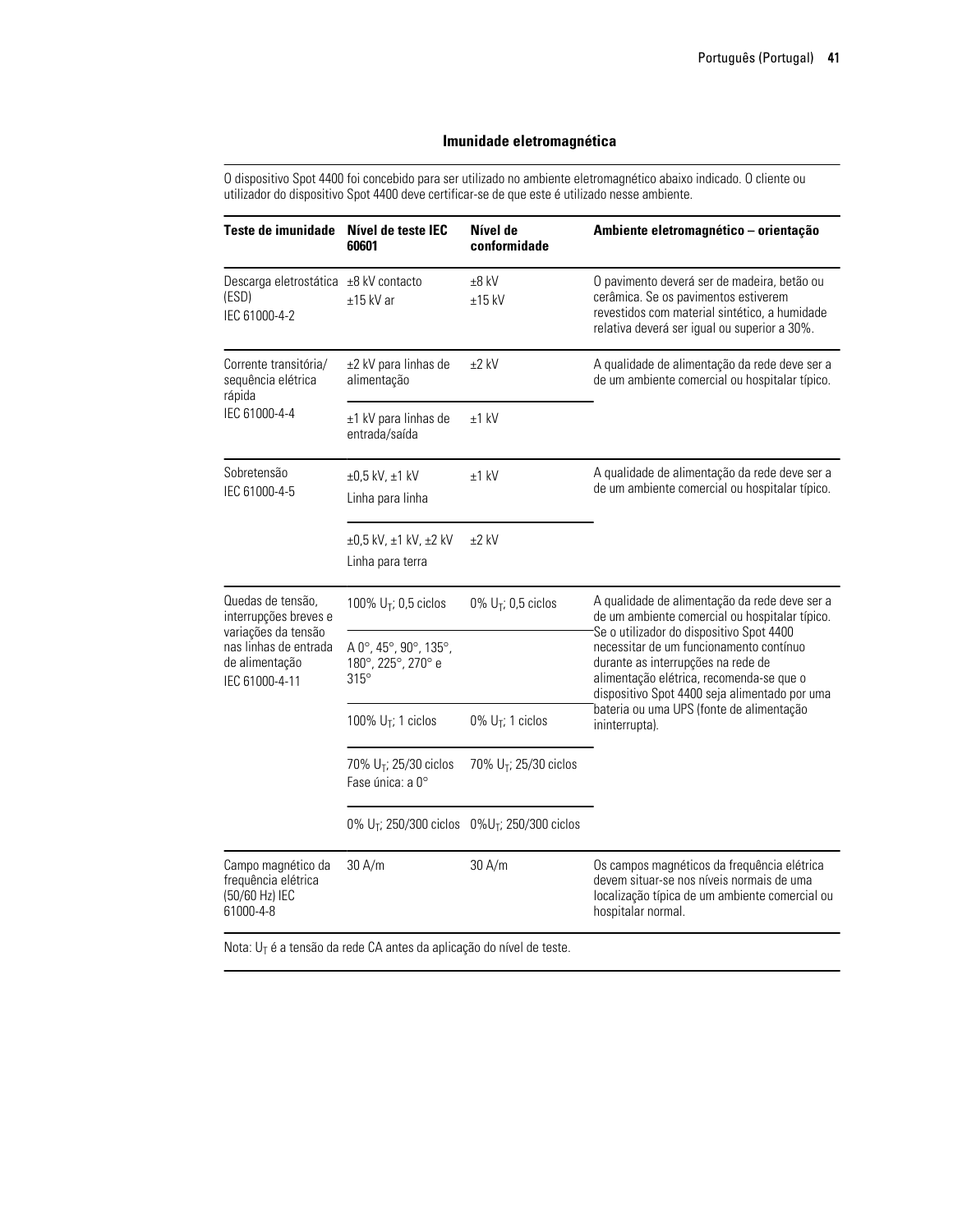O dispositivo Spot 4400 foi concebido para ser utilizado no ambiente eletromagnético abaixo indicado. Compete ao cliente ou ao utilizador do dispositivo Spot 4400 assegurar que este é utilizado num ambiente com as caraterísticas aqui referidas.

| Teste de imunidade            | Nível de teste IEC<br>60601                                                    | Nível de<br>conformidade | Ambiente eletromagnético - orientação                                                                                                                                                                                                                                                                                                                                                                                                                                                                                                                  |
|-------------------------------|--------------------------------------------------------------------------------|--------------------------|--------------------------------------------------------------------------------------------------------------------------------------------------------------------------------------------------------------------------------------------------------------------------------------------------------------------------------------------------------------------------------------------------------------------------------------------------------------------------------------------------------------------------------------------------------|
|                               |                                                                                |                          | O equipamento de comunicações de RF móvel e<br>portátil não deve ser utilizado a uma distância<br>inferior em relação a qualquer componente do<br>dispositivo Spot 4400, incluindo os cabos, do<br>que a distância de separação recomendada,<br>calculada com base na equação aplicável à<br>frequência do transmissor.                                                                                                                                                                                                                                |
|                               |                                                                                |                          | Distância de separação recomendada                                                                                                                                                                                                                                                                                                                                                                                                                                                                                                                     |
| RF conduzida<br>IEC 61000-4-6 | 3 Vrms<br>150 kHz a 80 MHz                                                     | 3 Vrms                   | $d = \left[\frac{3.5}{V_1}\right] \sqrt{P}$                                                                                                                                                                                                                                                                                                                                                                                                                                                                                                            |
|                               | 6 Vrms em bandas ISM 6 Vrms<br>e de rádio amador<br>entre 150 kHz e<br>80 MHz. |                          | $d = \left[\frac{12}{V_2}\right] \sqrt{P}$                                                                                                                                                                                                                                                                                                                                                                                                                                                                                                             |
| RF irradiada<br>IEC 61000-4-3 | 3 V/M, 80 MHz a 2,<br>7 GHz                                                    | 3 V/M                    | $d = [\frac{23}{E1}]\sqrt{P}$ 800 MHz a 2,7 GHz                                                                                                                                                                                                                                                                                                                                                                                                                                                                                                        |
|                               |                                                                                |                          | $d=[\frac{12}{E1}]{\sqrt{P}} \; \textrm{80 MHz a 800 MHz}$<br>em que Pé a potência de saída nominal<br>máxima do transmissor em watts (W) e d é a<br>distância de separação recomendada em<br>metros (m). As intensidades de campo de<br>transmissores RF fixos, tal como determinadas<br>por uma análise eletromagnética local <sup>a</sup> , devem<br>ser inferiores ao nível de conformidade em<br>cada intervalo de frequências <sup>b</sup> . Poderá ocorrer<br>interferência na proximidade de equipamento<br>assinalado com o seguinte símbolo: |
|                               |                                                                                |                          | $\big((\begin{smallmatrix}\bullet\end{smallmatrix})\big)$                                                                                                                                                                                                                                                                                                                                                                                                                                                                                              |

Nota 1: entre 80 MHz e 800 MHz, é aplicável o maior intervalo de frequência.

Nota 2: estas diretrizes poderão não se aplicar a todas as situações. A propagação eletromagnética é afetada pela absorção e reflexão de estruturas, objetos e pessoas.

Nota 3: o dispositivo foi testado em conformidade com a norma AIM 7351731 Rev 2.00: 02-23-2017. O dispositivo foi aprovado em todos os testes em conformidade com a norma. Os resultados dos testes estão disponíveis mediante pedido.

<sup>a</sup>As intensidades de campo de transmissores fixos, tais como transmissores de rádio (celular/sem fios) para telefones e rádios móveis terrestres, rádio amador, difusão AM e FM e emissão de TV, não podem ser previstas teoricamente com exatidão. Para avaliar o ambiente eletromagnético gerado por transmissores RF fixos, deverá ser considerada uma análise local eletromagnética. Se a intensidade do campo medida no local em que o dispositivo Spot 4400 é utilizado ultrapassar o nível de compatibilidade RF aplicável anterior, o dispositivo Spot 4400 deve ser observado para verificar o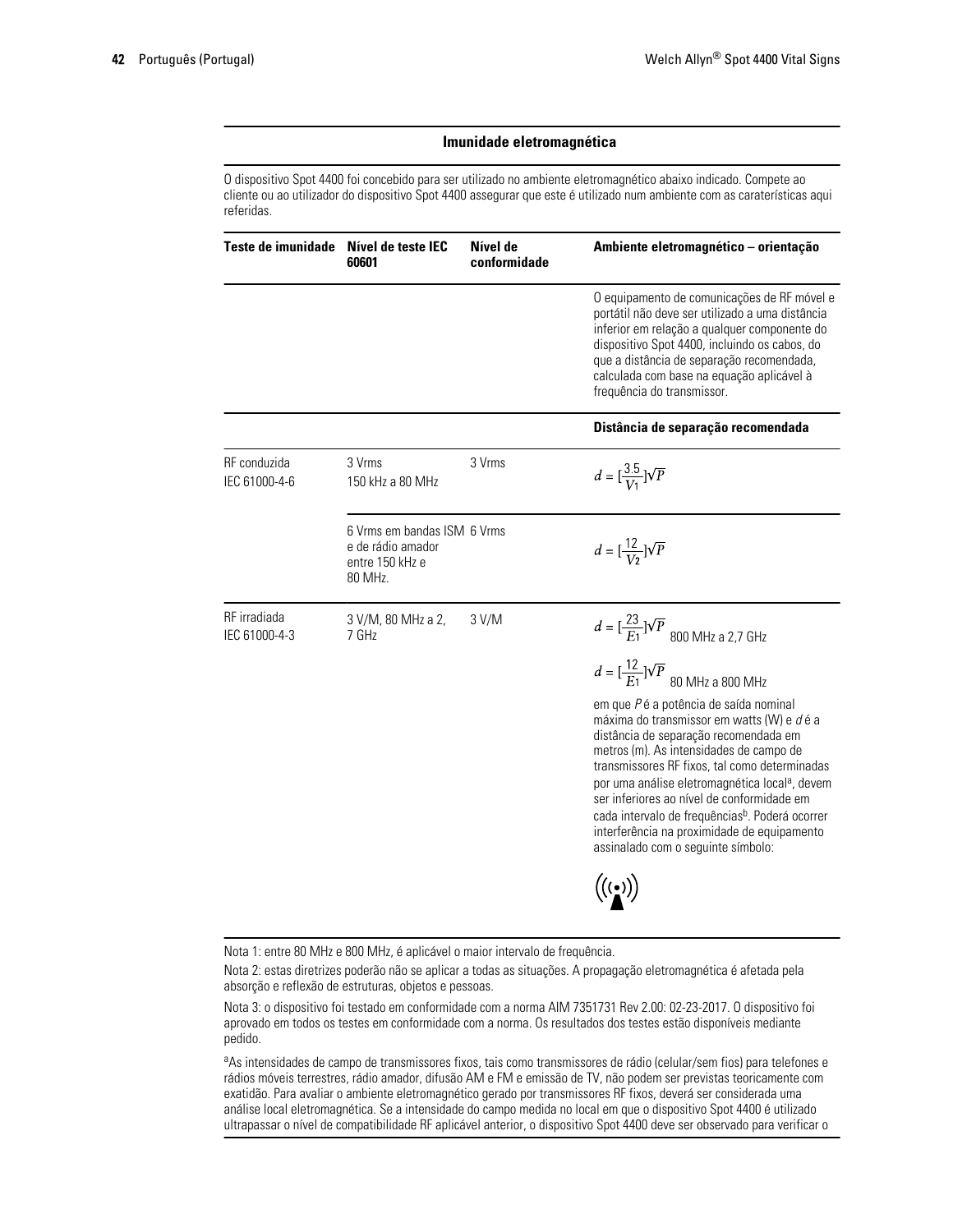seu funcionamento normal. Se for detetado um desempenho anómalo, poderão ser necessárias medidas adicionais como, por exemplo, reorientar ou reposicionar o dispositivo Spot 4400.

<sup>b</sup>Acima do intervalo de frequência, entre 150 kHz e 80 MHz, as intensidades de campo deverão ser inferiores a 3 V/m.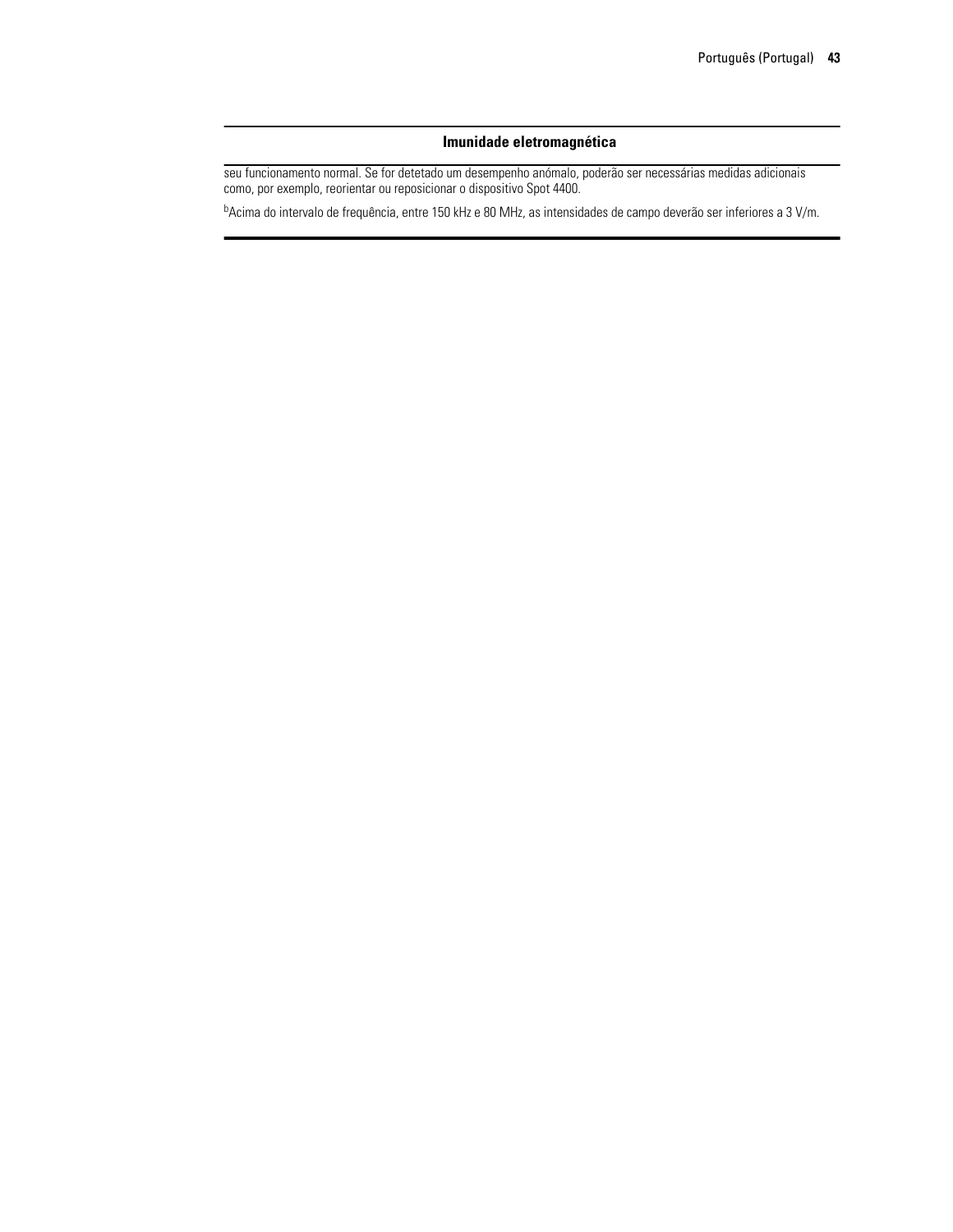### **Distâncias de separação recomendadas entre o equipamento de comunicações por RF portátil e móvel e o dispositivo Spot 4400**

O dispositivo Spot 4400 destina-se a ser utilizado num ambiente eletromagnético em que as interferências de RF irradiadas estão controladas. O proprietário ou utilizador do dispositivo Spot 4400 pode ajudar a evitar interferências eletromagnéticas mantendo uma distância mínima entre o equipamento de comunicações por RF portátil e móvel (transmissores) e o dispositivo Spot 4400, como se recomenda a seguir, consoante a potência de saída máxima do equipamento de comunicações.

|                                                           | Distância de separação de acordo com a frequência do transmissor (m) |                                      |                                            |                                                                 |  |  |
|-----------------------------------------------------------|----------------------------------------------------------------------|--------------------------------------|--------------------------------------------|-----------------------------------------------------------------|--|--|
| Potência de saída<br>nominal máxima do<br>transmissor (W) | 150 kHz a 80 MHz<br>fora das bandas ISM bandas ISM                   | 150 kHz a 80 MHz em 80 MHz a 800 MHz | $d = \left[\frac{12}{F_1}\right] \sqrt{P}$ | 800 MHz a 2,7 GHz<br>$d = \left[\frac{23}{F_1}\right] \sqrt{P}$ |  |  |
|                                                           | $d = \left[\frac{35}{V_1}\right] \sqrt{P}$                           | $d = [\frac{12}{V_2}]\sqrt{P}$       |                                            |                                                                 |  |  |
| 0,01                                                      | 0,12                                                                 | 0,20                                 | 0,12                                       | 0,23                                                            |  |  |
| 0,1                                                       | 0.37                                                                 | 0,63                                 | 0.38                                       | 0,73                                                            |  |  |
| $\mathbf{1}$                                              | 1,17                                                                 | 2,00                                 | 1,20                                       | 2,30                                                            |  |  |
| 10                                                        | 3,69                                                                 | 6,32                                 | 3,79                                       | 7,27                                                            |  |  |
| 100                                                       | 11,67                                                                | 20,00                                | 12,00                                      | 23,00                                                           |  |  |

Para transmissores com uma potência de saída nominal máxima não indicada acima, a distância de separação recomendada *d* em metros (m) pode ser determinada utilizando a equação aplicável à frequência do transmissor, em que *P* é a potência de saída nominal máxima do transmissor em watts (W), de acordo com o fabricante do transmissor.

Nota 1: a 80 MHz e 800 MHz, é aplicável a distância de separação para o maior intervalo de frequência.

Nota 2: estas diretrizes poderão não se aplicar a todas as situações. A propagação eletromagnética é afetada pela absorção e reflexão de estruturas, objetos e pessoas.